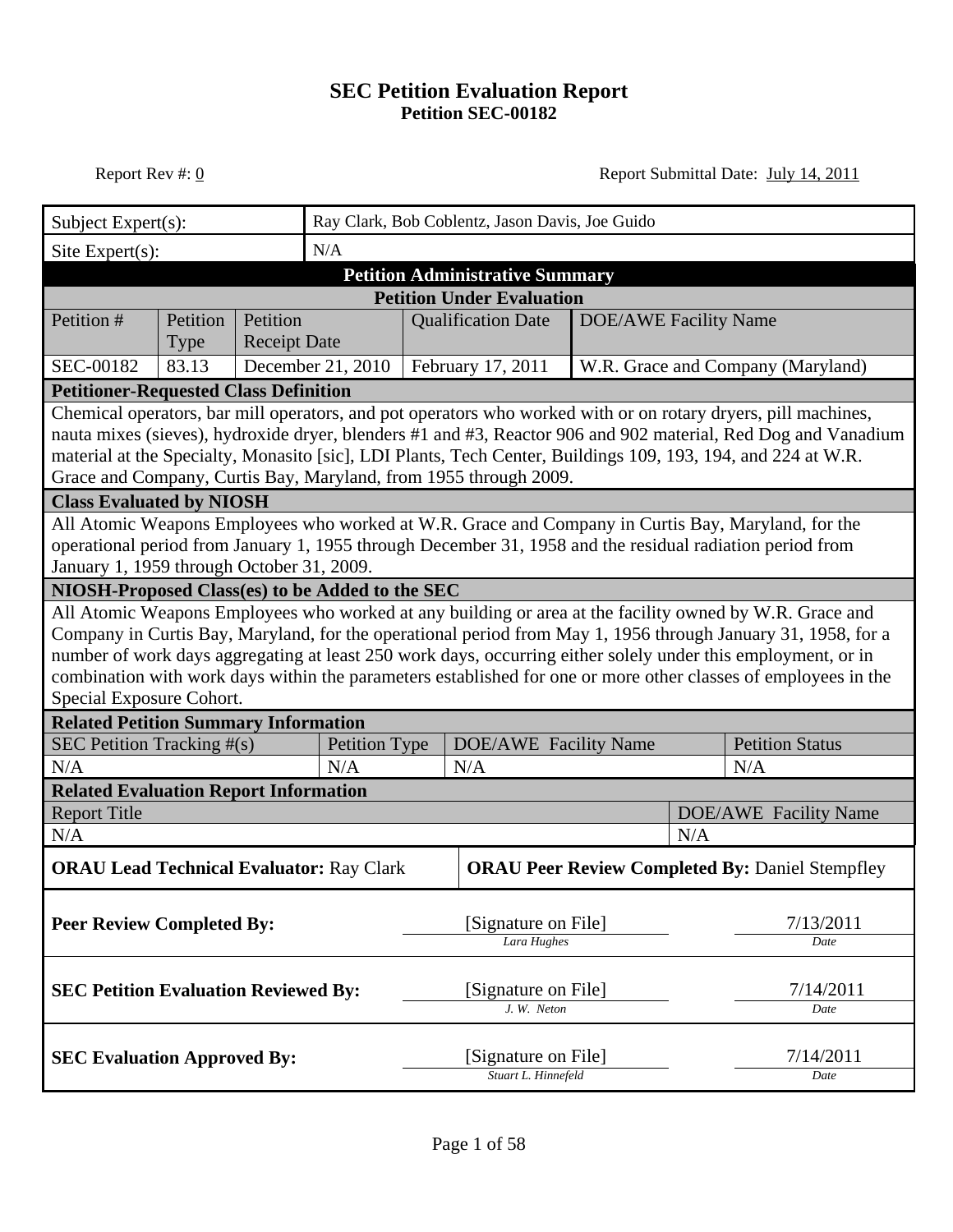This page intentionally left blank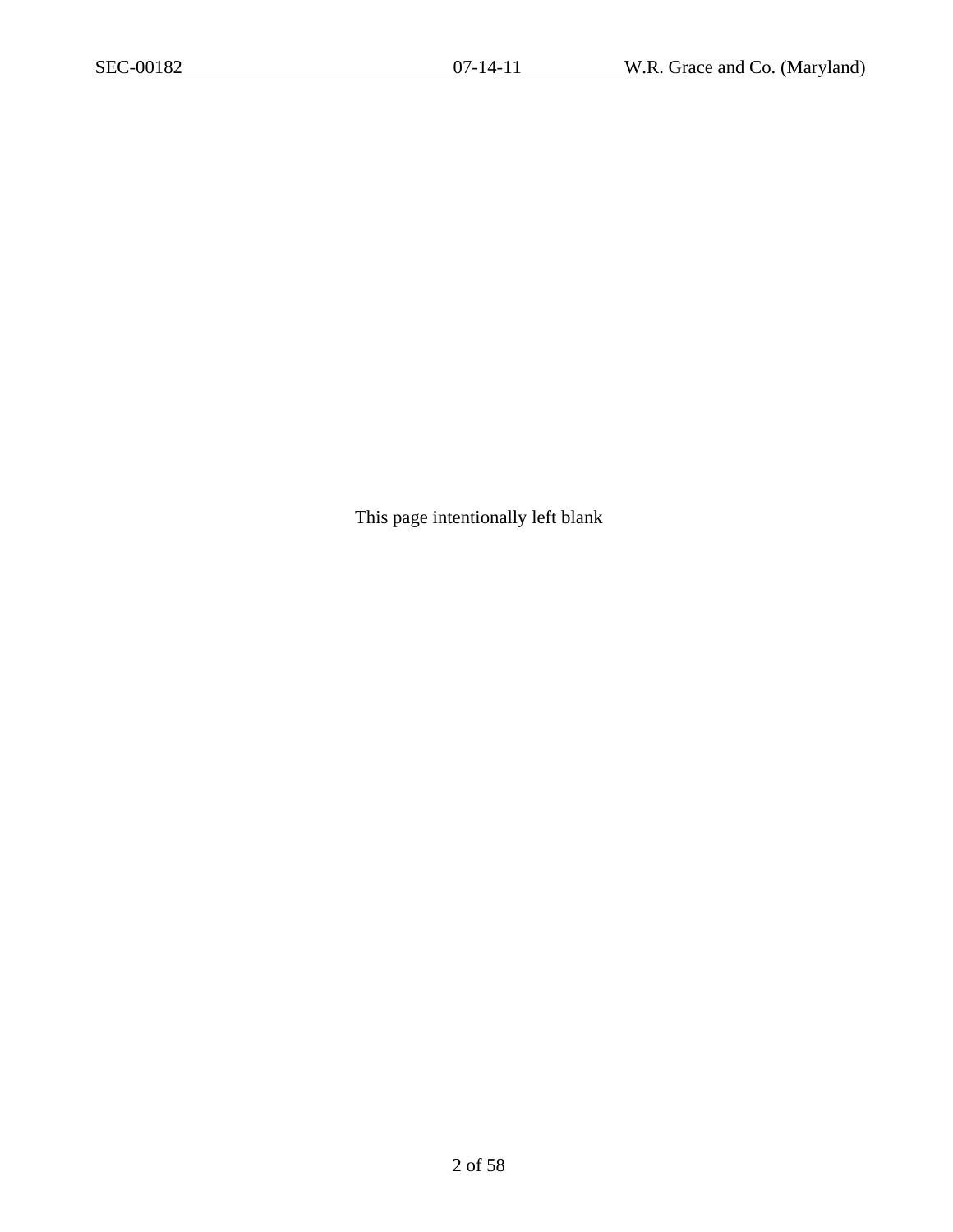# **Evaluation Report Summary: SEC-00182, W.R. Grace and Company**

This evaluation report by the National Institute for Occupational Safety and Health (NIOSH) addresses a class of employees proposed for addition to the Special Exposure Cohort (SEC) per the *Energy Employees Occupational Illness Compensation Program Act of 2000*, as amended, 42 U.S.C. § 7384 *et seq.* (EEOICPA) and 42 C.F.R. pt. 83, *Procedures for Designating Classes of Employees as Members of the Special Exposure Cohort under the Energy Employees Occupational Illness Compensation Program Act of 2000*.

#### Petitioner-Requested Class Definition

Petition SEC-00182 was received on December 21, 2010, and qualified on February 17, 2011. The petitioner requested that NIOSH consider the following class: *Chemical operators, bar mill operators, and pot operators who worked with or on rotary dryers, pill machines, nauta mixes (sieves), hydroxide dryer, blenders #1 and #3, Reactor 906 and 902 material, Red Dog and Vanadium material at the Specialty, Monasito* [sic]*, LDI Plants, Tech Center, Buildings 109, 193, 194, and 224 at W.R. Grace and Company, Curtis Bay, Maryland, from 1955 through 2009.*

#### Class Evaluated by NIOSH

Based on its preliminary research, NIOSH modified the petitioner-requested class. NIOSH evaluated the following class: All Atomic Weapons Employees who worked at W.R. Grace and Company in Curtis Bay, Maryland, for the operational period from January 1, 1955 through December 31, 1958 and the residual radiation period from January 1, 1959 through October 31, 2009. Note: The DOE defines the dates for the operational period as "1955-1958," and the dates for the residual period as "1959-October 2009." NIOSH has applied the earliest logical start dates and latest logical end dates for defining the periods to be evaluated.

#### NIOSH-Proposed Class to be Added to the SEC

Based on its full research of the class under evaluation, NIOSH has defined a single class of employees for which NIOSH cannot estimate radiation doses with sufficient accuracy. The NIOSHproposed class includes all Atomic Weapons Employees who worked at any building or area at the facility owned by W.R. Grace and Company in Curtis Bay, Maryland, for the operational period from May 1, 1956 through January 31, 1958, for a number of work days aggregating at least 250 work days, occurring either solely under this employment, or in combination with work days within the parameters established for one or more other classes of employees in the Special Exposure Cohort. The class under evaluation was modified (see Section 3.0 below). The time period was reduced to correspond to the duration of the monazite sand and thorium work. The job titles were expanded to include all workers because, although all thorium-refining work was completed within Building 23, all workers may have had unlimited access to the building. The period before May 1, 1956 is not included in the proposed SEC class because NIOSH has determined that AEC-related operations involving radioactive materials did not start at the Curtis Bay, Maryland site until May 1956 with the completion of site construction. Based on this information, that period will not be included in the radiological dose assessment included in this evaluation. The period from February 1, 1958 through December 31, 1958 is not included in the proposed SEC class because NIOSH has determined that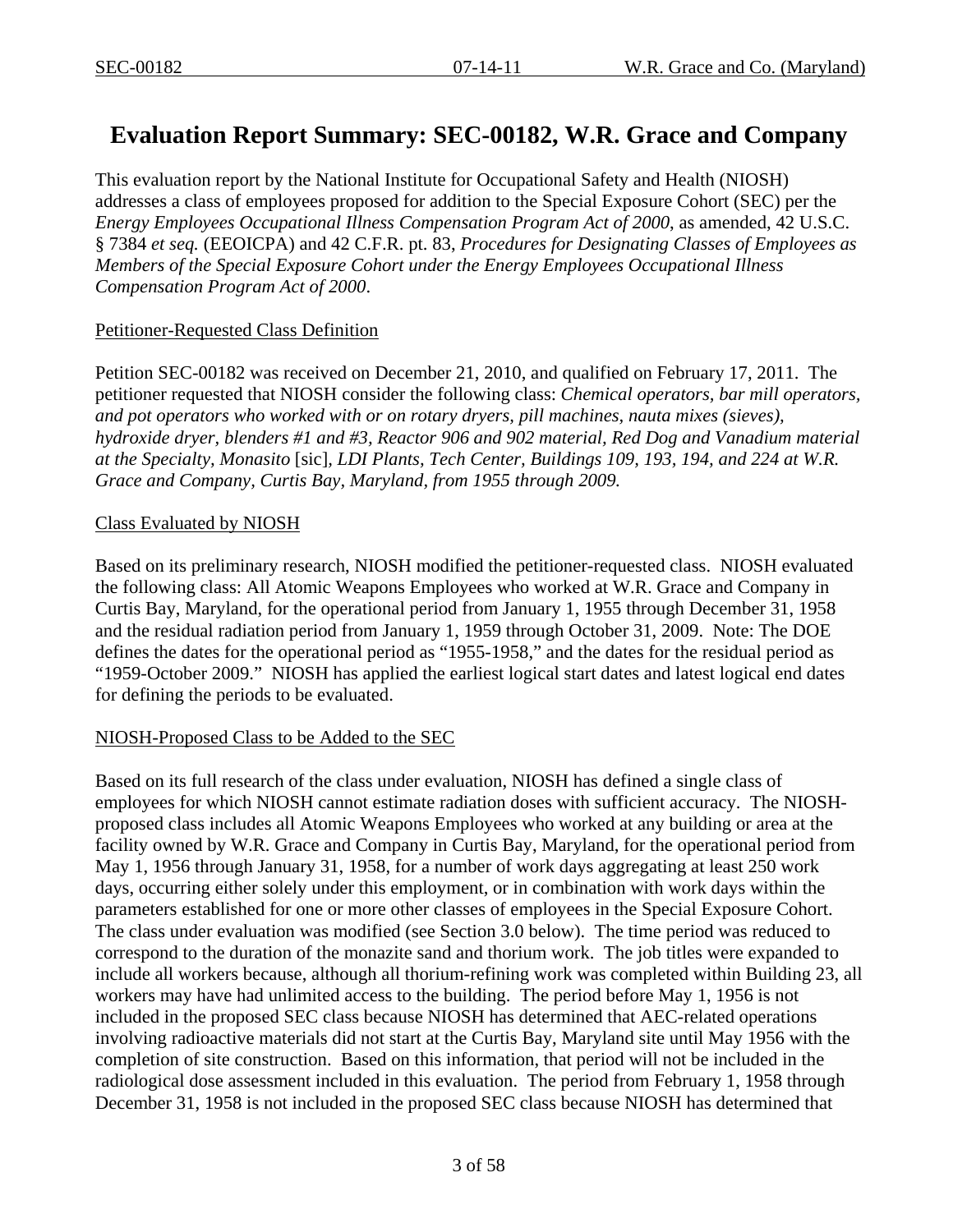AEC-related operations had ceased at the site by the end of January 1958. Therefore, these eleven months along with the period from January 1, 1959 through October 31, 2009 are considered the residual radiation period. The residual radiation period is not included in the NIOSH-proposed SEC class because dose reconstruction has been determined to be feasible.

#### Feasibility of Dose Reconstruction

NIOSH finds it is not feasible to estimate internal or external exposures with sufficient accuracy for all workers at the site for the operational period from May 1, 1956 through January 31, 1958. Internal monitoring data, work area radiological monitoring data, and source term data are not available. Furthermore, NIOSH has not identified any external monitoring records or personal dosimetry data associated with the thorium processing that occurred during the operational period under evaluation. NIOSH also has not been able to identify any radiological surveys or area monitoring data conducted or gathered during the operational period.

For the residual radiation period, per EEOICPA and 42 C.F.R. § 83.13(c)(1), NIOSH has established that it has access to sufficient information to: (1) estimate the maximum radiation dose, for every type of cancer for which radiation doses are reconstructed, that could have been incurred in plausible circumstances by any member of the class; or (2) estimate radiation doses more precisely than an estimate of maximum dose. Information available from additional resources for other site performing similar work is sufficient to document or estimate the maximum internal and external potential exposure to members of the evaluated class under plausible circumstances during the residual radioactivity period from February 1, 1958 through October 31, 2009.

The NIOSH dose reconstruction feasibility findings are based on the following:

- Principal sources of internal radiation for members of the proposed class included exposures to uranium, thorium, and their progeny present in the monazite sands during milling and extraction operations. The modes of exposure were inhalation and ingestion of dust generated during the various processes associated with monazite sand. Isotopic components of monazite sand include U-238 and Th-232 and their decay progeny. Depending on their geographical source, monazite sands contain approximately 2.5% to 8 % thorium oxides.
- Thorium was the only radionuclide refined during the operational period; internal exposure was primarily a concern during this process. NIOSH finds that it lacks sufficient personnel or area monitoring data, source term data, and operational information to support assessing internal dose with sufficient accuracy during the operational period from May 1, 1956 through January 31, 1958, which encompasses the period that AEC-related radiological operations were performed on site.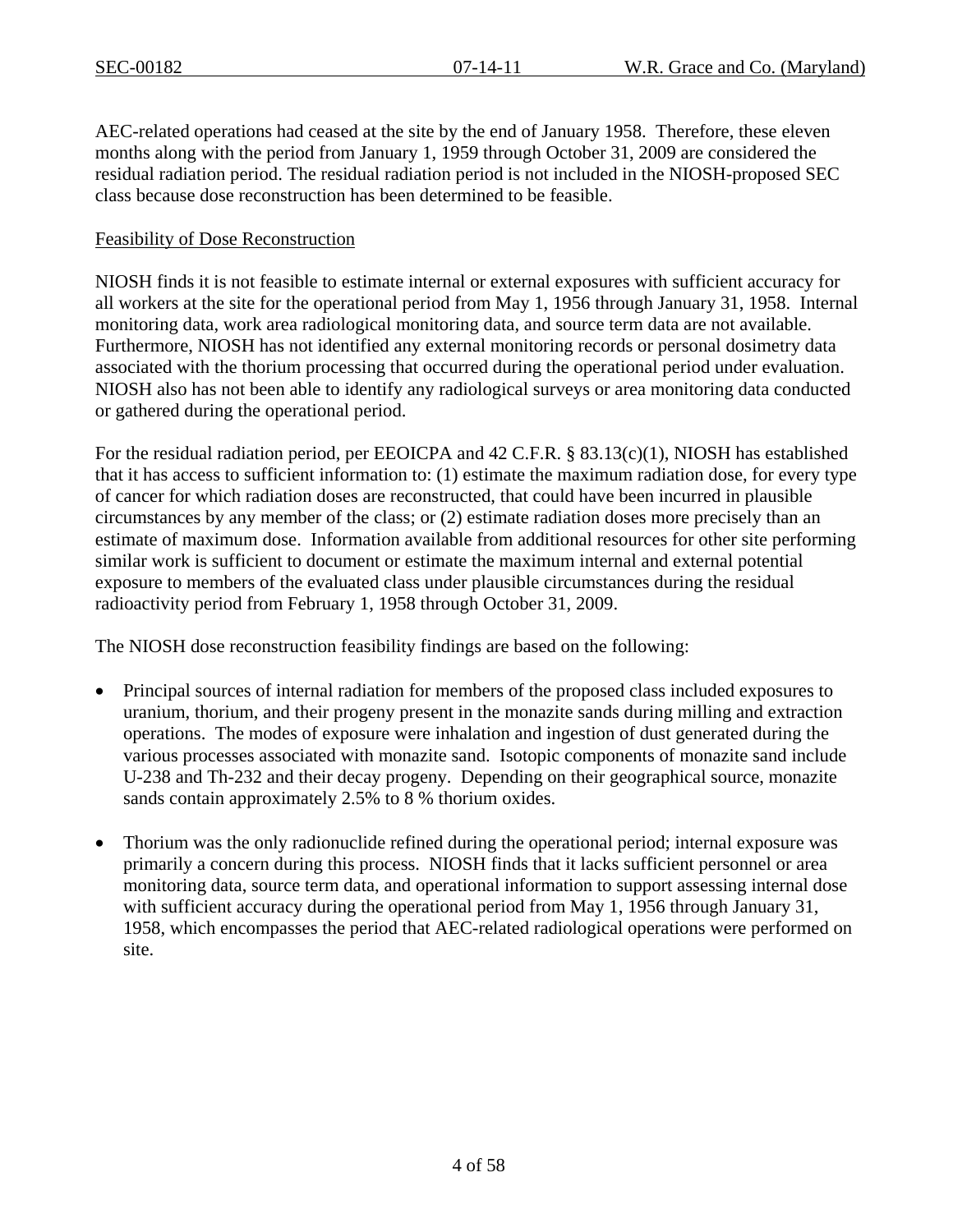- During the residual period, workers had a potential for internal exposure due to re-suspended surface contamination. NIOSH finds that it has access to sufficient area monitoring data and surrogate site information to support assessing internal dose with sufficient accuracy during the residual radioactivity period from February 1, 1958 through October 31, 2009.
- Principal sources of external radiation for members of the proposed class included exposures to uranium, thorium, and their progeny present in the monazite sands during milling and extraction operations. NIOSH finds that it lacks sufficient personnel or area monitoring data, source term data, and operational information to support assessing external dose with sufficient accuracy during the operational period from May 1, 1956 through January 31, 1958, which encompasses the period that AEC-related radiological operations were performed on site.
- During the residual period, workers were potentially exposed to external radiation from residual surface contamination. NIOSH finds that it has access to sufficient area monitoring data and surrogate site information to support assessing external dose with sufficient accuracy during the residual radioactivity period from February 1, 1958 through October 31, 2009.
- Based on its research, NIOSH has concluded that physical examinations with X-rays were not performed at the site. Therefore, medical X-ray dose is not a consideration for W.R. Grace and Company-Maryland workers.
- Pursuant to  $42$  C.F.R. §  $83.13(c)(1)$ , NIOSH determined that there is insufficient information to either: (1) estimate the maximum radiation dose, for every type of cancer for which radiation doses are reconstructed, that could have been incurred under plausible circumstances by any member of the class; or (2) estimate the radiation doses of members of the class more precisely than a maximum dose estimate.
- Although NIOSH found that it is not possible to completely reconstruct radiation doses for the proposed class, NIOSH intends to use any internal and external monitoring data that may become available for an individual claim (and that can be interpreted using existing NIOSH dose reconstruction processes or procedures). Therefore, dose reconstructions for individuals employed at W.R. Grace and Company in Curtis Bay, Maryland during the period from May 1, 1956 through January 31, 1958, but who do not qualify for inclusion in the SEC, may be performed using these data as appropriate.

#### Health Endangerment Determination

Per EEOICPA and 42 C.F.R. § 83.13(c)(3), a health endangerment determination is required because NIOSH has determined that it does not have sufficient information to estimate dose for the members of the proposed class during the operational period from May 1, 1956 through January 31, 1958.

NIOSH did not identify any evidence supplied by the petitioners or from other resources that would establish that the proposed class was exposed to radiation during a discrete incident likely to have involved exceptionally high-level exposures. However, evidence indicates that some workers in the proposed class may have accumulated substantial chronic exposures through episodic intakes of thorium and uranium, combined with external exposures to gamma, beta, and neutron radiation.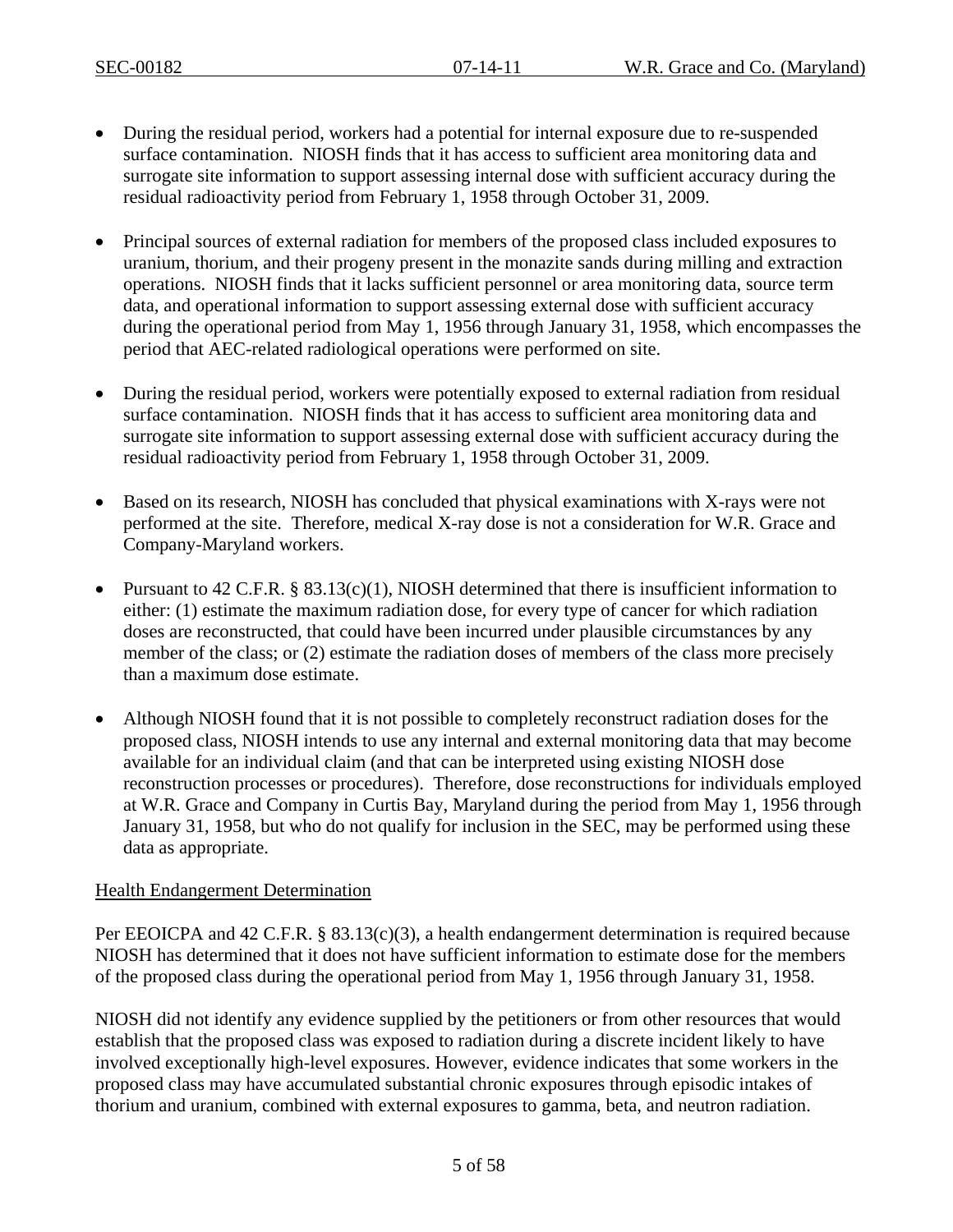Consequently, NIOSH has determined that health was endangered for those workers covered by this evaluation who were employed for at least 250 aggregated work days either solely under this employment or in combination with work days within the parameters established for other SEC classes.

For the residual radioactivity period from February 1, 1958 through October 31, 2009, a health endangerment determination is not required because NIOSH has determined that it has sufficient information to estimate dose for the members of the evaluated class.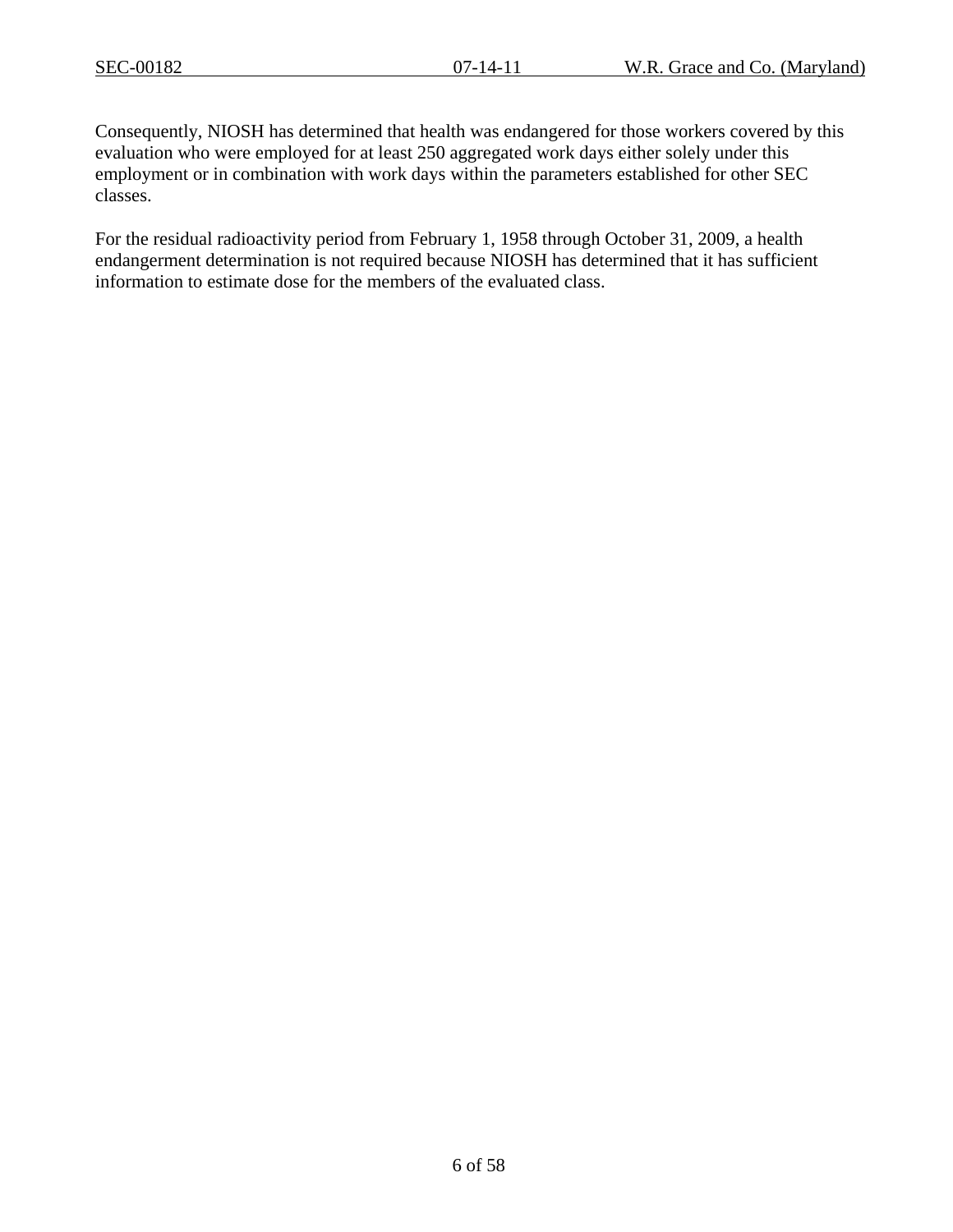# **Table of Contents**

| 1.0 |                                                         |                                                                                                                                                                                                                                                                                                                |
|-----|---------------------------------------------------------|----------------------------------------------------------------------------------------------------------------------------------------------------------------------------------------------------------------------------------------------------------------------------------------------------------------|
| 2.0 |                                                         |                                                                                                                                                                                                                                                                                                                |
| 3.0 | 3.1<br>3.2<br>3.3                                       |                                                                                                                                                                                                                                                                                                                |
| 4.0 | 4.1<br>4.2<br>4.3<br>4.4<br>4.5<br>4.6                  |                                                                                                                                                                                                                                                                                                                |
| 5.0 | 5.1<br>5.2<br>5.2.2                                     | Internal Radiological Exposure Sources - W.R. Grace & Co. (MD) Operations 20<br>5.2.1<br>5.2.1.1<br>5.2.1.2<br>5.2.1.3<br>External Radiological Exposure Sources - W.R. Grace & Co. (MD) Operations 21<br>5.2.2.1<br>5.2.2.2<br>5.2.2.3                                                                        |
| 6.0 | 6.1<br>6.1.1<br>6.2<br>6.2.1<br>6.2.2<br>6.2.3<br>6.2.4 | Available W.R. Grace and Company (Maryland) Internal Monitoring Data 24<br>Bldg. 23 - Site Characterization Data from W.R. Grace, Curtis Bay - 1986  24<br>6.1.2 Air Monitoring Data from W.R. Grace / Rare Earths in Wayne, NJ  27<br>Available W.R. Grace and Company (Maryland) External Monitoring Data 29 |
| 7.0 | 7.1<br>7.1.1                                            | 7.1.2                                                                                                                                                                                                                                                                                                          |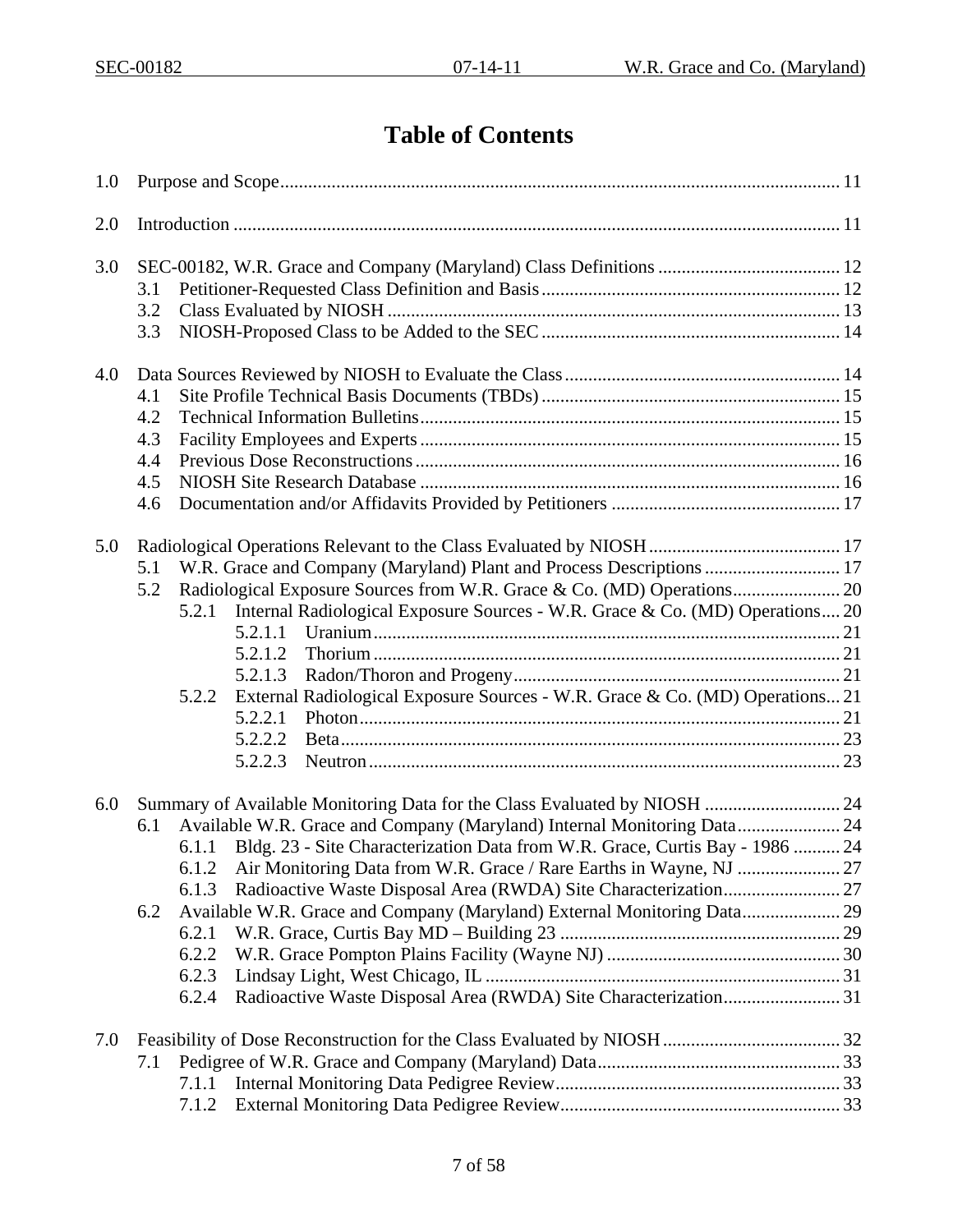|     |     |       | 7.2 Evaluation of Bounding Internal Radiation Doses at W.R. Grace (MD) 34  |  |  |  |  |  |
|-----|-----|-------|----------------------------------------------------------------------------|--|--|--|--|--|
|     |     | 7.2.1 |                                                                            |  |  |  |  |  |
|     |     | 7.2.2 |                                                                            |  |  |  |  |  |
|     |     | 7.2.3 | Methods for Bounding Internal Dose at W.R. Grace and Company (Maryland) 34 |  |  |  |  |  |
|     |     |       |                                                                            |  |  |  |  |  |
|     |     |       |                                                                            |  |  |  |  |  |
|     |     | 7.2.4 |                                                                            |  |  |  |  |  |
|     | 7.3 |       | Evaluation of Bounding External Radiation Doses at W.R. Grace (MD) 40      |  |  |  |  |  |
|     |     | 7.3.1 |                                                                            |  |  |  |  |  |
|     |     | 7.3.2 |                                                                            |  |  |  |  |  |
|     |     | 7.3.3 | W.R. Grace and Company (Maryland) Occupational X-Ray Examinations 41       |  |  |  |  |  |
|     |     | 7.3.4 | Methods for Bounding External Dose at W.R. Grace and Company 41            |  |  |  |  |  |
|     |     |       | 7.3.4.1 Methods for Bounding Operational Period External Dose 41           |  |  |  |  |  |
|     |     |       | 7.3.4.2 Methods for Bounding Residual Period External Doses 41             |  |  |  |  |  |
|     |     | 7.3.5 |                                                                            |  |  |  |  |  |
|     | 7.4 |       |                                                                            |  |  |  |  |  |
|     | 7.5 |       |                                                                            |  |  |  |  |  |
|     |     |       |                                                                            |  |  |  |  |  |
| 0.8 |     |       |                                                                            |  |  |  |  |  |
|     |     |       |                                                                            |  |  |  |  |  |
| 9.0 |     |       |                                                                            |  |  |  |  |  |
|     |     |       |                                                                            |  |  |  |  |  |
|     |     |       |                                                                            |  |  |  |  |  |
|     |     |       |                                                                            |  |  |  |  |  |
|     |     |       |                                                                            |  |  |  |  |  |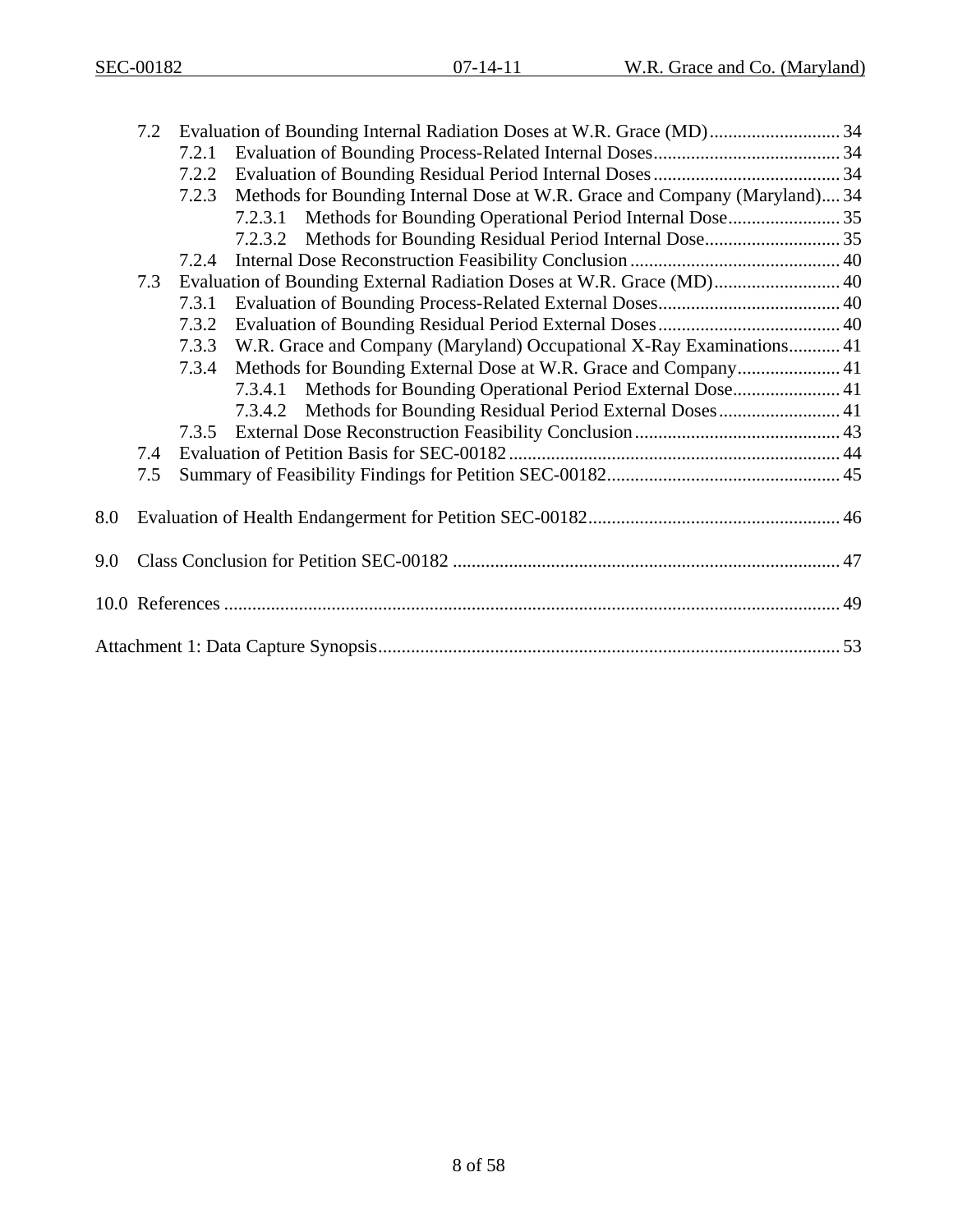# **Tables**

| 4-1: No. of W.R. Grace & Co. (MD) Claims Submitted Under the Dose Reconstruction Rule 16                                                                                               |  |
|----------------------------------------------------------------------------------------------------------------------------------------------------------------------------------------|--|
| 5-1: Principal Radiation Emissions from Th-232 and its Short-Lived Decay Products 22<br>5-2: Principal Radiation Emissions from Natural Uranium and Its Short-lived Decay Products  23 |  |
| 6-1: Summary of Direct and Removable Alpha Surface Contamination Data – Curtis Bay  24                                                                                                 |  |
|                                                                                                                                                                                        |  |
|                                                                                                                                                                                        |  |
| 6-4: Summary of Th-232 and U-238 Concentration Data in Building Dust – Curtis Bay                                                                                                      |  |
|                                                                                                                                                                                        |  |
|                                                                                                                                                                                        |  |
|                                                                                                                                                                                        |  |
|                                                                                                                                                                                        |  |
| 6-9: Air Monitoring Data Collected During RWDA Sampling/Site Investigation  29                                                                                                         |  |
|                                                                                                                                                                                        |  |
|                                                                                                                                                                                        |  |
|                                                                                                                                                                                        |  |
|                                                                                                                                                                                        |  |
|                                                                                                                                                                                        |  |
|                                                                                                                                                                                        |  |
|                                                                                                                                                                                        |  |
|                                                                                                                                                                                        |  |
|                                                                                                                                                                                        |  |
|                                                                                                                                                                                        |  |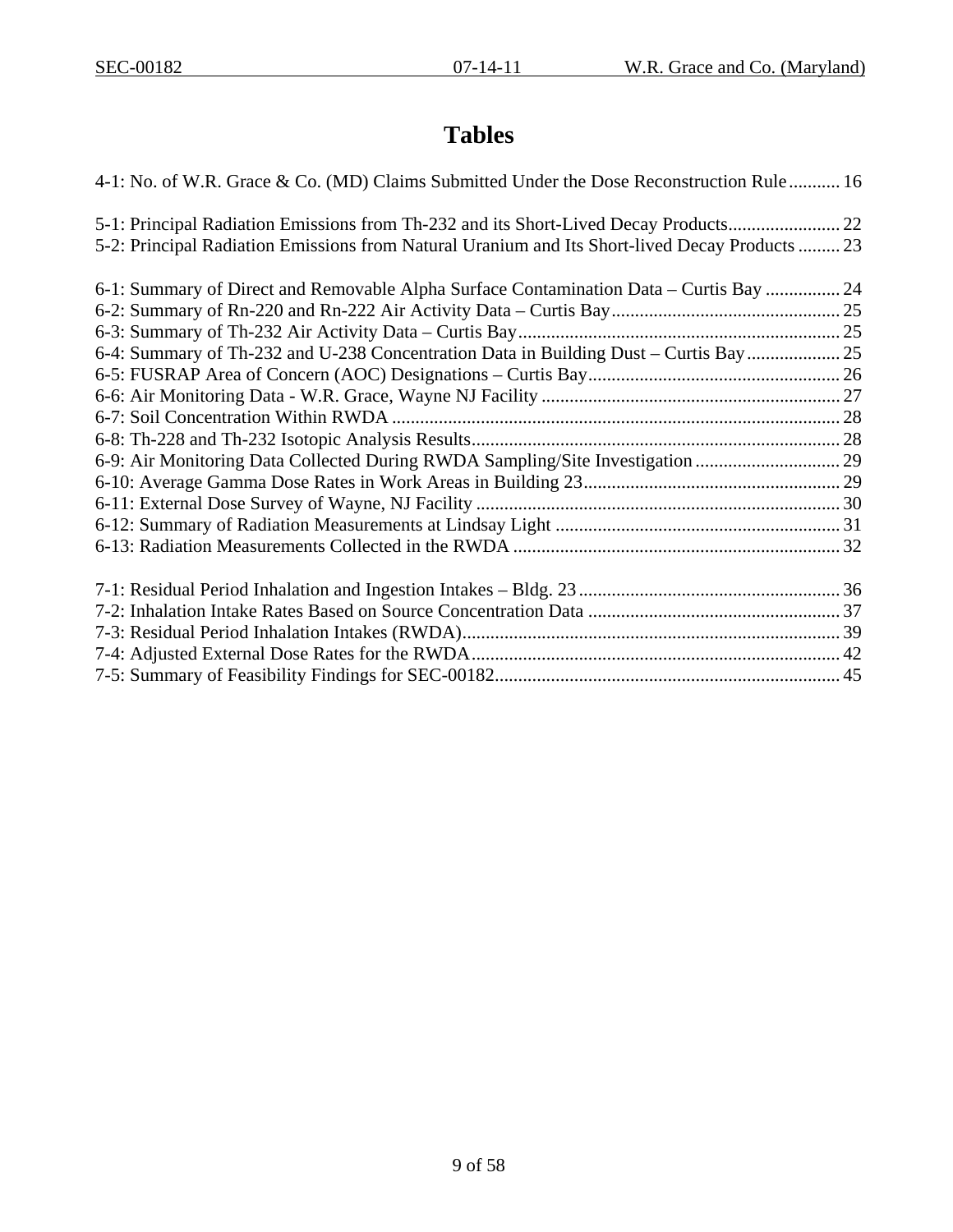This page intentionally left blank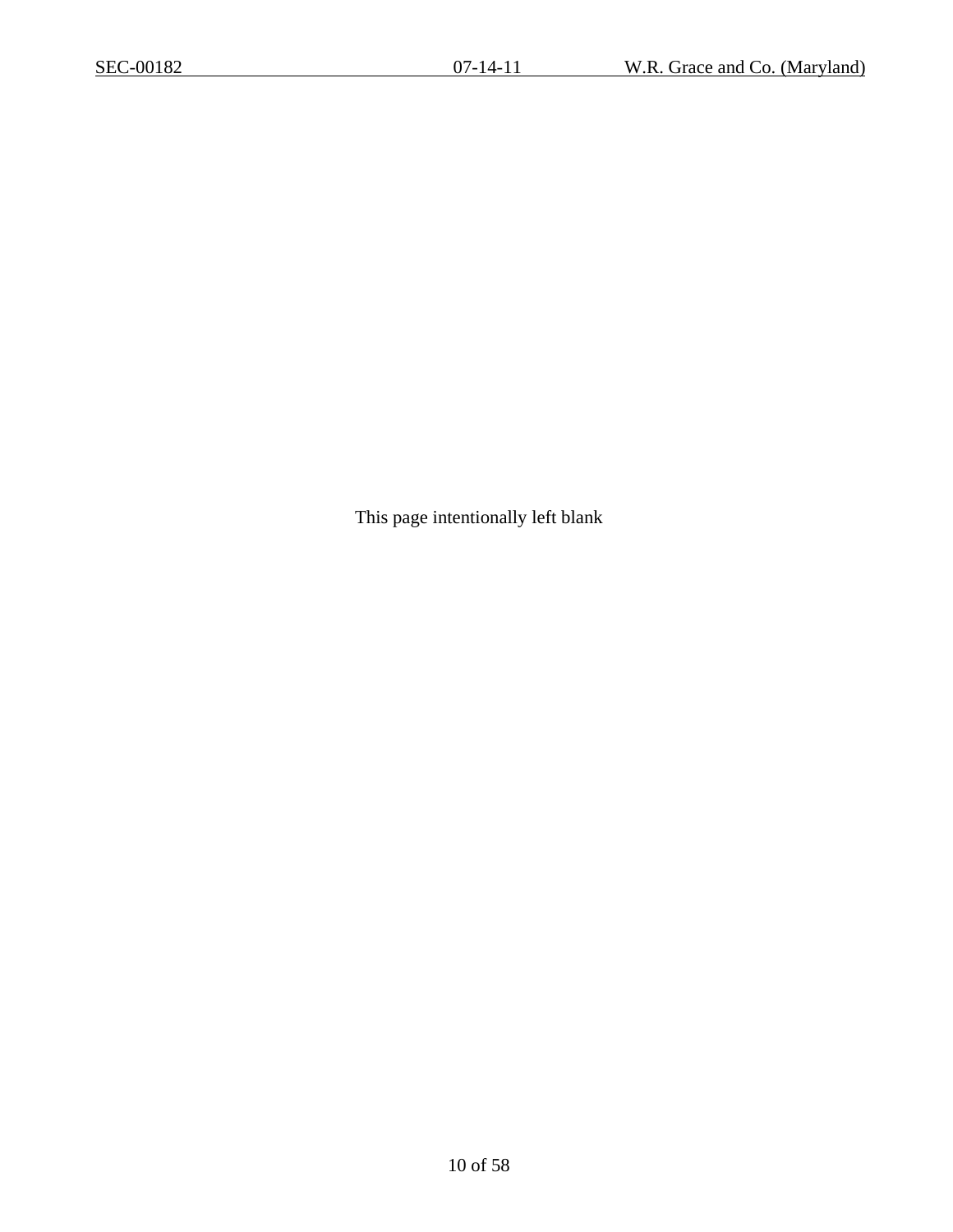# **SEC Petition Evaluation Report for SEC-00182**

<span id="page-10-0"></span>*ATTRIBUTION AND ANNOTATION: This is a single-author document. All conclusions drawn from the data presented in this evaluation were made by the ORAU Team Lead Technical Evaluator: Ray Clark, Oak Ridge Associated Universities. The rationales for all conclusions in this document are explained in the associated text.*

# **1.0 Purpose and Scope**

This report evaluates the feasibility of reconstructing doses for all Atomic Weapons Employees who worked at W.R. Grace and Company in Curtis Bay, Maryland, for the operational period from January 1, 1955 through December 31, 1958 and the residual radiation period from January 1, 1959 through October 31, 2009. It provides information and analyses germane to considering a petition for adding a class of employees to the congressionally-created SEC.

This report does not make any determinations concerning the feasibility of dose reconstruction that necessarily apply to any individual energy employee who might require a dose reconstruction from NIOSH. This report also does not contain the final determination as to whether the proposed class will be added to the SEC (see Section 2.0).

This evaluation was conducted in accordance with the requirements of EEOICPA, 42 C.F.R. pt. 83, and the guidance contained in the Division of Compensation Analysis and Support's (DCAS) *Internal Procedures for the Evaluation of Special Exposure Cohort Petitions, OCAS-PR-004.*<sup>[1](#page-10-0)</sup>

# **2.0 Introduction**

Both EEOICPA and 42 C.F.R. pt. 83 require NIOSH to evaluate qualified petitions requesting that the Department of Health and Human Services (HHS) add a class of employees to the SEC. The evaluation is intended to provide a fair, science-based determination of whether it is feasible to estimate with sufficient accuracy the radiation doses of the class of employees through NIOSH dose reconstructions.<sup>[2](#page-10-0)</sup>

42 C.F.R. § 83.13(c)(1) states: *Radiation doses can be estimated with sufficient accuracy if NIOSH has established that it has access to sufficient information to estimate the maximum radiation dose, for every type of cancer for which radiation doses are reconstructed, that could have been incurred in plausible circumstances by any member of the class, or if NIOSH has established that it has access to sufficient information to estimate the radiation doses of members of the class more precisely than an estimate of the maximum radiation dose.*

Under 42 C.F.R. § 83.13(c)(3), if it is not feasible to estimate with sufficient accuracy radiation doses for members of the class, then NIOSH must determine that there is a reasonable likelihood that such

 1 DCAS was formerly known as the Office of Compensation Analysis and Support (OCAS).

<sup>&</sup>lt;sup>2</sup> NIOSH dose reconstructions under EEOICPA are performed using the methods promulgated under 42 C.F.R. pt. 82 and the detailed implementation guidelines available at http://www.cdc.gov/niosh/ocas.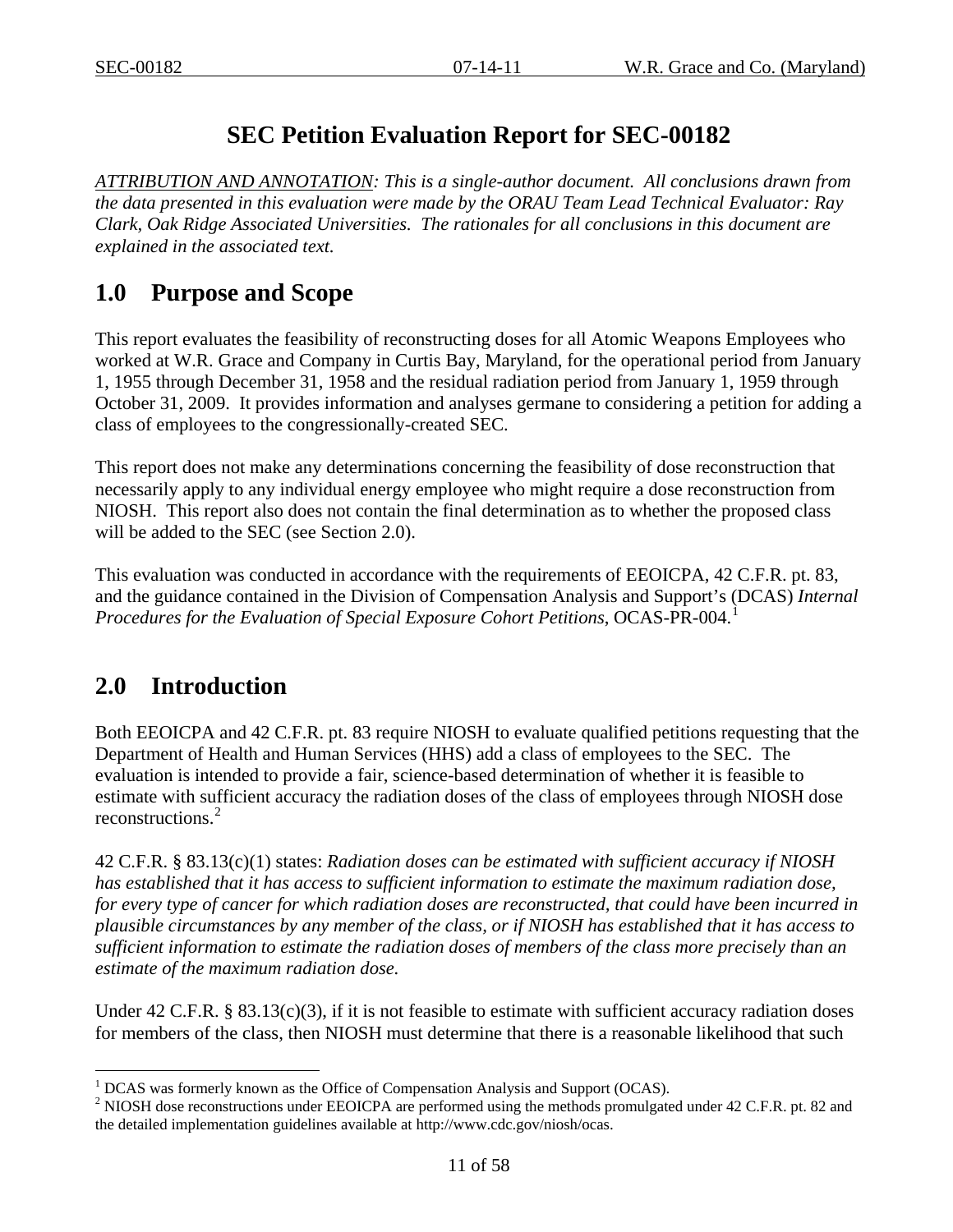$\overline{a}$ 

<span id="page-11-0"></span>radiation doses may have endangered the health of members of the class. The regulation requires NIOSH to assume that any duration of unprotected exposure may have endangered the health of members of a class when it has been established that the class may have been exposed to radiation during a discrete incident likely to have involved levels of exposure similarly high to those occurring during nuclear criticality incidents. If the occurrence of such an exceptionally high-level exposure has not been established, then NIOSH is required to specify that health was endangered for those workers who were employed for at least 250 aggregated work days within the parameters established for the class or in combination with work days within the parameters established for one or more other SEC classes.

NIOSH is required to document its evaluation in a report, and to do so, relies upon both its own dose reconstruction expertise as well as technical support from its contractor, Oak Ridge Associated Universities (ORAU). Once completed, NIOSH provides the report to both the petitioner(s) and the Advisory Board on Radiation and Worker Health (Board). The Board will consider the NIOSH evaluation report, together with the petition, petitioner(s) comments, and other information the Board considers appropriate, in order to make recommendations to the Secretary of HHS on whether or not to add one or more classes of employees to the SEC. Once NIOSH has received and considered the advice of the Board, the Director of NIOSH will propose a decision on behalf of HHS. The Secretary of HHS will make the final decision, taking into account the NIOSH evaluation, the advice of the Board, and the proposed decision issued by NIOSH. As part of this decision process, petitioners may seek a review of certain types of final decisions issued by the Secretary of HHS.<sup>[3](#page-11-0)</sup>

# **3.0 SEC-00182, W.R. Grace and Company (Maryland) Class Definitions**

The following subsections address the evolution of the class definition for SEC-00182, W.R. Grace and Company, located in Curtis Bay, Maryland. When a petition is submitted, the requested class definition is reviewed as submitted. Based on its review of the available site information and data, NIOSH will make a determination whether to qualify for full evaluation all, some, or no part of the petitioner-requested class. If some portion of the petitioner-requested class is qualified, NIOSH will specify that class along with a justification for any modification of the petitioner's class. After a full evaluation of the qualified class, NIOSH will determine whether to propose a class for addition to the SEC and will specify that proposed class definition.

## **3.1 Petitioner-Requested Class Definition and Basis**

Petition SEC-00182 was received on December 21, 2010, and qualified on February 17, 2011. The petitioner requested that NIOSH consider the following class: *Chemical operators, bar mill operators, and pot operators who worked with or on rotary dryers, pill machines, nauta mixes (sieves), hydroxide dryer, blenders #1 and #3, Reactor 906 and 902 material, Red Dog and Vanadium material at the Specialty, Monasito* [sic]*, LDI Plants, Tech Center, Buildings 109, 193, 194, and 224 at W.R. Grace and Company, Curtis Bay, Maryland, from 1955 through 2009.*

 $3$  See 42 C.F.R. pt. 83 for a full description of the procedures summarized here. Additional internal procedures are available at http://www.cdc.gov/niosh/ocas.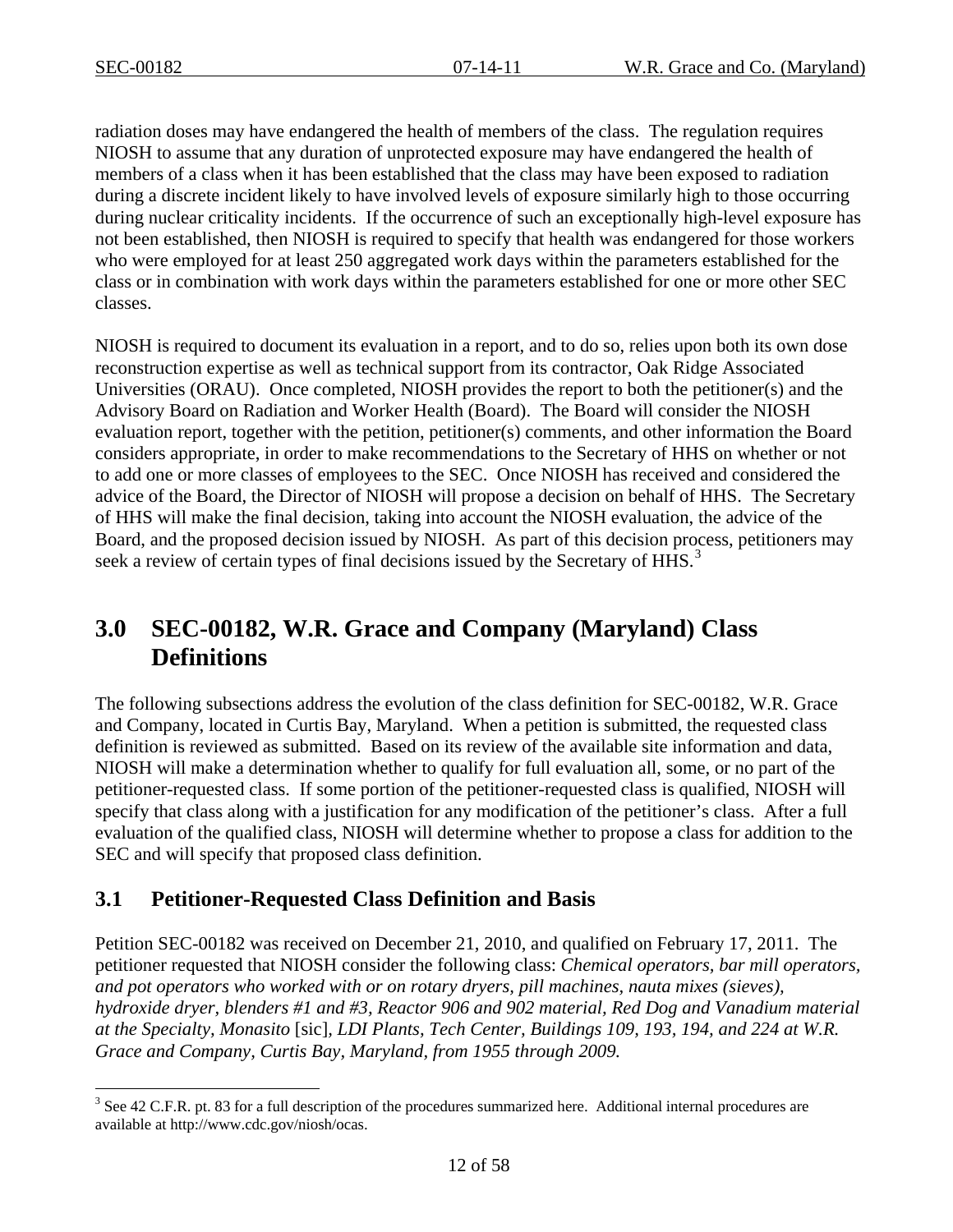<span id="page-12-0"></span>The petitioner provided information and affidavit statements in support of the petitioner's belief that accurate dose reconstruction over time is impossible for the W.R. Grace and Company (Maryland) workers in question. NIOSH deemed the following information and affidavit statements sufficient to qualify SEC-00182 for evaluation:

The petitioner submitted an individual dose reconstruction report indicating that individual monitoring records do not exist for the W.R. Grace and Company (Maryland) for the operational and residual periods.

*On page 5 of the NIOSH dose reconstruction report:* [NIOSH ID and DOL Case Number Redacted] *it clearly states that no records were found to indicate any monitoring was done for the period from 1955 through 1989.* 

Based on its W.R. Grace and Company (Maryland) research and data capture efforts, NIOSH determined that it has access to contracts, amendments, and process records for W.R. Grace and Company (Maryland) workers during the time period under evaluation. However, NIOSH also determined that monitoring records are not complete for all time periods or for all radionuclides. NIOSH concluded that there is sufficient documentation to support, for at least part of the requested time period, the petition basis that internal and external radiation exposures and radiation doses were not adequately monitored at W.R. Grace and Company (Maryland), either through personal monitoring or area monitoring. The information and statements provided by the petitioner qualified the petition for further consideration by NIOSH, the Board, and HHS. The details of the petition basis are addressed in Section 7.4.

## **3.2 Class Evaluated by NIOSH**

Based on its preliminary research, NIOSH modified the petitioner-requested class. The time period was divided into an operational period and a residual radiation period. The worker specifications were expanded to include all workers because it was unclear whether exposures could be limited to certain buildings/areas and job titles. Therefore, NIOSH defined the following class for further evaluation: All Atomic Weapons Employees who worked at W.R. Grace and Company in Curtis Bay, Maryland, for the operational period from January 1, 1955 through December 31, 1958 and the residual radiation period from January 1, 1959 through October 31, 2009. Note: DOE defines the dates for operations as "1955-1958," and the dates for the residual period as "1959-October 2009." NIOSH has applied the earliest logical start dates and latest logical end dates for defining the periods to be evaluated.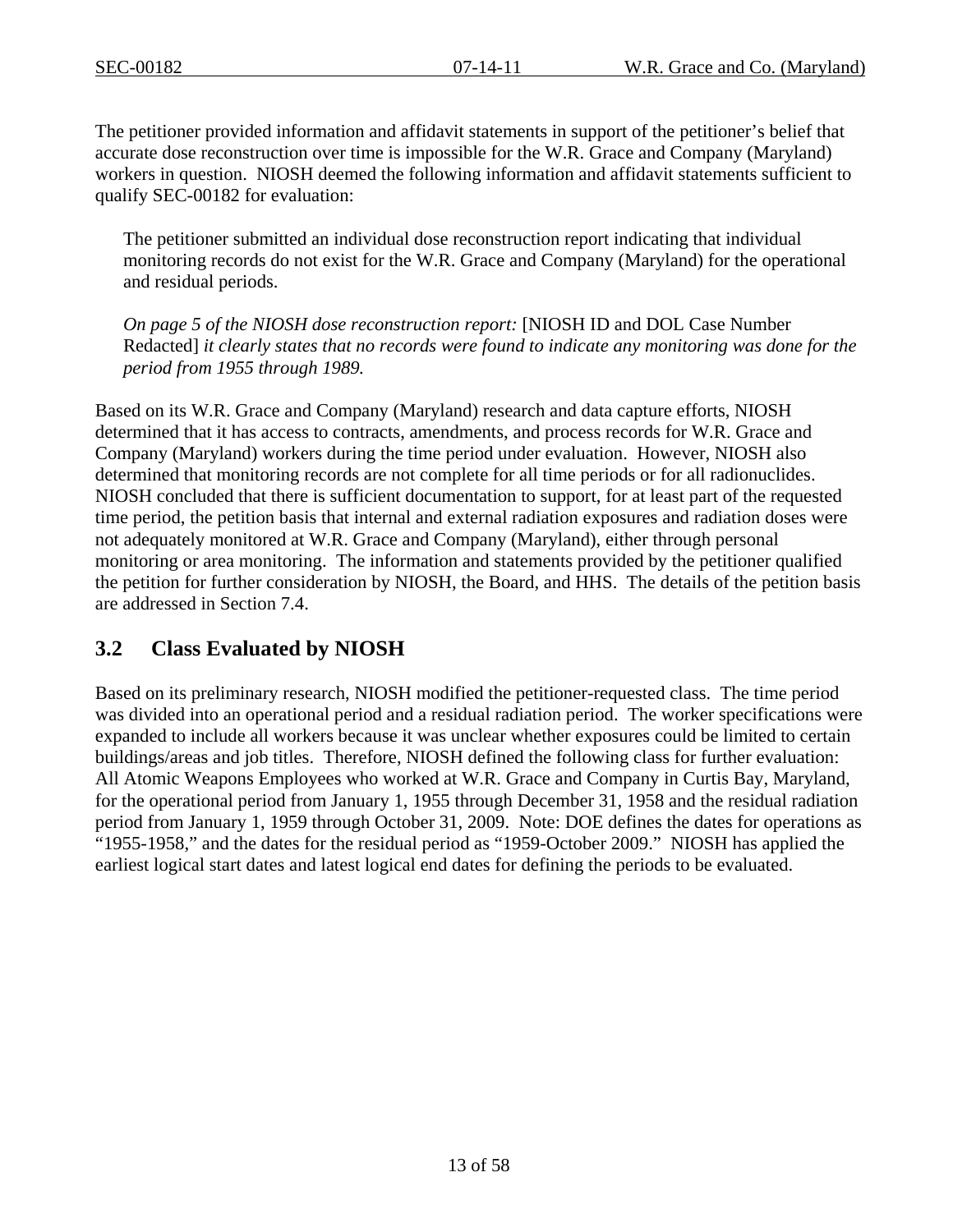## <span id="page-13-0"></span>**3.3 NIOSH-Proposed Class to be Added to the SEC**

Based on its research of the class under evaluation, NIOSH has defined a single class of employees for which NIOSH cannot estimate radiation doses with sufficient accuracy. The NIOSH-proposed class to be added to the SEC includes all Atomic Weapons Employees who worked at any building or area at the facility owned by W.R. Grace and Company in Curtis Bay, Maryland, for the operational period from May 1, 1956 through January 31, 1958, for a number of work days aggregating at least 250 work days, occurring either solely under this employment, or in combination with work days within the parameters established for one or more other classes of employees in the Special Exposure Cohort.

The period before May 1, 1956 is not included in the proposed SEC class because NIOSH has determined that AEC-related operations involving radioactive materials did not start at the Curtis Bay, Maryland site until May 1956 with the completion of site construction. Based on this information, this period will not be included in the radiological dose assessment included in this evaluation. The period from February 1, 1958 through December 31, 1958 is not included in the proposed SEC class because NIOSH has determined that AEC-related operations had ceased at the site by the end of January 1958. Therefore, these eleven months along with the period from January 1, 1959 through October 31, 2009 are considered the residual radiation period. The residual radiation period is not included in the NIOSH-proposed SEC class because dose reconstruction has been determined to be feasible.

# **4.0 Data Sources Reviewed by NIOSH to Evaluate the Class**

As is standard practice, NIOSH completed an extensive database and Internet search for information regarding W.R. Grace and Company. The database search included the DOE Legacy Management Considered Sites database, the DOE Office of Scientific and Technical Information (OSTI) database, the Energy Citations database, the Atomic Energy Technical Report database, and the Hanford Declassified Document Retrieval System. In addition to general Internet searches, the NIOSH Internet search included OSTI OpenNet Advanced searches, OSTI Information Bridge Fielded searches, Nuclear Regulatory Commission (NRC) Agency-wide Documents Access and Management (ADAMS) web searches, the DOE Office of Human Radiation Experiments website, and the DOE-National Nuclear Security Administration-Nevada Site Office-search. Attachment 1 contains a summary of W.R. Grace and Company documents. The summary specifically identifies data capture details and general descriptions of the documents retrieved.

In addition to the database and Internet searches listed above, NIOSH identified and reviewed numerous data sources to determine information relevant to determining the feasibility of dose reconstruction for the class of employees under evaluation. This included determining the availability of information on personal monitoring, area monitoring, industrial processes, and radiation source materials. The following subsections summarize the data sources identified and reviewed by NIOSH.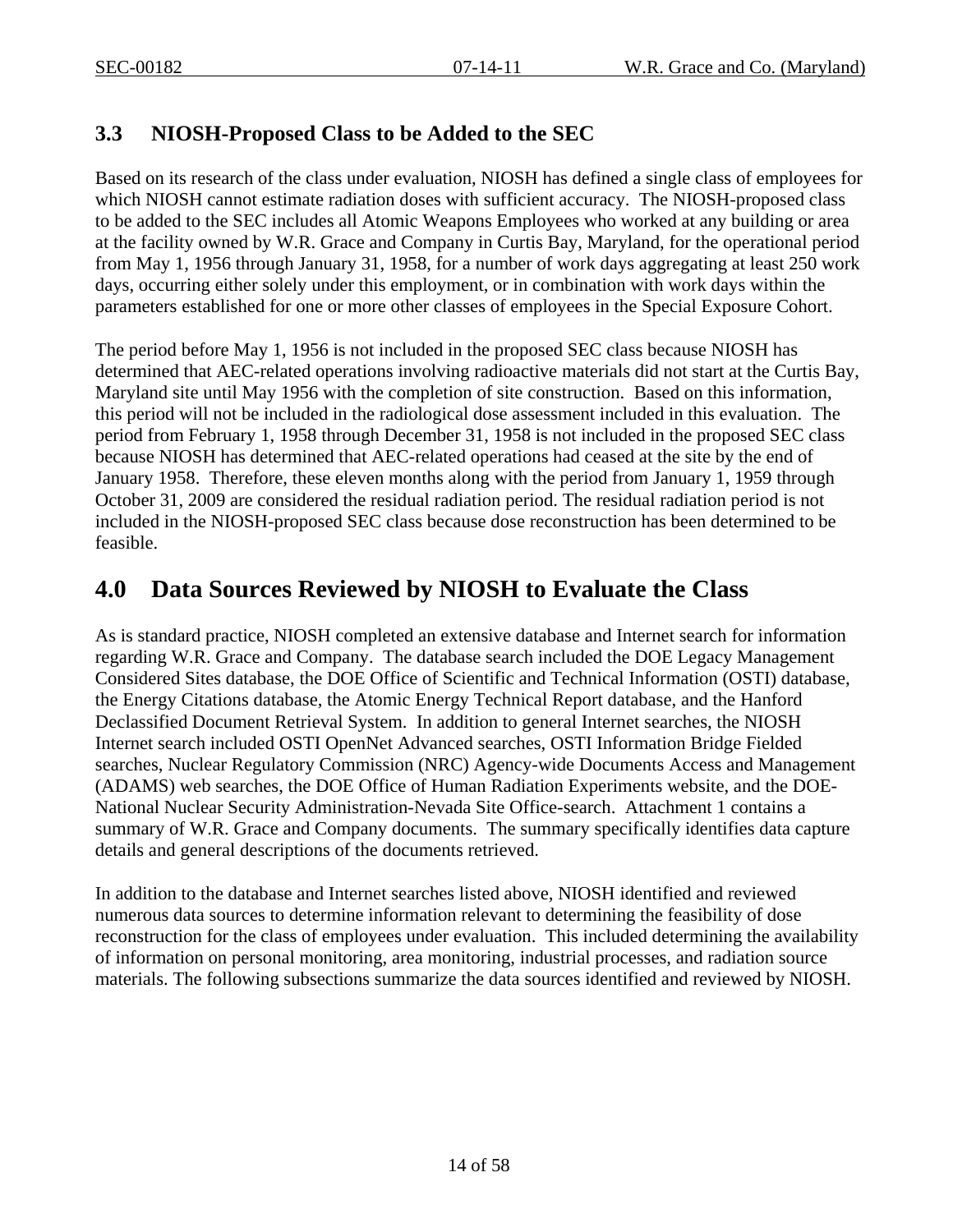## <span id="page-14-0"></span>**4.1 Site Profile Technical Basis Documents (TBDs)**

A Site Profile provides specific information concerning the documentation of historical practices at the specified site. Dose reconstructors can use the Site Profile to evaluate internal and external dosimetry data for monitored and unmonitored workers, and to supplement, or substitute for, individual monitoring data. A Site Profile consists of an Introduction and five Technical Basis Documents (TBDs) that provide process history information, information on personal and area monitoring, radiation source descriptions, and references to primary documents relevant to the radiological operations at the site. The Site Profile for a small site may consist of a single document. As part of NIOSH's evaluation detailed herein, it examined the following Site Profiles for insights into W.R. Grace and Company (Maryland) operations or related topics/operations at other sites:

• Site Profiles for Atomic Weapons Employers that Worked Uranium and Thorium Metals, Battelle-TBD-6000, PNWD-3738, Rev 0; Battelle; December 13, 2006; SRDB Ref ID: 30671

## **4.2 Technical Information Bulletins**

A Technical Information Bulletin is a general working document that provides guidance for preparing dose reconstructions at particular sites or categories of sites. NIOSH reviewed the following Technical Information Bulletins as part of its evaluation:

- *Estimation of Ingestion Intakes*, OCAS-TIB-009, Rev. 0; National Institute for Occupational Safety and Health (NIOSH); April 13, 2004; SRDB Ref ID: 22397
- *Estimating the Maximum Plausible Dose to Workers at Atomic Weapons Employer Facilities*, ORAUT-OTIB-0004, Rev. 03 PC-2; Oak Ridge Associated Universities; December 6, 2006; SRDB Ref ID: 29949
- *Dose Reconstruction During Residual Radioactivity Periods at Atomic Weapons Employer Facilities*, ORAUT-OTIB-0070, Rev. 00; Oak Ridge Associated Universities; March 10, 2008; SRDB Ref ID: 41603

## **4.3 Facility Employees and Experts**

To obtain additional information, NIOSH interviewed an SEC petitioner representative and a former W.R. Grace and Company (Maryland) employee.

- Personal Communication, 2011a, *Personal Communication with Petitioner Representative*; Telephone Interview by ORAU Team; May 5, 2011; SRDB Ref ID: 96226
- Personal Communication, 2011b, *Personal Communication with former W.R. Grace and Company (Maryland) Supervisor;* Telephone Interview by ORAU Team; May 11, 2011; SRDB Ref ID: 96224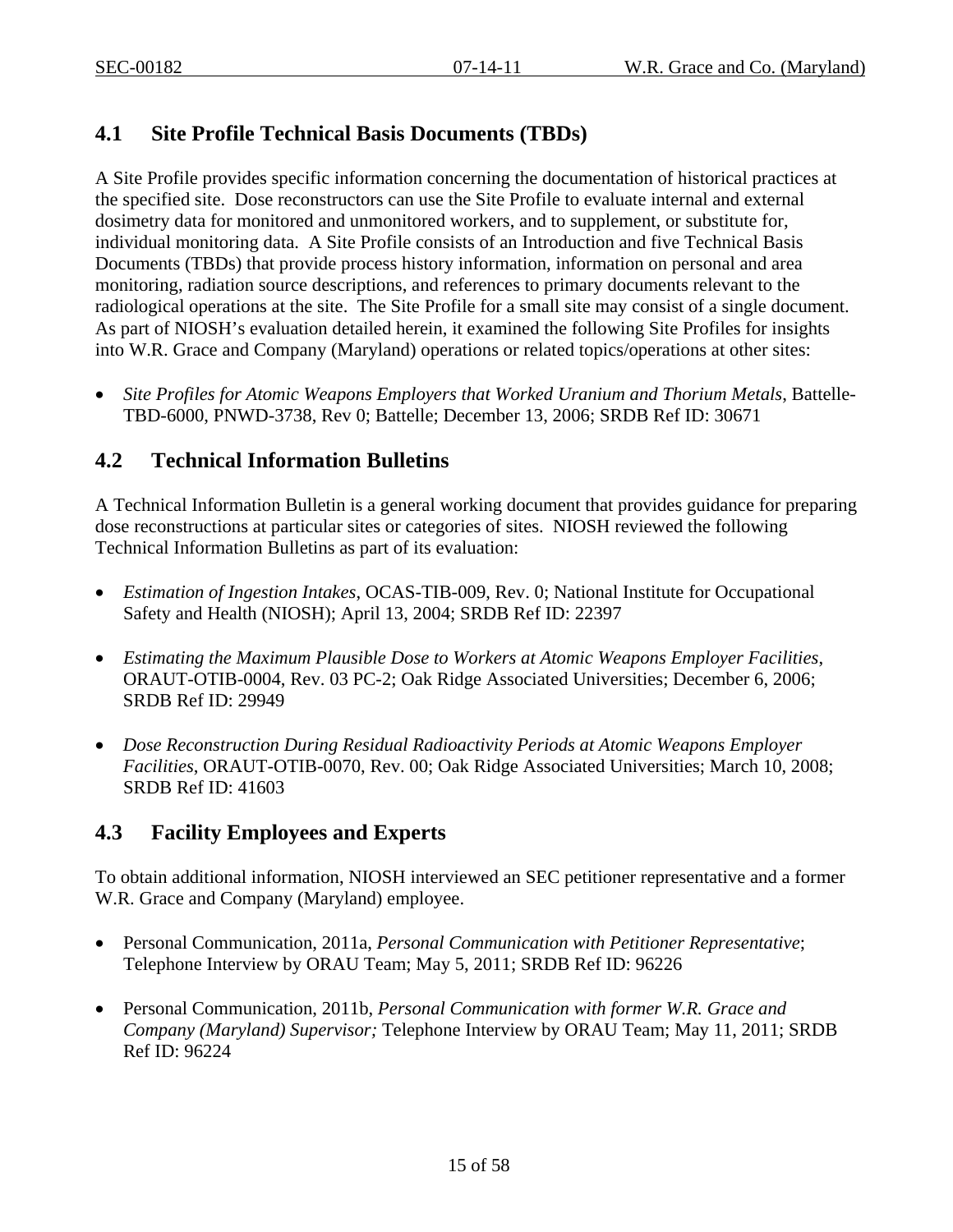## <span id="page-15-0"></span>**4.4 Previous Dose Reconstructions**

NIOSH reviewed its NIOSH DCAS Claims Tracking System (referred to as NOCTS) to locate EEOICPA-related dose reconstructions that might provide information relevant to the petition evaluation. Table 4-1 summarizes the results of this review. (NOCTS data available as of June 15, 2011)

| Table 4-1: No. of W.R. Grace & Co. (MD) Claims Submitted Under the Dose Reconstruction Rule                                                                                                                                                      |               |  |  |  |  |
|--------------------------------------------------------------------------------------------------------------------------------------------------------------------------------------------------------------------------------------------------|---------------|--|--|--|--|
| <b>Description</b>                                                                                                                                                                                                                               | <b>Totals</b> |  |  |  |  |
| Total number of claims submitted for dose reconstruction                                                                                                                                                                                         |               |  |  |  |  |
| Total number of claims submitted for energy employees who worked during the period under<br>evaluation (January 1, 1955 through December 31, 1958 [operational period]; January 1, 1959<br>through October 31, 2009 [residual radiation period]) |               |  |  |  |  |
| Number of dose reconstructions completed for energy employees who worked during the period<br>under evaluation (i.e., the number of such claims completed by NIOSH and submitted to the<br>Department of Labor for final approval).              |               |  |  |  |  |
| Number of claims for which internal dosimetry records were obtained for the identified years in the<br>evaluated class definition                                                                                                                |               |  |  |  |  |
| Number of claims for which external dosimetry records were obtained for the identified years in the<br>evaluated class definition                                                                                                                |               |  |  |  |  |

NIOSH reviewed the one claim submitted for dose reconstruction to determine whether internal and/or external personal monitoring records could be obtained for the employee. This claim did not contain any exposure data.

## **4.5 NIOSH Site Research Database**

NIOSH also examined its Site Research Database (SRDB) to locate documents supporting the assessment of the evaluated class. One hundred thirty-two documents in this database were identified as pertaining to W.R. Grace and Company (Maryland) (as of June 13, 2011). These documents were evaluated for their relevance to this petition. The documents include contracts, amendments, and process records.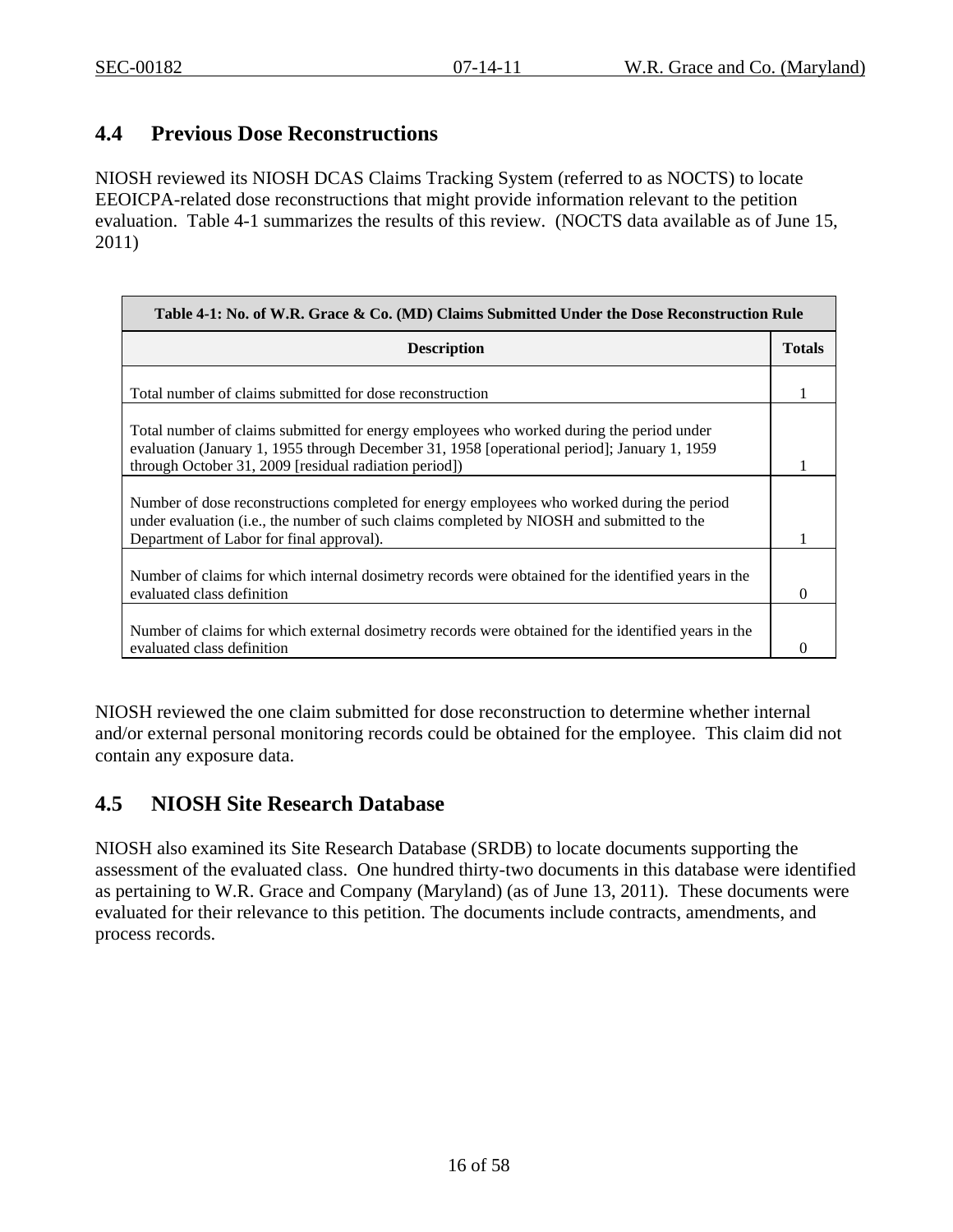## <span id="page-16-0"></span>**4.6 Documentation and/or Affidavits Provided by Petitioners**

In qualifying and evaluating the petition, NIOSH reviewed the following documents submitted by the petitioner:

- *SEC Petition Form B for SEC-00182, W.R. Grace and Company (Maryland); [Name redacted]*; December 21, 2010; OSA Ref ID: 112871, pdf pp. 1-10
- *NIOSH Report of Dose Reconstruction under the Energy Employees Occupational Illness Compensation Program (EEOICPA)*; [Case No. redacted]; July 1, 2009; OSA Ref ID: 112871, pdf pp. 13-31

# **5.0 Radiological Operations Relevant to the Class Evaluated by NIOSH**

The following subsections summarize both radiological operations at W.R. Grace and Company from January 1, 1955 through December 31, 1958 (operational period), and January 1, 1959 through October 31, 2009 (residual radiation period) and the information available to NIOSH to characterize particular processes and radioactive source materials. From available sources NIOSH has gathered process and source descriptions, information regarding the identity and quantities of each radionuclide of concern, and information describing processes through which radiation exposures may have occurred and the physical environment in which they may have occurred. The information included within this evaluation report is intended only to be a summary of the available information.

## **5.1 W.R. Grace and Company (Maryland) Plant and Process Descriptions**

W.R. Grace and Company (as it is currently named) is located in Curtis Bay, Maryland. The site (currently 109 acres; originally 260 acres) is partially covered with chemical plant facilities in the northwest section and spoils ponds and a disposal area in the northeast section (Remedial Investigation, 2000, pdf p. 3). Atomic Energy Commission (AEC) contract work was carried out in the southwest section of one building, Building 23, within an area measuring 100 feet east/west by 200 feet north/south and five levels in height (60-70 feet) (Trip Report, 1985, pdf p.7). For the period evaluated by NIOSH, the W.R. Grace and Company (Maryland) workforce consisted of 25-30 workers (Personal Communication, 2011b).

In 1909, the Davison Chemical Corporation purchased the Curtis Bay Works location, then known as "Chairs Farm." By the early 1940s, Davison Chemical Corporation was producing several agricultural and industrial chemicals (mainly fertilizers). In 1954, W.R. Grace, a Connecticut corporation, acquired Davison Chemical Corporation. The Curtis Bay Works location became known as the Davison Chemical Division of W.R. Grace and Company (Remedial Investigation, 2000).

Rare Earths, Inc. entered into contract AT (49-6)-993 with the AEC on July 18, 1955, to process 7,900 tons of monazite sands at the Curtis Bay Facility and at the Pompton Plains Facility in Wayne, New Jersey (Remedial Investigation, 2000, pdf p. 4). Rare Earths obtained a license under the Atomic Energy Act of 1954 to possess, transfer, and use the radioactive material thorium, which is defined by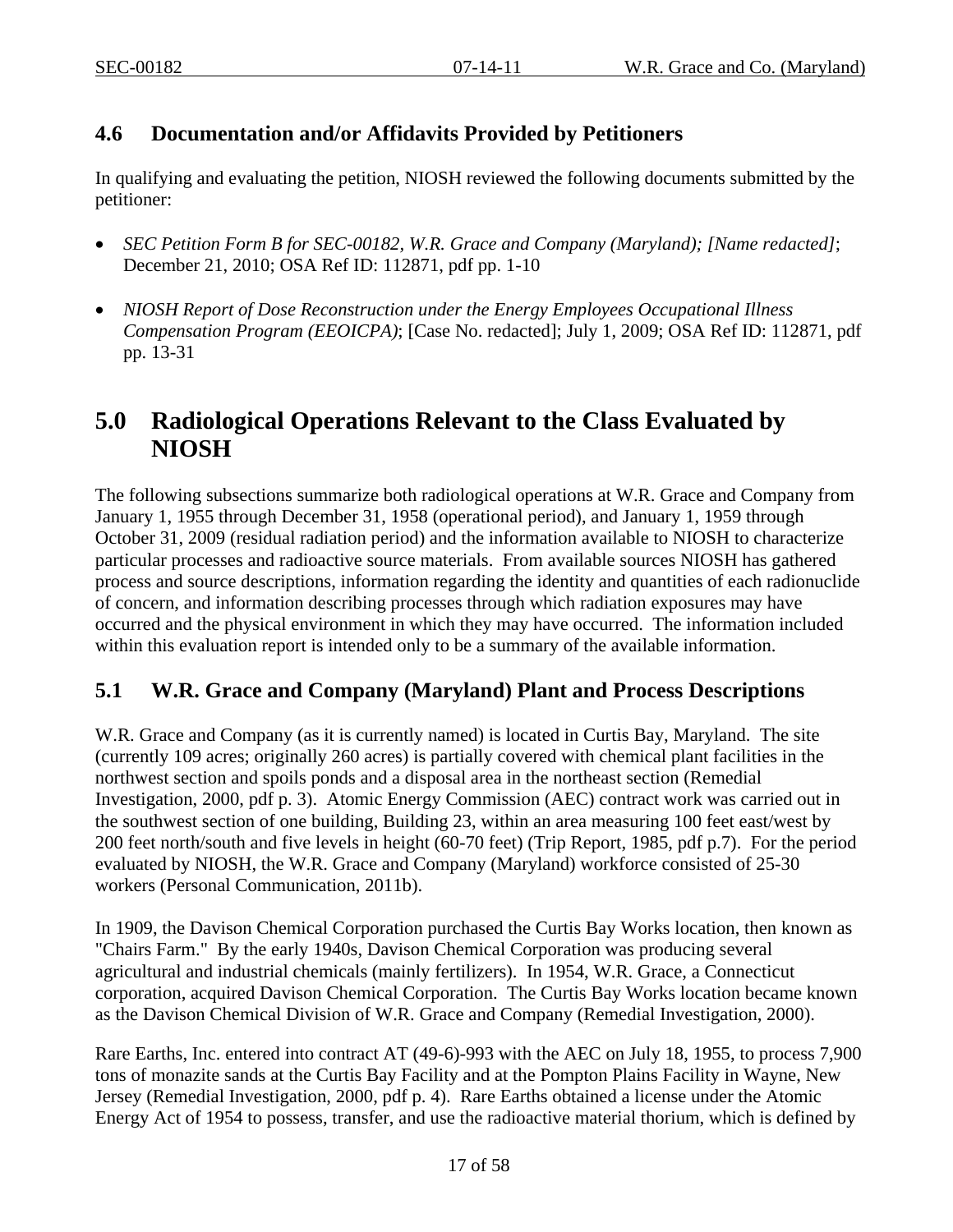the U. S. Code as a "source material" (Contracts and Amendments, 1950s, pdf p. 2). This license was transferred to W.R. Grace and Company (Maryland) in late 1956 or early 1957. W.R. Grace and Company (the sole shareholder in Rare Earths) became a party to contract AT (49-6)-993 on November 30, 1956, with the dissolution of Rare Earths, Inc. The contract called for W.R. Grace and Company to process the AEC-owned monazite ore at a plant in New Jersey and/or one to be constructed in Curtis Bay, Maryland. Various documents indicate that the Curtis Bay, Maryland plant was completed and placed in operation sometime between May and June 1956 (Johnson, 1958, pdf p. 3, FUSRAP documents, various dates). The Curtis Bay facility did most of the processing of the AEC ore for this contract (Designation Summary, date unknown, pdf p. 2).

Thorium was shipped to the Davison Chemical Division as a component of monazite sand obtained from India and other foreign and domestic sources (e.g., Brazil, Asia, and Idaho). The average thorium content was about 6 percent thorium dioxide. The title to the monazite and the thorium remained with the government during the performance of the contract work. According to the contract terms, at least 95% of the thorium and rare earths in the ore were to be returned to the AEC (Designation Summary, date unknown).

The monazite gangue (i.e., unreacted material) consisted primarily of silica, calcium sulfate, diatomaceous earth, and unreacted monazite including certain thorium and uranium compounds and compounds of their progeny. The gangue was said to not contain more than 5% of the original thorium content. At the direction of the AEC, the gangue was retained by W. R. Grace for noncommercial disposition (Designation Summary, date unknown, pdf p. 2).

#### Building 23 and the Monazite Sand Thorium-Recovery Process

AEC contract work was carried out in one building, Building 23. The southwest section of Building 23 is the only portion of any site building where monazite sands processing was conducted. The southwest section of Building 23 measures 100 feet east/west by 200 feet north/south and has a height of five levels (60-70 feet). The building is a steel frame structure with 8-feet deep steel roof trusses with corrugated metal siding. An elevator shaft is present which was used for transport of the monazite sands. An enclosed (brick) electrical substation is present at the southwest corner of the building. The ground floor level has concrete slab floor with piping floor chases. Intermediate floor levels are concrete slab and metal decking supported by steel beam frames. Typical equipment includes pumps, tanks, piping, dust hoppers, and a rotary kiln. Some corrosion to steel columns and beams was noted. Access to the roof was available and several exhaust ducts and stacks were present (Trip Report, 1985, pdf p. 7).

Monazite sand was ground through 200 mesh in a Hardinge ball mill and transferred to the reactors, which were jacketed Dopp kettles. There, the ground sand was reacted with concentrated sulfuric acid for approximately four hours. The viscous mass was then dropped into large crystallizer tanks made up of diluted recycled thorium-bearing acid. The crystallizer slurry was pumped into a Dorr rake classifier where a crude separation of rare earth sulfate crystals from the thorium-bearing acid solution was accomplished. The thorium-bearing solution was then filtered on a large Dorr-Oliver rotary drum vacuum pre-coat filter. The thorium-bearing solution was separated from unreacted gangue and further processed by precipitation with concentrated hydrofluoric acid, forming thorium fluoride. The thorium fluoride was reacted with 50% caustic soda, forming sodium fluoride that was washed free of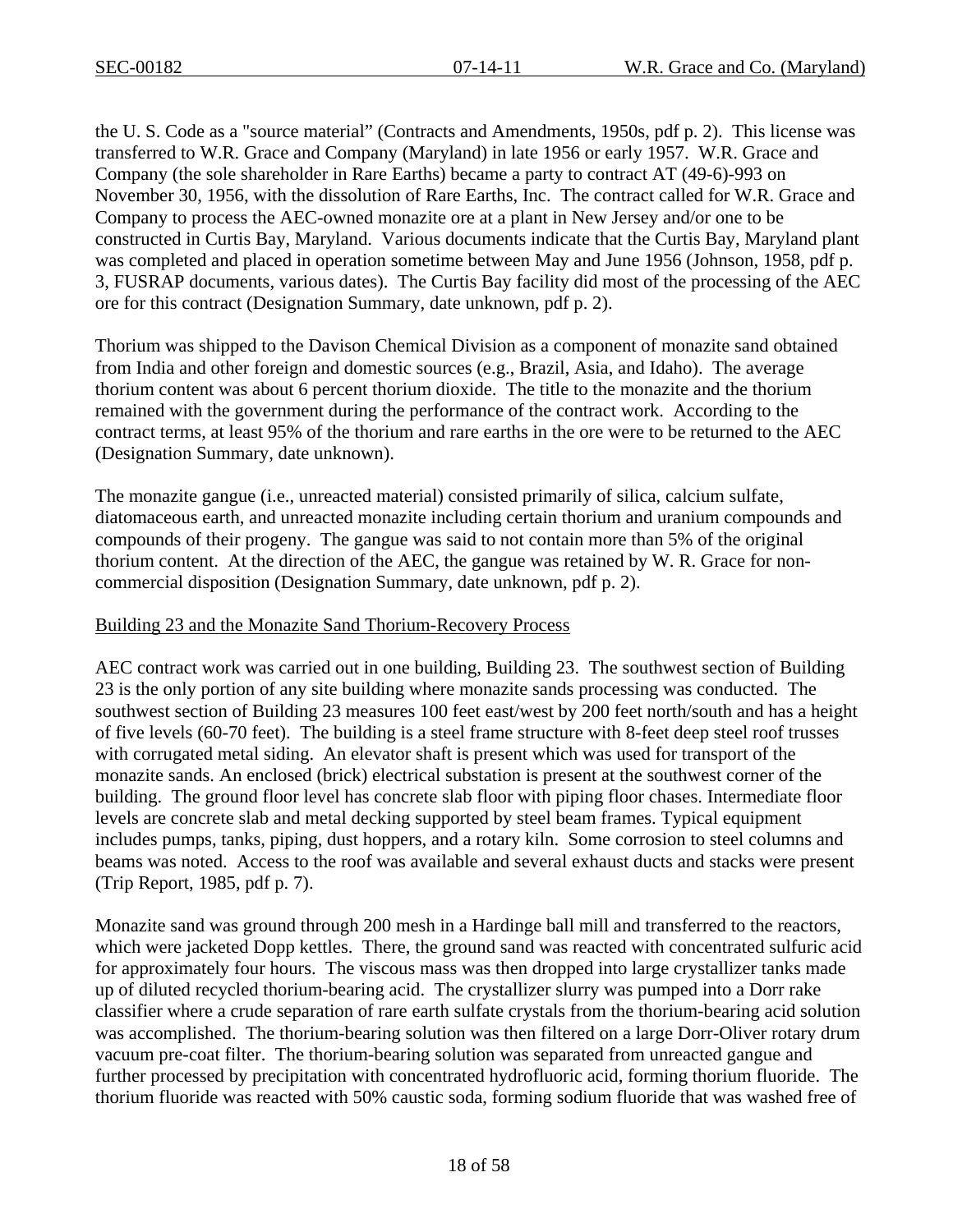the insoluble thorium hydrate. The thorium hydrate was twin-drum dried and packaged for shipment to the Curtis Bay Government Storage Depot (Monazite Process, date unknown, pdf p. 12). The aforementioned gangue, made up of various forms of calcium sulfate, calcium silicate, iron sulfate, and unreacted monazite, was retained on the pre-coat (diatomaceous earth) of the filter and uniformly cut off by a doctor blade, collected in Dempster Dumpster-type tubs and removed from the plant by the yard crew truck. The Dempster Dumpsters were emptied into the designated area of the Curtis Bay dump (Monazite Process, date unknown, pdf p. 12). The radioactive gangue was buried at various depths up to about nine feet. Other contaminated materials such as filter cloths and miscellaneous equipment were disposed of in the same manner (Designation Summary, date unknown, pdf p. 2). The landfill-type area covers about four acres. It is a few hundred feet south of the bay and is bordered on the south and west by a Baltimore and Ohio Railroad spur running over the W.R. Grace and Company property. The surrounding areas are industrial, and the nearest residence is about one-half mile away. The facility is still owned by W.R. Grace and Company. The site is fenced and has been patrolled by W.R. Grace guards since 1976 (Designation Summary, date unknown, pdf p. 3).

The facility at Curtis Bay was developmental and the workforce was small. A former W.R. Grace (Maryland) supervisor estimates that there were only 20-30 employees during the 1950-1960 period (Personal Communication, 2011b). It had serious problems in handling the AEC monazite and was never fully completed. It operated for about one year from May 1956 through late spring 1957. As a result of the processing problems and other considerations, AEC and W.R. Grace and Company mutually agreed to terminate the contract, effective January 31, 1958 (FUSRAP documents, various dates). In line with this agreement, effective January 31, 1958, the total quantity of ore required to be processed under the contract was reduced, through Amendment 3, to 997.6l tons, the total amount processed to that date (Designation Summary, date unknown, pdf p. 3).

A review of the contract file and discussions with individuals with peripheral knowledge of Company matters dating back to the late 1950s lead to the conclusion that the failure of the commercial facility and the termination of the AEC contract caused W.R. Grace and Company to dismiss the entire project as concluded. The plant facility was shut down in 1957, the assets were disposed of, and the project abandoned (Shaw, 1978, pdf p. 13). The northwest section of the property contains the plant buildings, including Building 23, whose southwest part was used for thorium processing and is the only potentially radiologically-contaminated building (Trip Report, 1985, pdf p. 3). NIOSH found indications that work with radioactive materials may have continued after the contract was cancelled. The work involved uranium and was done in the 1970s in support of operations of the W.R. Grace site in Erwin, TN. This work is currently outside the Atomic Weapons Employer operations period as defined by DOE.

#### Radioactive Waste Disposal Area (RWDA)

From May 1956 through late spring 1957, radioactive gangue from processing operations at Curtis Bay was reportedly buried on plant property in a landfill area east of Herring Pond (encompassing the RWDA). Approximately 26,000 cubic yards of residue were buried with other miscellaneous equipment, rare earth double salt, filter cloths, and mechanical scrap. General waste, including rock, refuse (glass, paper, wood, and metal) and dredged soil was also disposed of in this area. Waste is believed to be buried at various depths up to 9 feet, but may be as deep as 25 feet (RWDA Remedial Investigation Vol. 1, 2001).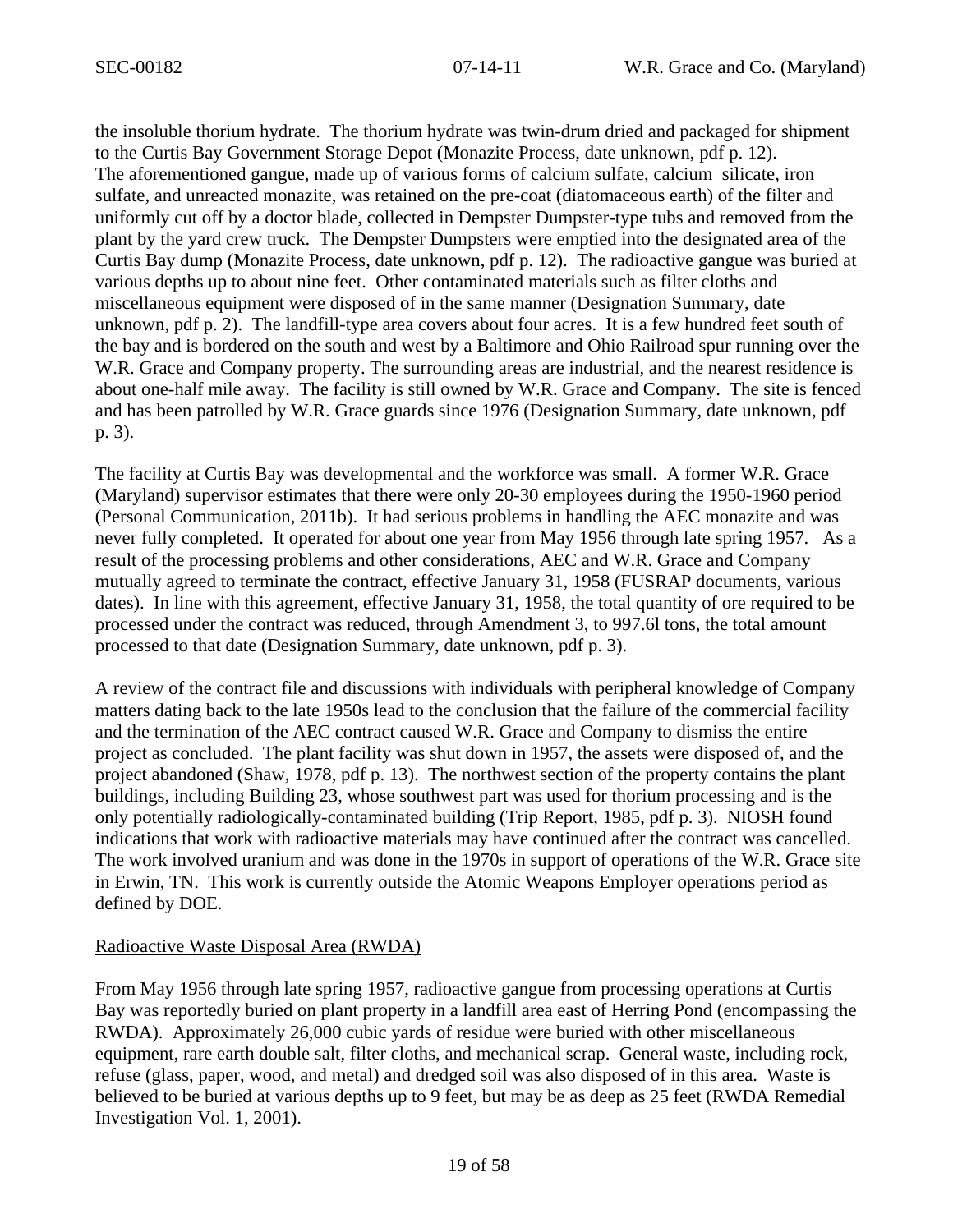<span id="page-19-0"></span>The RWDA lies in the central, undeveloped portion of the Curtis Bay Facility; however, the exact RWDA boundary is unknown. A radiological surface survey in 1978 identified an area covering approximately 4 acres containing radioactive contamination (Shaw, 1978). At the time of the 1978 survey, the area was not fenced; however, the 1978 report states:

*Since early May, 1978, the four acre site has been observed by each guard shift without entry on to the site. The site is unoccupied and untraversed, remote, and within the fenced enclosure surrounding the entire plant property, but not separately fenced or marked.* 

In 1995, a fence was installed around the area. During fence installation, the fence line was radiologically surveyed by RSO, Inc. (a W.R. Grace subcontractor). RSO personnel were accompanied by the W.R. Grace Radiation Safety Officer to ensure that areas of elevated radioactivity were enclosed by the fence. Based on survey results and site conditions (i.e., heavy vegetation and trees on the east side of Herring Pond), no fencing was placed along the western border of the RWDA (along Herring Pond). Instead, the fence was run down to the Herring Pond water line on the northeast and southeast corners of the pond. The area encompassed by the fence is approximately 7.2 acres (RWDA Remedial Investigation Vol. 1, 2001).

## **5.2 Radiological Exposure Sources from W.R. Grace & Co. (MD) Operations**

The following subsections provide an overview of the internal and external exposure sources for the W.R. Grace and Company class under evaluation.

### **5.2.1 Internal Radiological Exposure Sources - W.R. Grace & Co. (MD) Operations**

W.R. Grace and Company (Maryland), under contract with AEC, processed monazite sands for thorium extraction. Depending on the geographical source, monazite sands contain (by weight) approximately 2.5% to 8% thorium, and about 0.15% to 0.5% uranium (Monazite Process, 1951, pdf p. 4; Monazite, 1949, pdf p. 2). The monazite processes likely resulted in worker internal exposures to uranium, thorium, and their respective decay products. Tables 5-1 and 5-2 list the respective decay products.

The primary internal exposure pathways for workers were likely to include:

- Inhalation and ingestion of dust generated during the processes employed for thorium extraction, particularly during dry-product-handling evolutions
- Inhalation and ingestion of re-suspended particulates from the build-up of contamination in work areas and on equipment
- Ingestion of particulates by workers who ate or drank in areas where a buildup of contamination had occurred (e.g., lunch rooms, locker rooms, etc.)
- Inhalation of radon (Rn-222) and thoron (Rn-220) and the associated progeny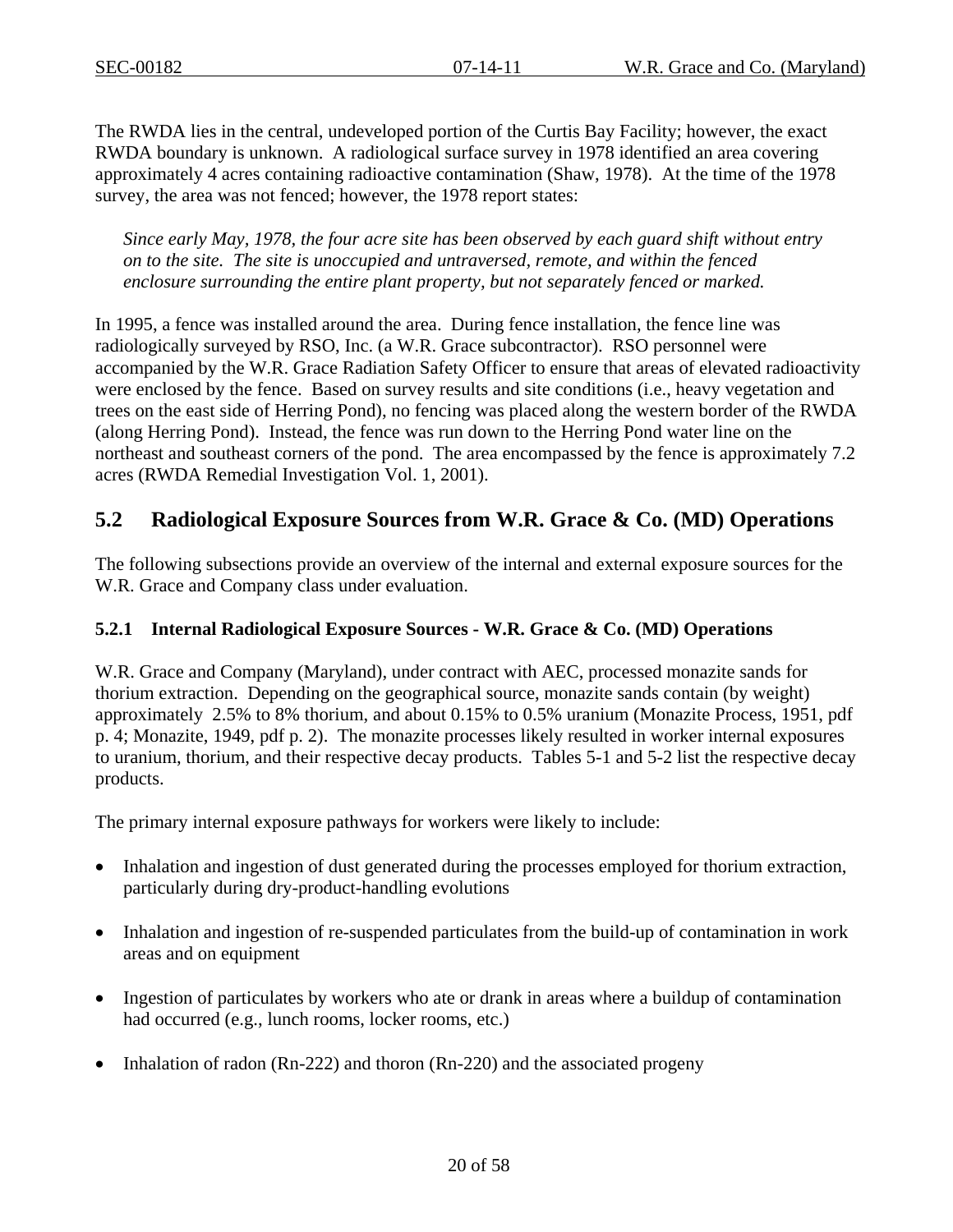#### <span id="page-20-0"></span>5.2.1.1 Uranium

The principal source of internal exposure to uranium radionuclides at the site was from the inhalation of dust or fumes generated during the refining process. Isotopic components of monazite sand include U-238 and its decay progeny. The decay progeny of U-238 (i.e., Th-230, Ra-226, etc.) in the raw monazite sand would also be expected to have a similar concentration ratio in relation to Th-232 (Feasibility Study, 2003, pdf p. 3). During the refining processes, there was the possibility of airborne dust or fumes that potentially contained uranium.

#### 5.2.1.2 Thorium

Thorium was the only radionuclide refined during the operational period; exposure was primarily during this process. Monazite sands, depending on the geographical source, contain approximately 2.5% to 8 % thorium oxides. By typical methods, thorium extraction processes are capable of collecting greater than 90% of the thorium fraction. This could have resulted in significant amounts of thorium concentrates, resulting in potential internal exposures to personnel who were handling those concentrates at the various stages in the process. However, total amounts cannot be determined from currently available information.

#### 5.2.1.3 Radon/Thoron and Progeny

Thoron (Rn-220) is the second decay product of Th-228, and would be in equilibrium with the parent Th-228 within monazite sands. Similarly, radon (Rn-222) would be in equilibrium with the uranium that might be present with the sands. Potential exposures to radon/radon progeny and thoron/thoron progeny could have occurred in the areas that handled and/or processed the monazite sand during the operational period.

### **5.2.2 External Radiological Exposure Sources - W.R. Grace & Co. (MD) Operations**

The principal source of external exposure during the operational period was the direct exposure to uranium, thorium, and their progeny present in the monazite sands during milling and extraction operations.

#### 5.2.2.1 Photon

Thorium has a significant number of higher-energy photons in the Th-232 decay chain. Based on the half-lives of the progeny, only a partial equilibrium is possible; therefore, it is conservative to state that equilibrium would be reached in this decay chain. It has been assumed that Ra-228 and Th-228 progeny were in equilibrium with Th-232. Therefore, air concentrations were assumed equal for all progeny. Under this assumption, the progeny are the major source of both penetrating and non-penetrating external exposure.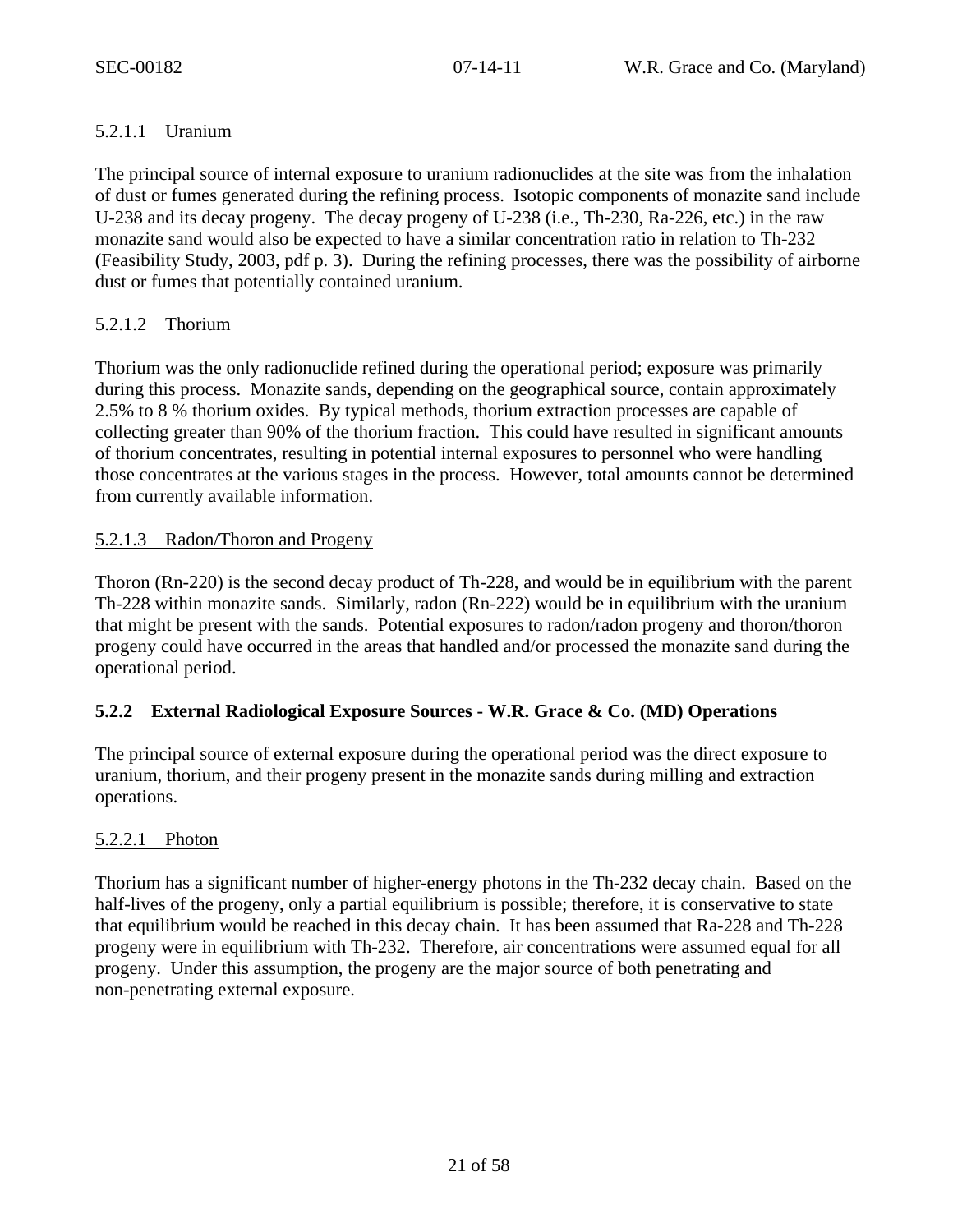| Table 5-1: Principal Radiation Emissions from Th-232 and its Short-Lived Decay Products |                              |                              |                                              |  |  |  |
|-----------------------------------------------------------------------------------------|------------------------------|------------------------------|----------------------------------------------|--|--|--|
| Radionuclide                                                                            | <b>Half-life</b>             | <b>Beta Energy (MeV Max)</b> | Photon $(x \text{ or } \gamma)$ Energy (MeV) |  |  |  |
| Th-232                                                                                  | $1.405 \times 10^{10}$ years | None                         | 0.059(0.19%)                                 |  |  |  |
|                                                                                         |                              |                              | $0.126(0.04\%)$                              |  |  |  |
| Ra-228                                                                                  | 5.71 years                   | $0.389(100\%)$               | $0.0067$ (6 x $10^{-5}$ %)                   |  |  |  |
| Ac-228                                                                                  | 6.25 hours                   | 0.983(7%)                    | $0.338(11.4\%)$                              |  |  |  |
|                                                                                         |                              | $1.014(6.6\%)$               | 0.911(27.7%)                                 |  |  |  |
|                                                                                         |                              | $1.115(3.4\%)$               | $0.969(16.6\%)$                              |  |  |  |
|                                                                                         |                              | 1.17(32%)                    | 1.588 (3.5%)                                 |  |  |  |
|                                                                                         |                              | 1.74(12%)                    |                                              |  |  |  |
|                                                                                         |                              | 2.08(8%)                     | ---                                          |  |  |  |
|                                                                                         |                              | $(+33$ more $\beta$ s)       | ---                                          |  |  |  |
| Th-228                                                                                  | 1.9116 years                 |                              | 0.084(1.19%)                                 |  |  |  |
|                                                                                         |                              | None                         | $0.132(0.11\%)$                              |  |  |  |
|                                                                                         |                              |                              | $0.1660.08\%)$                               |  |  |  |
|                                                                                         |                              |                              | 0.216(0.27%)                                 |  |  |  |
| Bi-212                                                                                  | 60.55 minutes                | 1.59(8%)                     | $0.040(1\%)$                                 |  |  |  |
|                                                                                         |                              | 2.246 (48.4%)                | $0.727(11.8\$                                |  |  |  |
|                                                                                         |                              |                              | 1.620(2.75%)                                 |  |  |  |
| Tl-208                                                                                  | 3.1 minutes                  | 1.28(25%)                    | 0.277(6%)                                    |  |  |  |
|                                                                                         |                              | 1.52(21%)                    | 0.5108(21.6%)                                |  |  |  |
|                                                                                         |                              | $1.80(50\%)$                 | $0.583(85.8\%)$                              |  |  |  |
|                                                                                         |                              |                              | 0.860(12%)                                   |  |  |  |
|                                                                                         |                              | ---                          | $2.614(100\%)$                               |  |  |  |

<span id="page-21-0"></span>Table 5-1 shows the primary isotopes and photon energies associated with thorium and its progeny.

Source: *Handbook of Health Physics and Radiological Health* (Rad Handbook, 1998). Intensities refer to the percentage of disintegrations of the nuclide itself, not to original parent of series. Gamma percents are given in terms of observable emissions, not transitions.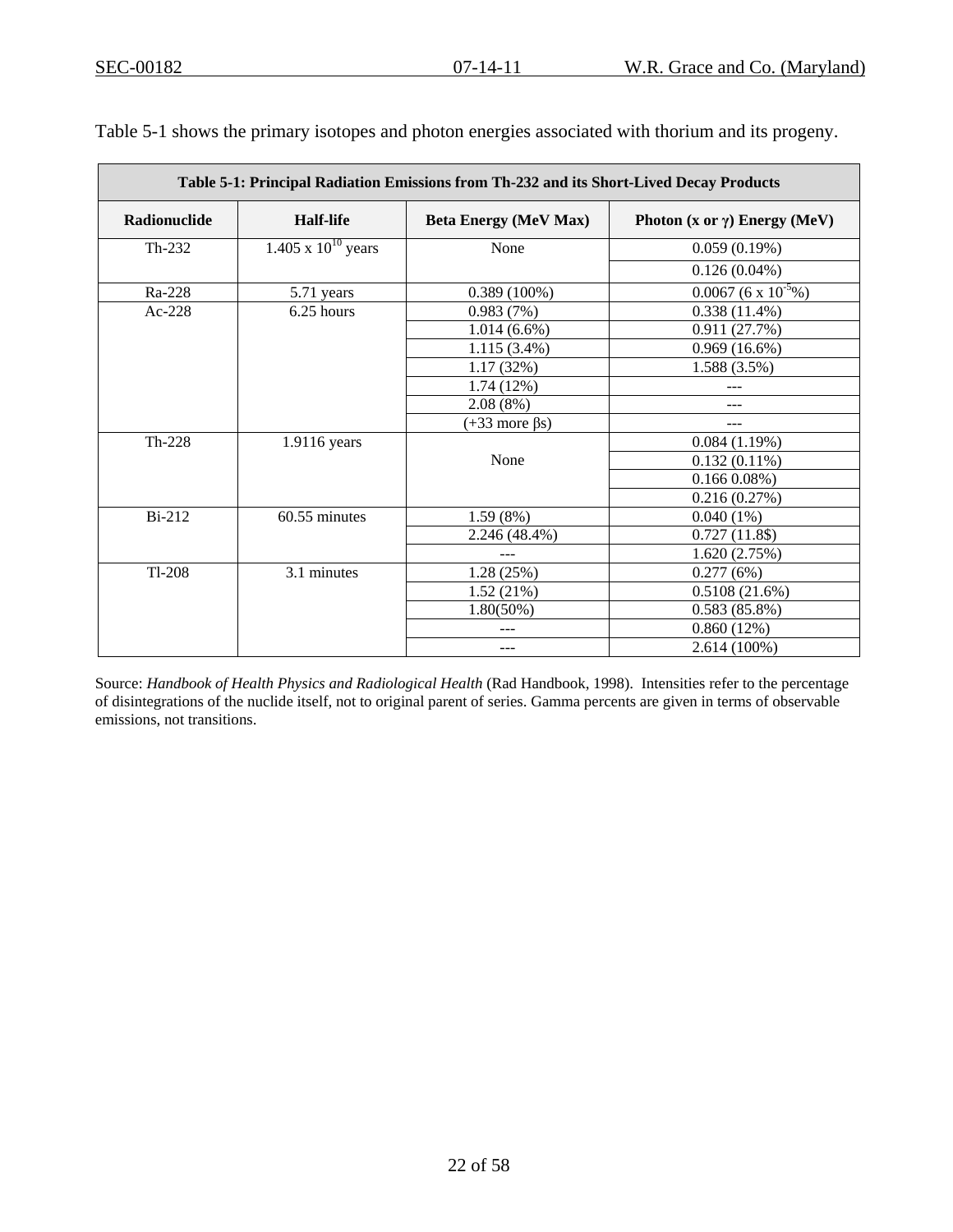| Table 5-2: Principal Radiation Emissions from Natural Uranium and Its Short-lived Decay Products |                      |                              |                                              |  |  |  |
|--------------------------------------------------------------------------------------------------|----------------------|------------------------------|----------------------------------------------|--|--|--|
| Radionuclide                                                                                     | Half-life            | <b>Beta Energy (MeV Max)</b> | Photon $(x \text{ or } \gamma)$ Energy (MeV) |  |  |  |
| $U-238$                                                                                          | 4.468 x $10^9$ years | None                         | $x: 0.013(8.8\%)$                            |  |  |  |
| $Th-234$                                                                                         | $24.1$ days          | 0.096(25%)                   | $x: 0.013(9.6\%)$                            |  |  |  |
|                                                                                                  |                      | 0.189(73%)                   | $\gamma$ : 0.063 (3.8%)                      |  |  |  |
|                                                                                                  |                      |                              | $\gamma$ : 0.093 (5.4%)                      |  |  |  |
| $Pa-234m$                                                                                        | 1.17 minutes         | 2.28 (98.6%)                 | $\gamma$ : 0.765 (0.2%)                      |  |  |  |
|                                                                                                  |                      | $~1.4(1.4\%)$                | $\gamma$ : 01.001 (0.6%)                     |  |  |  |
| $U-235$                                                                                          | 7.038 x $10^9$ years | None                         | $x: 0.013(31\%)$                             |  |  |  |
|                                                                                                  |                      |                              | $x: 0.090 - 0.105 (9.3%)$                    |  |  |  |
|                                                                                                  |                      |                              | $\gamma$ : 0.144 (10.5%)                     |  |  |  |
|                                                                                                  |                      |                              | $\gamma$ : 0.163 (4.7%)                      |  |  |  |
|                                                                                                  |                      |                              | $\gamma$ : 0.186 (54%)                       |  |  |  |
|                                                                                                  |                      |                              | $\gamma$ : 0.205 (4.7%)                      |  |  |  |
| $Th-231$                                                                                         | $25.5$ hours         | 0.206(15%)                   | x: 0.013(71%)                                |  |  |  |
|                                                                                                  |                      | 0.288(49%)                   | $\gamma$ : 0.026 (14.7%)                     |  |  |  |
|                                                                                                  |                      | 0.305(35%)                   | $\gamma$ : 0.084 (6.4%)                      |  |  |  |
| $U-234$                                                                                          | 244,500 years        | None                         | x: 0.013(10.5%)                              |  |  |  |
|                                                                                                  |                      |                              | $\gamma$ : 0.053 (0.2%)                      |  |  |  |

<span id="page-22-0"></span>Table 5-2 shows the primary isotopes and photon energies associated with uranium.

Source: *Handbook of Health Physics and Radiological Health* (Rad Handbook, 1998). Intensities refer to the percentage of disintegrations of the nuclide itself, not to original parent of series. Gamma percents are given in terms of observable emissions, not transitions.

#### 5.2.2.2 Beta

Tables 5-1 and 5-2 show the principal beta emitters and their energies for the thorium and uranium present in monazite sands. As indicated in these tables, there are a significant number of high-energy beta radiations that represent a shallow dose exposure concern for site workers. Workers who handled monazite and the refined thorium could have received shallow dose exposures. The primary exposure areas would have been the hands and forearms, the neck and face, and other areas of the body that might not have been covered.

#### 5.2.2.3 Neutron

Neutrons were not measured at W.R. Grace (Maryland) and were not expected to be an exposure source for the class under evaluation. However, neutrons could arise from the  $\alpha$ -n reaction with light elements, interactions with the oxides, and through spontaneous fission. According to Battelle-TBD-6000, uranium oxides would be the most common generators of  $(\alpha,n)$  reactions. Spontaneous fission yields and  $(α, n)$  yields in oxides are provided in Table 3.5 of Battelle-TBD-6000. Based on its analysis, NIOSH concludes that none of these sources would be sufficient to result in a significant neutron exposure and, therefore, are not further assessed in this evaluation.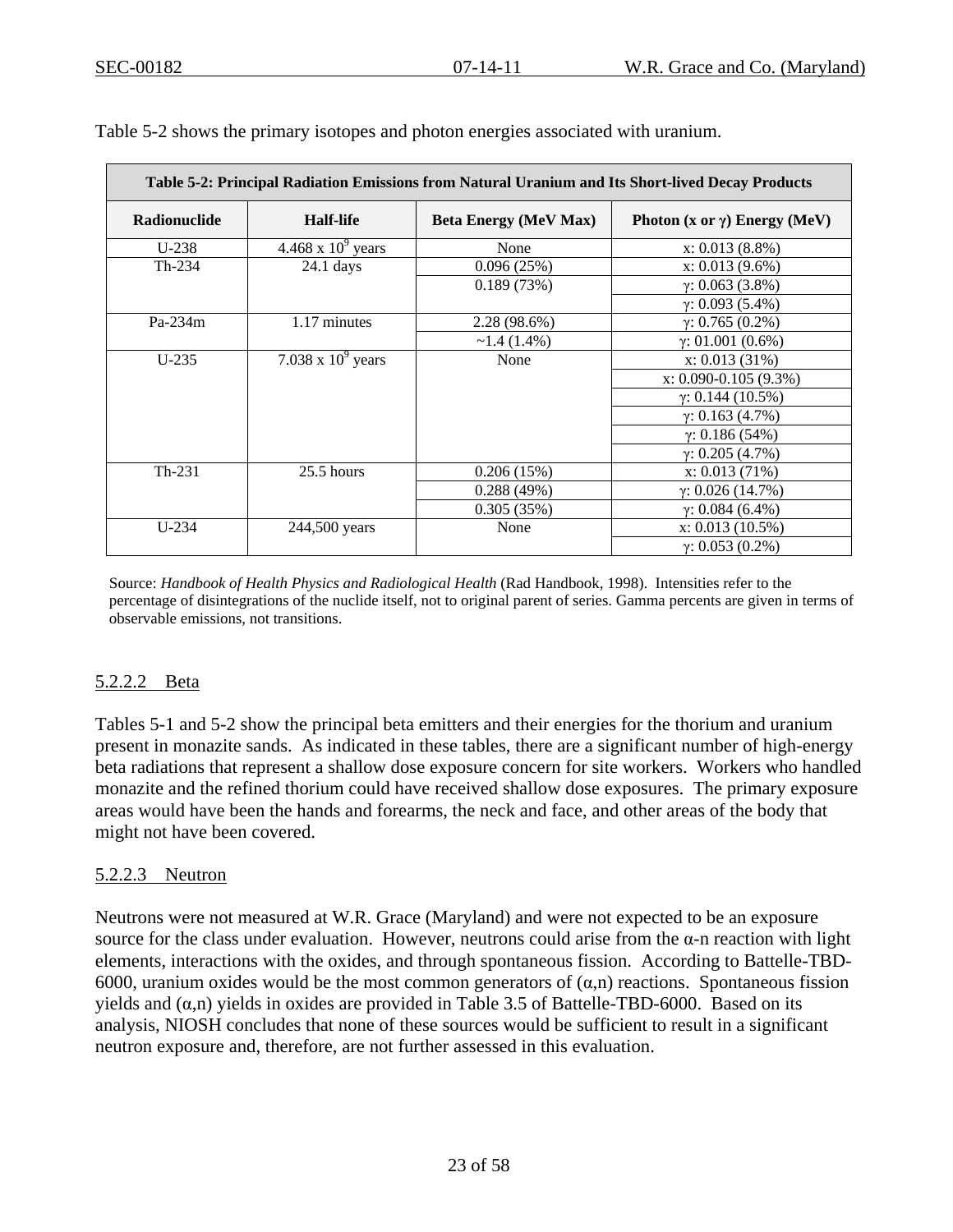# <span id="page-23-0"></span>**6.0 Summary of Available Monitoring Data for the Class Evaluated by NIOSH**

The following subsections provide an overview of the state of the available internal and external monitoring data for the W.R. Grace and Company (Maryland) class under evaluation.

## **6.1 Available W.R. Grace and Company (Maryland) Internal Monitoring Data**

Internal monitoring data are not available for workers at W.R. Grace and Company (Maryland). Process radiological monitoring data and source term data are also not available for the operational period from January 1, 1955 through December 31, 1958.

For the residual period, site characterization data from the Curtis Bay site are available starting in 1986, collected under the Formerly Utilized Sites Remedial Action Program (FUSRAP). In addition, air monitoring data are available for monazite ore-processing operations at the Rare Earths / W.R. Grace monazite-processing facility located in Wayne, New Jersey. These datasets are summarized below.

#### **6.1.1 Bldg. 23 - Site Characterization Data from W.R. Grace, Curtis Bay - 1986**

The W.R. Grace site at Curtis Bay was slated for further investigation as a result of a 1979 aerial survey conducted by the Department of Energy (Aerial Survey, 1979). The subsequent characterization survey was performed in October and December of 1986 by the Health and Safety Research Division (HASRD) of the Oak Ridge National Laboratory (ORNL) under the FUSRAP program (Cottrell, 1989). A summary of surface contamination (both direct and removable), airborne radioactivity, and dust sample measurements found in Building 23 are contained in Tables 6-1, 6-2, 6-3, and 6-4 below.

| Table 6-1: Summary of Direct and Removable Alpha Surface Contamination Data – Curtis Bay<br>(collected in Building 23 by ORNL HASRD in Oct. and Dec. 1986) |                             |     |                                                                        |               |                                                                            |            |         |  |
|------------------------------------------------------------------------------------------------------------------------------------------------------------|-----------------------------|-----|------------------------------------------------------------------------|---------------|----------------------------------------------------------------------------|------------|---------|--|
| Location                                                                                                                                                   | Count                       |     | <b>Total Surface Activity</b><br>(gross alpha, dpm/100 $\text{cm}^2$ ) |               | <b>Removable Surface Activity</b><br>(gross alpha, dpm/100 $\text{cm}^2$ ) |            |         |  |
|                                                                                                                                                            |                             | Min | <b>Max</b>                                                             | Average       | Min                                                                        | <b>Max</b> | Average |  |
| $1st$ floor                                                                                                                                                | $\overline{4}$              | 7   | 120                                                                    | 49.75         | ND.                                                                        | <b>ND</b>  | ND.     |  |
| $2nd$ floor                                                                                                                                                | $\mathfrak{D}$              | 140 | 840                                                                    | 490           | 3                                                                          | 3          | 3       |  |
| $3rd$ floor                                                                                                                                                | $\mathcal{D}_{\mathcal{L}}$ | 42  | 690                                                                    | 366           | 7                                                                          |            | 7       |  |
| $4th$ floor                                                                                                                                                | 12                          | 39  | 7800<br>$(200,000)^a$                                                  | $842^{\circ}$ | 10                                                                         | 10         | 10      |  |
| $5th$ floor                                                                                                                                                | 9                           | 30  | 39,000                                                                 | 11.739        | 3                                                                          | 10         | 6.8     |  |

Source: Cottrell, 1989

<sup>a</sup> A measurement of 200,000 dpm/100 cm<sup>2</sup> was collected inside ductwork and was not included in the calculated average. The next highest value was  $7800 \text{ dpm}/100 \text{ cm}^2$ .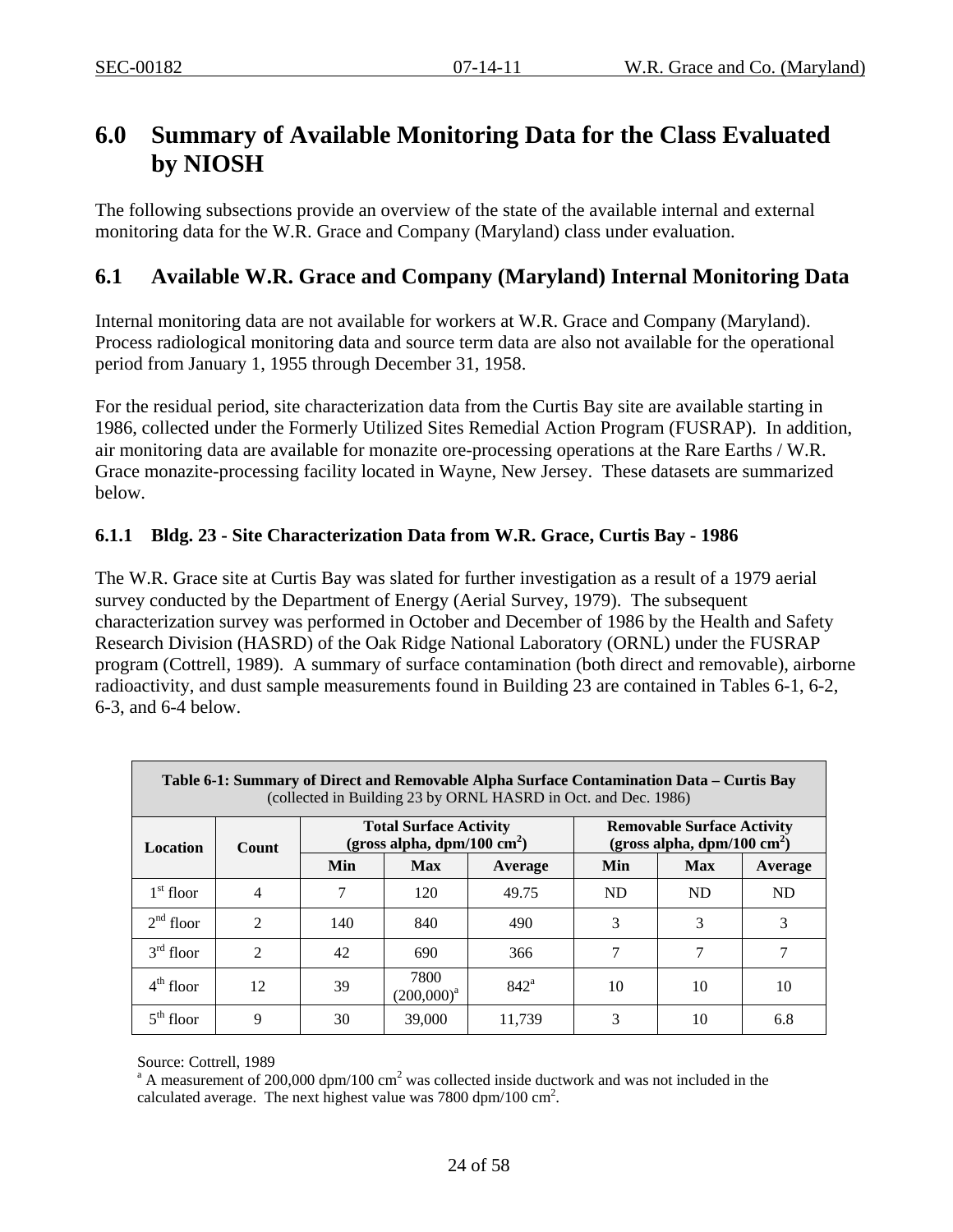<span id="page-24-0"></span>

|                                  | Table 6-2: Summary of Rn-220 and Rn-222 Air Activity Data – Curtis Bay<br>(collected in Building 23 by ORNL HASRD in Oct. and Dec. 1986) |                 |            |         |              |            |         |  |
|----------------------------------|------------------------------------------------------------------------------------------------------------------------------------------|-----------------|------------|---------|--------------|------------|---------|--|
|                                  |                                                                                                                                          | $Rn220$ (pCi/L) |            |         | $Rn222$ (WL) |            |         |  |
| Location                         | Count                                                                                                                                    | Min             | <b>Max</b> | Average | Min          | <b>Max</b> | Average |  |
| $1st$ floor                      | 2                                                                                                                                        | 0.01            | 0.03       | 0.02    | < 0.001      | < 0.001    | < 0.001 |  |
| $2nd$ floor                      | 3                                                                                                                                        | 0.03            | 0.05       | 0.04    | < 0.001      | < 0.001    | < 0.001 |  |
| $\overline{3}^{\text{rd}}$ floor | 6                                                                                                                                        | 0.06            | 1.6        | 0.75    | < 0.001      | < 0.001    | < 0.001 |  |
| $\overline{4}^{\text{th}}$ floor | 3                                                                                                                                        | 0.04            | 0.2        | 0.1     | < 0.001      | < 0.001    | < 0.001 |  |
| $5th$ floor                      | 6                                                                                                                                        | 0.02            | 12         | 3.668   | < 0.001      | < 0.001    | < 0.001 |  |

Source: Cottrell, 1989

| Table 6-3: Summary of Th-232 Air Activity Data – Curtis Bay<br>(collected in Building 23 by ORNL HASRD in Oct. and Dec. 1986) |                   |          |            |          |  |  |  |
|-------------------------------------------------------------------------------------------------------------------------------|-------------------|----------|------------|----------|--|--|--|
| Location                                                                                                                      | $Th-232$ (mCi/ml) |          |            |          |  |  |  |
|                                                                                                                               | Count             | Min      | <b>Max</b> | Average  |  |  |  |
| $4th$ floor                                                                                                                   |                   | 5.00E-14 | $1.1E-13$  | 8.00E-14 |  |  |  |
| $5th$ floor                                                                                                                   |                   | $1E-13$  | $1E-13$    | 1E-13    |  |  |  |

Source: Cottrell, 1989

| Table 6-4: Summary of Th-232 and U-238 Concentration Data in Building Dust – Curtis Bay<br>(collected in Building 23 by ORNL HASRD in Oct. and Dec. 1986) |                |     |                  |         |                 |               |         |             |  |
|-----------------------------------------------------------------------------------------------------------------------------------------------------------|----------------|-----|------------------|---------|-----------------|---------------|---------|-------------|--|
| <b>Location</b>                                                                                                                                           |                |     | Th-232 $(pCi/g)$ |         | $U-238$ (pCi/g) |               |         |             |  |
|                                                                                                                                                           | <b>Count</b>   | Min | <b>Max</b>       | Average | Min             | <b>Max</b>    | Average | $\%$ Th-232 |  |
| $1st$ floor                                                                                                                                               |                | 5.4 | 5.4              | 5.4     |                 | 2             |         | 73%         |  |
| $4th$ floor                                                                                                                                               | $\overline{4}$ | 1.8 | 26               | 9.9     | 0.64            | $\mathcal{L}$ | 0.89    | 92%         |  |
| $5th$ floor                                                                                                                                               | 3              | 1.2 |                  | 6.5     | 0.41            | 1.8           | 1.27    | 84%         |  |

Source: Cottrell, 1989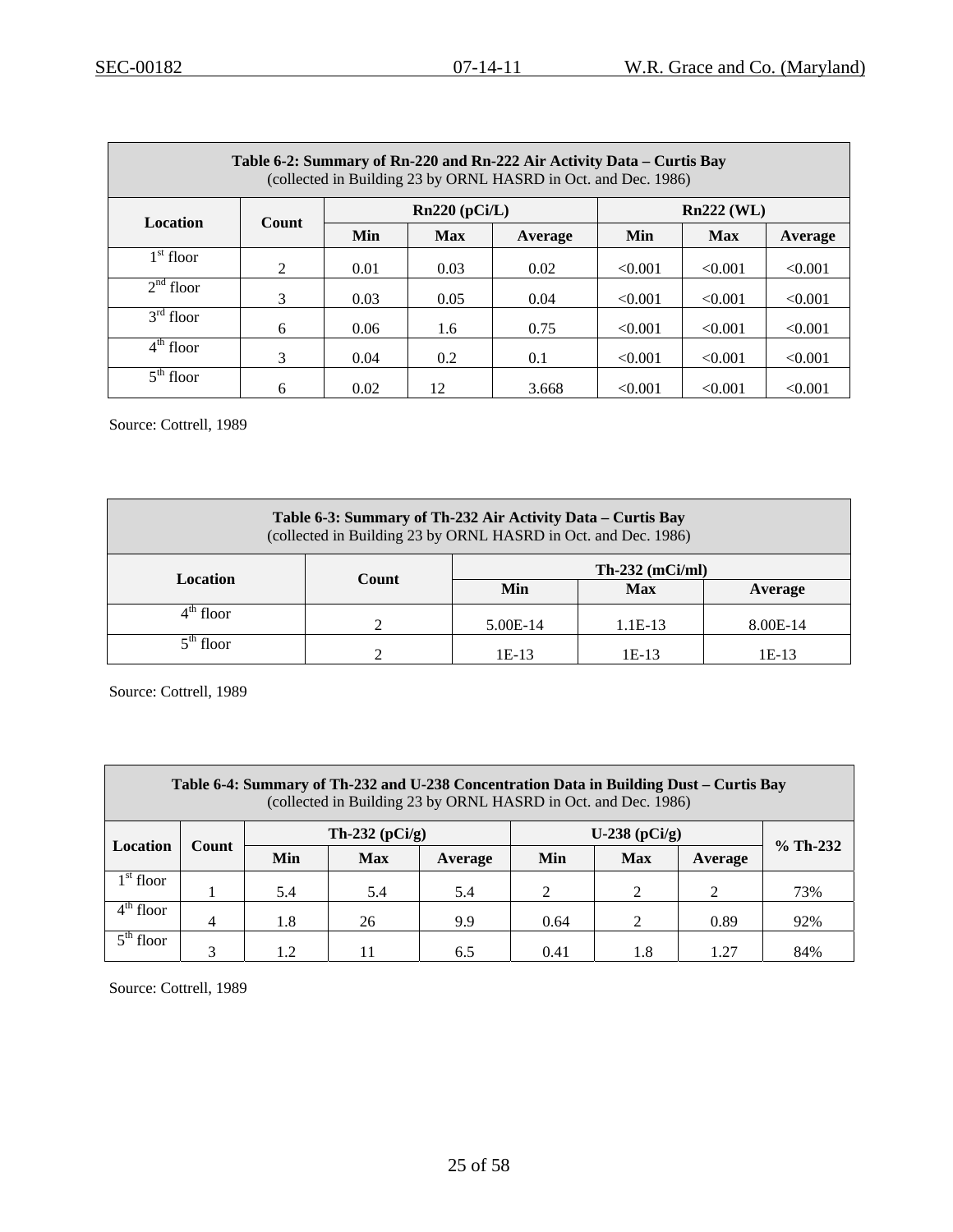#### <span id="page-25-0"></span>FUSRAP Data for W.R. Grace and Company in Curtis Bay, MD - 2000-2001

A second set of characterization data was collected during a site remedial investigation conducted by the U.S. Army Corps of Engineers under FUSRAP from June 2000 through May 2001 (Army Corps, 2002). This investigation included more than 1.9 million measurements using a surface contamination monitor (SCM) system, 2520 beta/gamma exposure measurements, 44 in situ gamma spectroscopy measurements, 84 supplemental alpha/beta measurements, and 543 surface wipes. A total of 24 cores were collected in Building 23, 19 of which were collected from the floor slabs and five on the asphalt roof. For the purpose of the survey, the building was broken into 11 Areas of Concern (AOC). Table 6-5 provides a summary of the surface contamination data reported for AOCs 1-9. Surface contamination measurements were not performed in AOC 10 and 11.

|                | Table 6-5: FUSRAP Area of Concern (AOC) Designations - Curtis Bay<br>(collected in Building 23 by U.S. Army Corps of Engineers during June 2000 through May 2001) |                    |                                       |                                                             |  |  |  |  |
|----------------|-------------------------------------------------------------------------------------------------------------------------------------------------------------------|--------------------|---------------------------------------|-------------------------------------------------------------|--|--|--|--|
| <b>AOC</b>     | Floor                                                                                                                                                             | <b>Survey Type</b> | <b>Total Area Surveyed</b><br>$(m^2)$ | <b>Maximum Activity (total)</b><br>$(dpm/100 \text{ cm}^2)$ |  |  |  |  |
| 1              |                                                                                                                                                                   | <b>Floors</b>      | 3.2                                   | 5795                                                        |  |  |  |  |
| $\overline{2}$ |                                                                                                                                                                   | Lower Walls        | 14.3                                  | 3269                                                        |  |  |  |  |
| 3              |                                                                                                                                                                   | Lower Walls        | 16.1                                  | 4975                                                        |  |  |  |  |
| 4              | $\overline{2}$                                                                                                                                                    | <b>Floors</b>      | 44.4                                  | 3339                                                        |  |  |  |  |
| 5              | 3                                                                                                                                                                 | <b>Floors</b>      | 1.1                                   | 865                                                         |  |  |  |  |
| 6              | 3                                                                                                                                                                 | <b>Floors</b>      | 59.6                                  | 2914                                                        |  |  |  |  |
|                |                                                                                                                                                                   | Lower Walls        | 9.3                                   | 2559                                                        |  |  |  |  |
|                |                                                                                                                                                                   | <b>Upper Walls</b> | 5.4                                   | 1956                                                        |  |  |  |  |
|                |                                                                                                                                                                   | Ceilings           | 1.3                                   | 26843                                                       |  |  |  |  |
| 7              | 3                                                                                                                                                                 | <b>Floors</b>      | 8.6                                   | 6184                                                        |  |  |  |  |
|                |                                                                                                                                                                   | Lower Walls        | 19.3                                  | 2979                                                        |  |  |  |  |
|                |                                                                                                                                                                   | <b>Upper Walls</b> | 3.6                                   | 3320                                                        |  |  |  |  |
| 8              | $\overline{4}$                                                                                                                                                    | <b>Floors</b>      | 343                                   | 13571                                                       |  |  |  |  |
|                |                                                                                                                                                                   | Lower Walls        | 6.5                                   | 11311                                                       |  |  |  |  |
|                |                                                                                                                                                                   | Ceilings           | 1.6                                   | 16547                                                       |  |  |  |  |
|                |                                                                                                                                                                   | Columns            | 4.9                                   | 3115                                                        |  |  |  |  |
| 9              | 5                                                                                                                                                                 | <b>Floors</b>      | 290.7                                 | 52114                                                       |  |  |  |  |
|                |                                                                                                                                                                   | Lower Walls        | 13.3                                  | 1618                                                        |  |  |  |  |
|                |                                                                                                                                                                   | Ceilings           | 33.7                                  | 11496                                                       |  |  |  |  |
|                |                                                                                                                                                                   | Columns            | 2.9                                   | 1464                                                        |  |  |  |  |

Source: Army Corps, 2002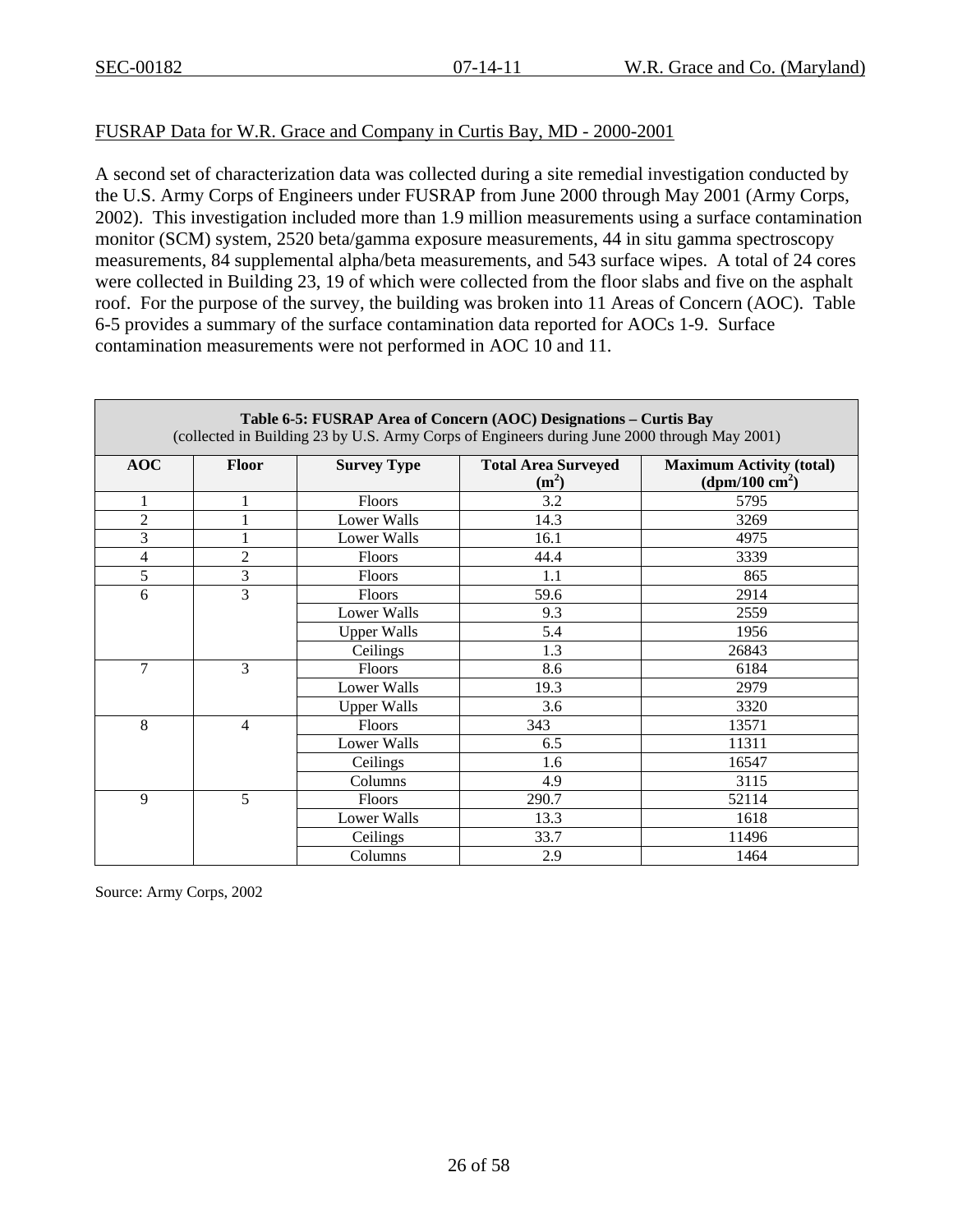### <span id="page-26-0"></span>**6.1.2 Air Monitoring Data from W.R. Grace / Rare Earths in Wayne, NJ**

Air monitoring data are available for the W.R. Grace site in Wayne, New Jersey (formerly owned by Rare Earths, Inc.) during the period in which monazite ore was processed there. Two measurements were collected during an AEC inspection in 1959 at the location of the feeder hopper and the ball mill. Results indicated a general area air concentration of 1 x  $10^{-10}$   $\mu$ Ci/ml and 1.89 x  $10^{-11}$   $\mu$ Ci/ml, respectively (Inspection, 1961, pdf p. 368). Additional air monitoring data were collected by W.R. Grace in 1961 (Survey, 1961) and are summarized in Table 6-6 below.

| Table 6-6: Air Monitoring Data - W.R. Grace, Wayne NJ Facility<br>(collected by W.R. Grace in 1961) |                                                 |  |  |  |  |
|-----------------------------------------------------------------------------------------------------|-------------------------------------------------|--|--|--|--|
| Location                                                                                            | Result (alpha/100 $ft^3$ of air)<br>$\mu$ Ci/ml |  |  |  |  |
| <b>Shipping Room</b>                                                                                | $3.7 \times 10^{-12}$                           |  |  |  |  |
| Pulverizing Room                                                                                    | $1.8 \times 10^{-12}$                           |  |  |  |  |
| Calcining Furnace                                                                                   | $1.6 \times 10^{-12}$                           |  |  |  |  |
| Thorium Refining                                                                                    | 4.1 x 10 $^{-12}$                               |  |  |  |  |
| Thorium Crystallizer                                                                                | $1.3 \times 10^{-11}$                           |  |  |  |  |
| Process Storage                                                                                     | 5.4 x 10 $^{-12}$                               |  |  |  |  |
| <b>Ball Mill</b>                                                                                    | $2.9 \times 10^{-11}$                           |  |  |  |  |
| <b>Monazite Storage</b>                                                                             | $1.0 \times 10^{-11}$                           |  |  |  |  |
| Lunch Room                                                                                          | $1.1 \times 10^{-12}$                           |  |  |  |  |
| Kettle Area                                                                                         | $2.7 \times 10^{-12}$                           |  |  |  |  |
| Control Lab                                                                                         | $2.3 \times 10^{-12}$                           |  |  |  |  |

Source: Survey, 1961, pdf p. 378

#### **6.1.3 Radioactive Waste Disposal Area (RWDA) Site Characterization**

#### Soil Sample Data

Limited radiological characterization of the on-site RWDA was conducted starting in 1978; however, results were reported only for Th-232 (Shaw, 1978).

The most extensive site survey, conducted in 1999, was performed as part of the CERCLA Remedial Investigation (Building 23 Remedial Investigation, 2002). A total of 115 soil samples and 38 groundwater samples (including total and dissolved aliquots) were collected for laboratory analysis. The samples were submitted to the laboratory for analysis of Target Compound List (TCL) VOCs, semi-volatile organic compounds (SVOCs), pesticides/polychlorinated biphenyls (PCBs), Target Analyte List (TAL) inorganic compounds (metals and cyanide), grain size, rare earth metals, and radiological parameters.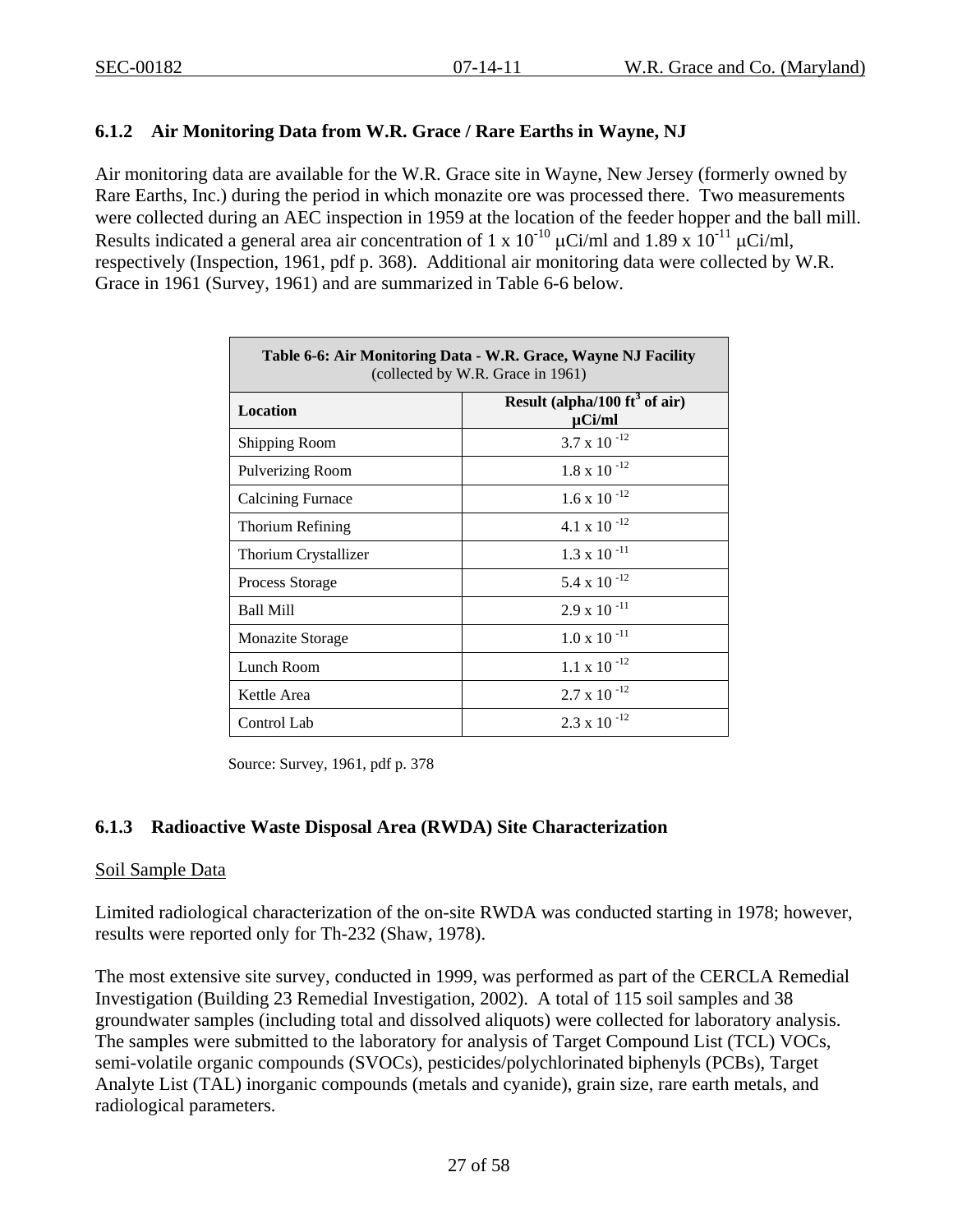<span id="page-27-0"></span>Table 6-7 provides a summary of the average measured concentrations as well as the associated 95% confidence level.

| <b>Table 6-7: Soil Concentration Within RWDA</b> |         |                                 |  |  |  |
|--------------------------------------------------|---------|---------------------------------|--|--|--|
|                                                  |         | Concentration $(pCi/g)$         |  |  |  |
| Radionuclide                                     | Average | Avg. at 95% Confidence<br>Level |  |  |  |
| Ra-226                                           | 10.07   | 18.63                           |  |  |  |
| Ra-228                                           | 18.91   | 34.81                           |  |  |  |
| $Th-228$                                         | 7.28    | 11.73                           |  |  |  |
| $Th-230$                                         | 3.13    | 4.37                            |  |  |  |
| $Th-232$                                         | 6.19    | 10.19                           |  |  |  |
| U-233/234                                        | 2.74    | 3.52                            |  |  |  |
| U-238                                            | 2.66    | 3.4                             |  |  |  |

Source: RWDA Remedial Investigation Vol. 1, 2001, Table 6-3

Sample analysis included gamma spectroscopy, alpha spectroscopy (isotopic uranium and thorium) as well as Ra-226 and Ra-228 analysis. Results of isotopic analysis for Th-228 and Th-232 are shown in Table 6-8 (only the most elevated samples are shown).

| Table 6-8: Th-228 and Th-232 Isotopic Analysis Results |                            |        |  |  |
|--------------------------------------------------------|----------------------------|--------|--|--|
|                                                        | Radionuclide Conc. (pCi/g) |        |  |  |
| <b>Sample Location</b>                                 | $Th-228$                   | Th-232 |  |  |
| B75-SO-SPLIT                                           | 5.78                       | 6.52   |  |  |
| BO03-SO-02                                             | 3.31                       | 3.51   |  |  |
| B07-SO-02                                              | 17                         | 19.8   |  |  |
| B08-SO-02                                              | 34.3                       | 47.8   |  |  |
| B18-SO-02                                              | 7.54                       | 8.64   |  |  |
| B24-SO-02                                              | 5.45                       | 6.41   |  |  |
| B30-SO-02                                              | 71.3                       | 73.9   |  |  |
| B32-SO-02                                              | 26.7                       | 31.9   |  |  |
| B36-SO-02                                              | 2.37                       | 2.73   |  |  |
| B70-SO-04                                              | 1.55                       | 1.93   |  |  |
| SO-DUP-02                                              | 30.1                       | 34     |  |  |
| B18-SO-02                                              | 5.96                       | 7.56   |  |  |

Source: RWDA Remedial Investigation Vol. 1, 2001, Table 5-5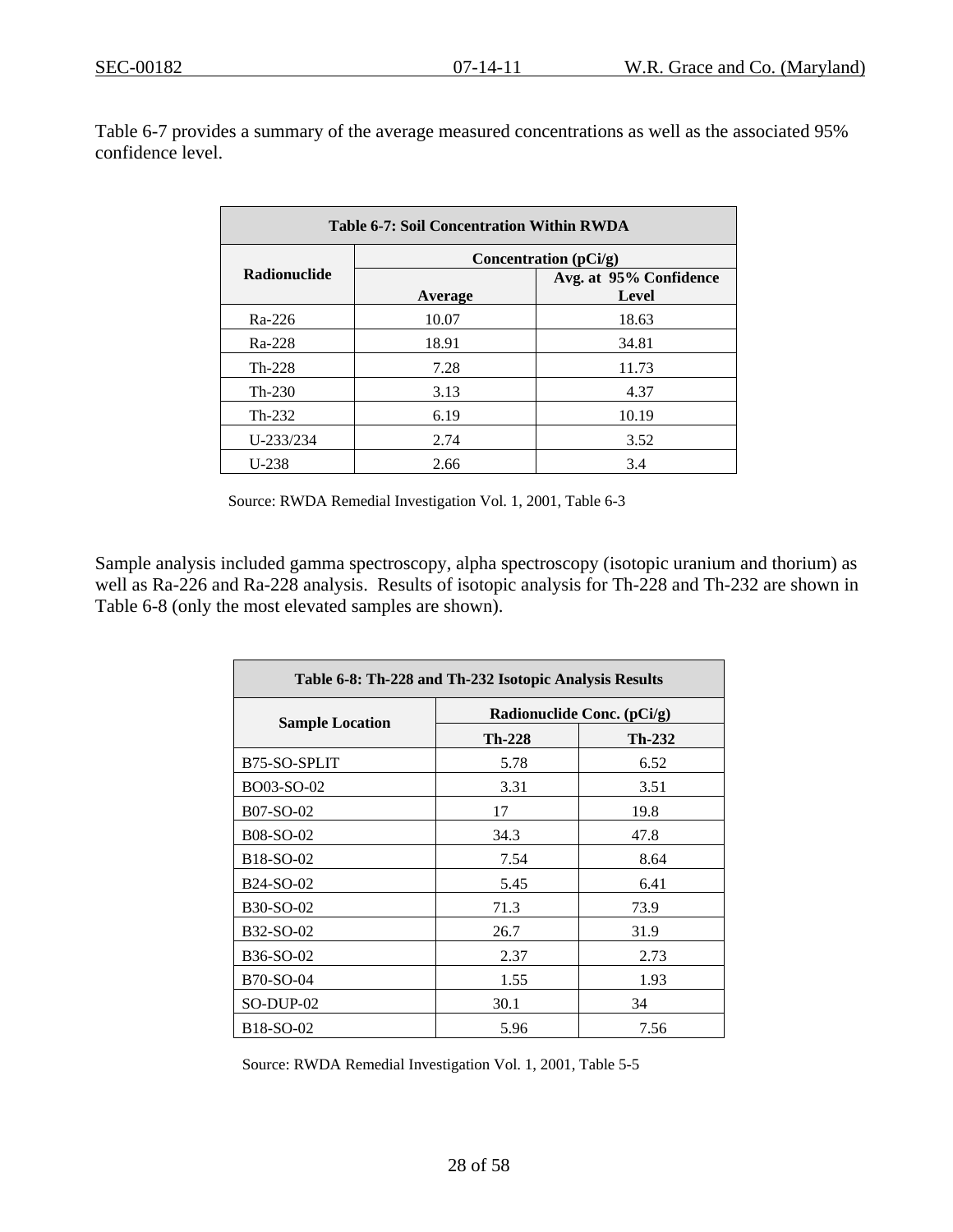#### <span id="page-28-0"></span>Air Monitoring Data

Air samples were collected during the performance of site characterization efforts. The results of these samples (based on gross alpha and beta analysis) are summarized in Table 6-9.

| Table 6-9: Air Monitoring Data Collected During RWDA Sampling/Site Investigation |                                |            |          |                          |          |          |  |  |
|----------------------------------------------------------------------------------|--------------------------------|------------|----------|--------------------------|----------|----------|--|--|
| Location                                                                         | Gross Alpha $(\mu$ Ci/ml $)^a$ |            |          | Gross Beta $(\mu$ Ci/ml) |          |          |  |  |
|                                                                                  | Low                            | High       | Average  | High<br>Low              |          | Average  |  |  |
| RWDA-Cont. Reduction Zone                                                        | $1.22E-15$                     | $3.63E-15$ | 1.97E-15 | 1.73E-14                 | 3.74E-14 | 2.83E-14 |  |  |
| <b>EA</b> Trailer                                                                | 1.76E-15                       | 2.90E-15   | 2.22E-15 | 2.50E-14                 | 4.90E-14 | 3.84E-14 |  |  |
| <b>Analytical Lab Room</b>                                                       | 1.66E-15                       | 2.90E-15   | 2.18E-15 | 2.38E-14                 | 4.95E-14 | 3.61E-14 |  |  |

<sup>a</sup> Statistics shown are for 13 weekly samples collected between July 27, 1999 and October 27, 1999. Source: RWDA Remedial Investigation Vol. 2, 2001, Appendix D, pdf p. 256

## **6.2 Available W.R. Grace and Company (Maryland) External Monitoring Data**

#### **6.2.1 W.R. Grace, Curtis Bay MD – Building 23**

NIOSH has found no external personnel monitoring results (including medical X-ray records) for the W.R. Grace (Maryland) operational period under evaluation (January 1, 1955 through December 31, 1958).

For the residual radiation period under evaluation, site characterization data from the Curtis Bay site (collected under the FUSRAP program) are available starting in 1986 and are summarized in Table 6-10.

| Table 6-10: Average Gamma Dose Rates in Work Areas in Building 23<br>(collected by ORNL HASRD in Oct. and Dec. 1986) |                                                              |                                                                              |                                                            |  |  |
|----------------------------------------------------------------------------------------------------------------------|--------------------------------------------------------------|------------------------------------------------------------------------------|------------------------------------------------------------|--|--|
| <b>Location</b>                                                                                                      | <b>Average Gamma</b><br><b>Exposure Rate</b><br>$(\mu R/hr)$ | <b>Maximum Gamma</b><br><b>Exposure Rate at 1 m/</b><br>contact $(\mu R/hr)$ | <b>Maximum</b><br><b>Beta/Gamma Dose</b><br>Rate (mrad/hr) |  |  |
| $1st$ floor                                                                                                          | 50                                                           | 54/160                                                                       | 0.04                                                       |  |  |
| $2nd$ floor                                                                                                          | 25                                                           | 27/81<br>$(120 \text{ inside tank})$                                         | 0.06                                                       |  |  |
| $3rd$ floor                                                                                                          | 29                                                           | 54/110                                                                       | 0.06                                                       |  |  |
| $4th$ floor                                                                                                          | 40                                                           | 680/490<br>(2200 on overhead duct)                                           | $15$ (on duct)                                             |  |  |
| $5th$ floor                                                                                                          | 120                                                          | 270/570<br>$(1600 \text{ on duct})$                                          | 4.7                                                        |  |  |

Source: Cottrell, 1989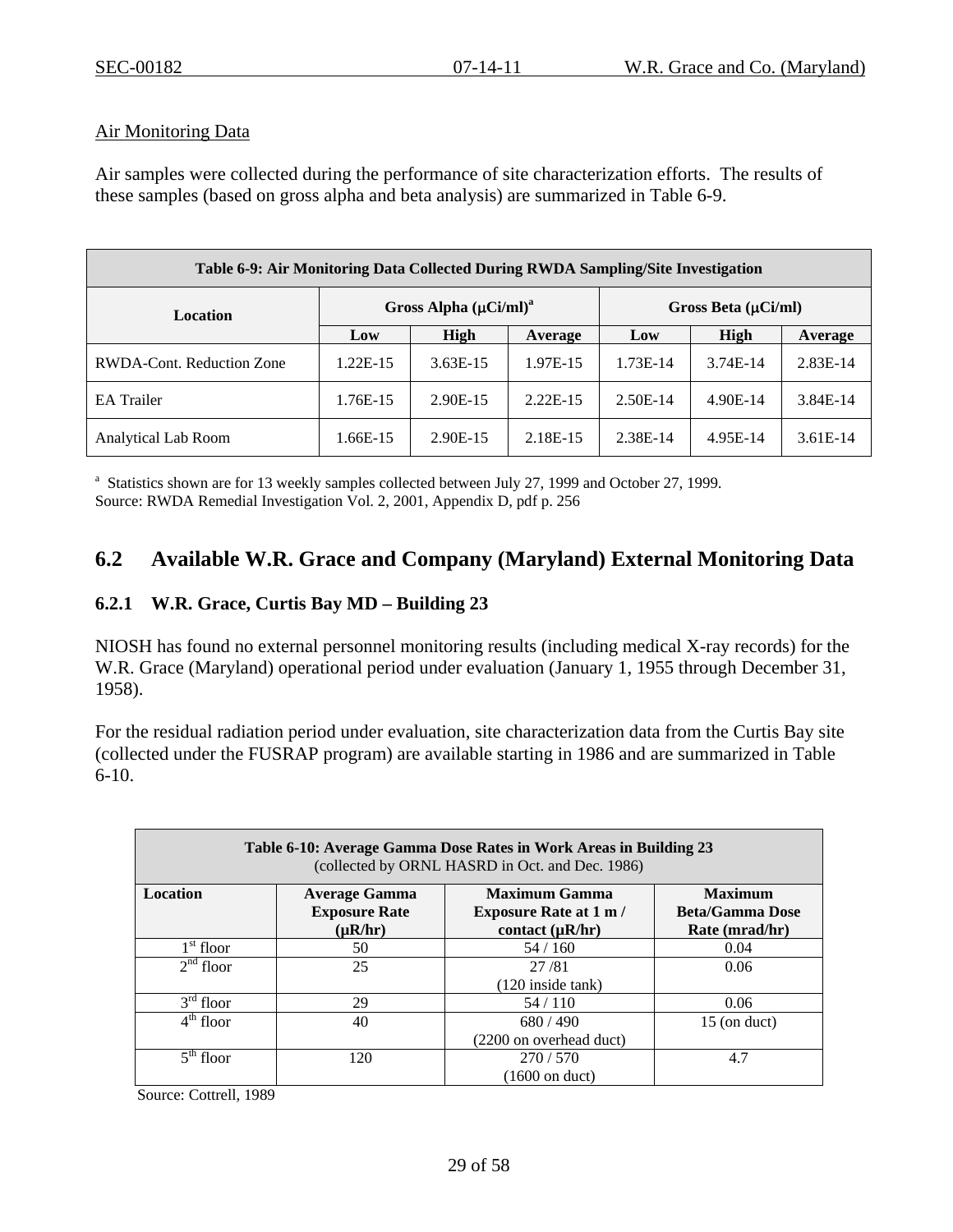#### <span id="page-29-0"></span>**6.2.2 W.R. Grace Pompton Plains Facility (Wayne NJ)**

Survey data are available for the W.R. Grace, Wayne NJ facility whose operation predated those at the Curtis Bay, MD site. The Wayne facility was involved in thorium extraction operations similar to those at Curtis Bay and operated under the same AEC license as the Curtis Bay facility. Dose rates measured during a 1961 AEC inspection at the Wayne facility are shown in Table 6-11.

| Table 6-11: External Dose Survey of Wayne, NJ Facility |                                                                                                                                                                                                                               |  |  |  |
|--------------------------------------------------------|-------------------------------------------------------------------------------------------------------------------------------------------------------------------------------------------------------------------------------|--|--|--|
| <b>Location</b>                                        | <b>Comments</b>                                                                                                                                                                                                               |  |  |  |
| Restricted Area – Thorium Vault                        | Maximum level: 10 mR/hr<br>Average level: 3-4 mR/hr                                                                                                                                                                           |  |  |  |
| <b>Ball Mill Area</b>                                  | General radiation level: 2 mR/hr<br>In contact with drum of yttrium sludge: 7.5 mR/hr<br>At 1 ft. from the drum: $4$ mR/hr<br>In contact with drum containing ground monazite: 10 mR/hr<br>At 1 ft. from this drum: $5$ mR/hr |  |  |  |
| Monazite Storage Area                                  | General radiation level: 5 mR/hr<br>At 1 ft. from a bag containing monazite: 12 mR/hr                                                                                                                                         |  |  |  |
| Locker Room Area                                       | At $3$ ft, above floor: $0.04$ mR/hr                                                                                                                                                                                          |  |  |  |

Source: Inspection, 1961, pdf p. 368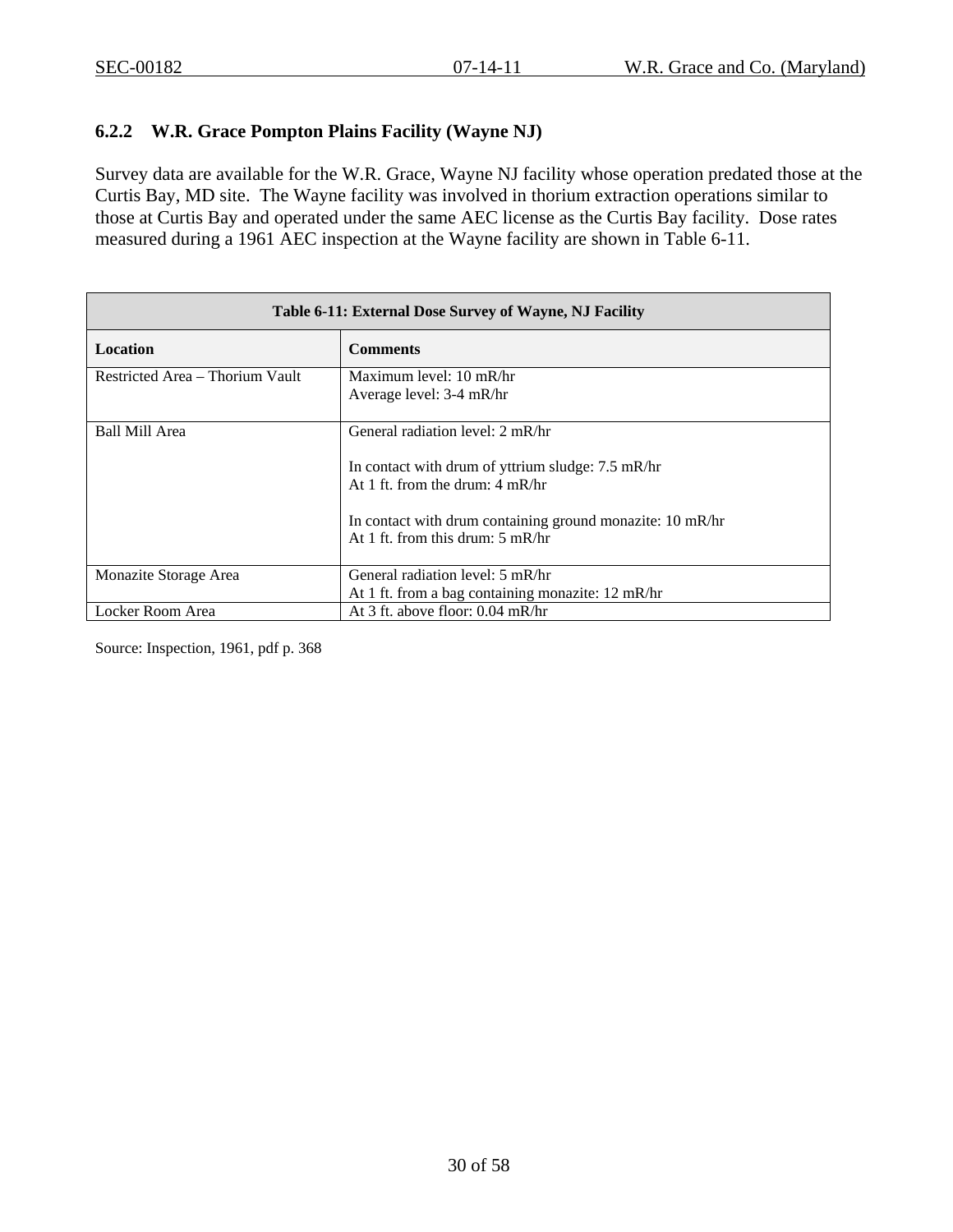#### <span id="page-30-0"></span>**6.2.3 Lindsay Light and Chemical Co., West Chicago, IL**

The Lindsay Light and Chemical Co. in West Chicago, IL, processed thorium ores starting in 1931, originally to extract thorium for gas mantles. Lindsay operations related to the processing of monazite ores and also involved the extraction of rare earth elements from these same ores. An extensive assessment of radiological conditions at the facility was conducted in 1953 by the Industrial Hygiene Branch of the AEC (Lindsay Light, 1953). This assessment included extensive external dose measurements within the facility as summarized in Table 6-12.

| Table 6-12: Summary of Radiation Measurements at Lindsay Light |                                      |                |                |         |  |  |  |  |
|----------------------------------------------------------------|--------------------------------------|----------------|----------------|---------|--|--|--|--|
|                                                                | <b>Contact Exposure Rate (mR/hr)</b> |                |                |         |  |  |  |  |
| <b>Material / Location</b>                                     | <b>No. of Measurements</b>           | <b>Minimum</b> | <b>Maximum</b> | Average |  |  |  |  |
| Inside Plant                                                   | 127                                  | 0.02           | 43             | 3.7     |  |  |  |  |
| Cerox Oxalate                                                  | 2                                    | 0.2            | 0.2            | 0.2     |  |  |  |  |
| Gray Mud                                                       |                                      | 20             | 20             | 20      |  |  |  |  |
| <b>Monazite Bags</b>                                           | 2                                    | 10             | 10             | 10      |  |  |  |  |
| R.E. Carbonate                                                 | 2                                    | 0.7            | 0.7            | 0.7     |  |  |  |  |
| R.E. Flouride                                                  | 2                                    | 0.08           | 0.08           | 0.08    |  |  |  |  |
| R.E. Hydrate                                                   | $\mathfrak{D}$                       | 0.7            | 0.7            | 0.7     |  |  |  |  |
| Re <sub>2</sub> O <sub>3</sub>                                 |                                      | 0.5            | 0.5            | 0.5     |  |  |  |  |
| ThNO <sub>3</sub>                                              | 6                                    | 15             | 15             | 15      |  |  |  |  |
| ThO <sub>2</sub>                                               | 2                                    |                |                |         |  |  |  |  |

Source: Lindsay Light, 1953, Table VII, pdf pp. 22-26

Readings reported as "off scale" not included in this summary.

#### **6.2.4 Radioactive Waste Disposal Area (RWDA) Site Characterization**

The on-site RWDA was surveyed in 1978 by the Radiation Management Company. The survey consisted of external radiation measurements and surface and subsurface soil samples. External radiation levels were measured; results ranged from background to 17 mR/hr (Shaw 1978).

An external radiation survey was conducted by ORNL in April and October, 1979. External radiation levels up to 50 µR/hr were measured three feet from the ground surface in the area outside the RWDA. External radiation levels inside the RWDA were reported to range upwards of 3 mR/hr (RWDA Remedial Investigation Vol. 1, 2001).

During the characterization survey, a total of 46,407 data readings were collected for each of the survey instruments. The summary statistics resulting from the consolidated radiation survey data are listed in Table 6.13.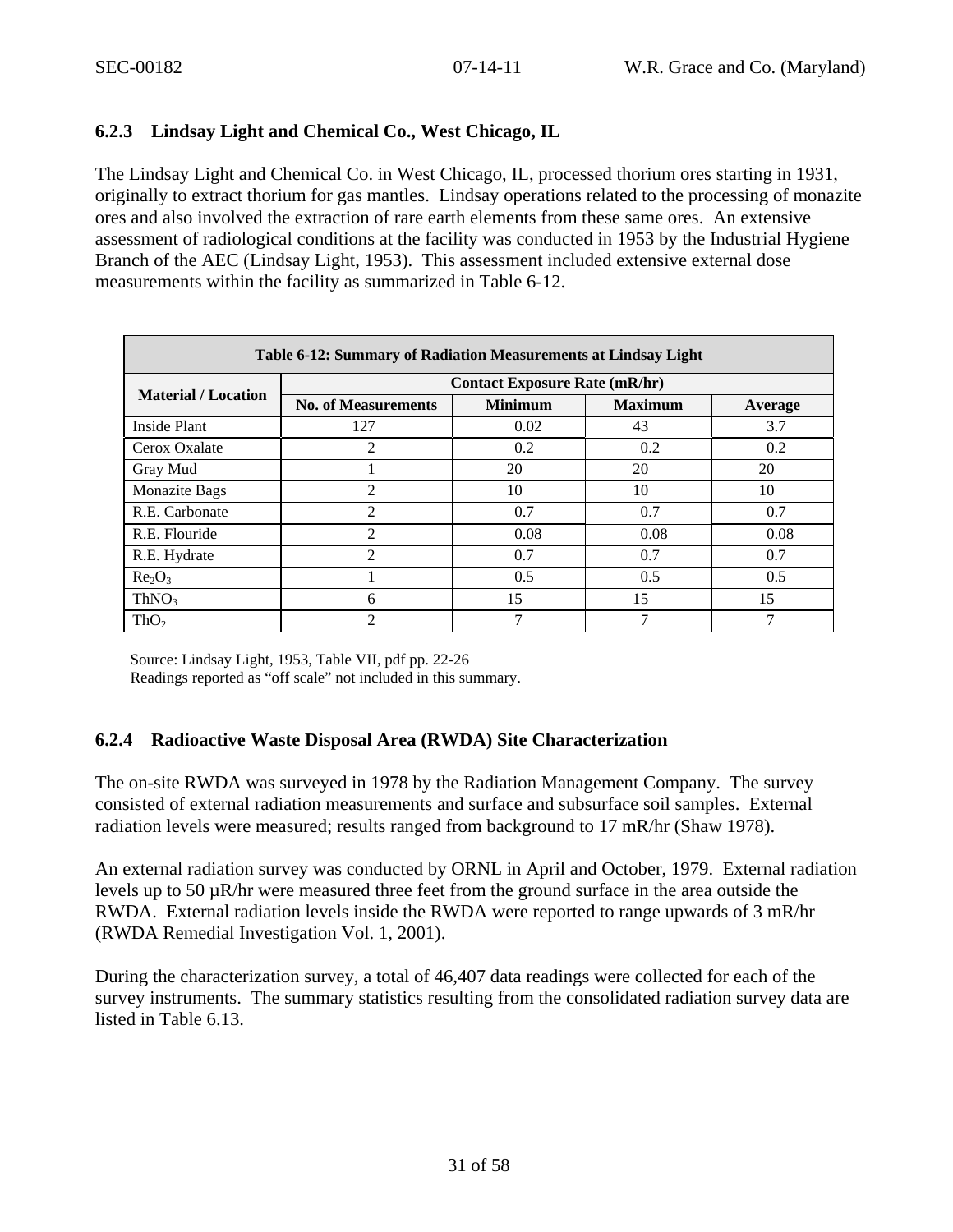<span id="page-31-0"></span>

| Table 6-13: Radiation Measurements Collected in the RWDA                             |      |      |       |  |  |  |
|--------------------------------------------------------------------------------------|------|------|-------|--|--|--|
| <b>Std. Dev</b><br>Maximum $(\mu R/hr)$<br>Minimum $(\mu R/hr)$<br>Mean $(\mu R/hr)$ |      |      |       |  |  |  |
| 3.1                                                                                  | 2292 | 48.3 | 104.9 |  |  |  |

Source: RWDA Remedial Investigation Vol. 2, 2001, Appendix I, pdf p. 707

# **7.0 Feasibility of Dose Reconstruction for the Class Evaluated by NIOSH**

The feasibility determinations for the class of employees under evaluation in this report are governed by both EEOICPA and 42 C.F.R. § 83.13(c)(1). Under that Act and rule, NIOSH must establish whether or not it has access to sufficient information either to estimate the maximum radiation dose for every type of cancer for which radiation doses are reconstructed that could have been incurred under plausible circumstances by any member of the class, or to estimate the radiation doses to members of the class more precisely than a maximum dose estimate. If NIOSH has access to sufficient information for either case, NIOSH would then determine that it would be feasible to conduct dose reconstructions.

In determining feasibility, NIOSH begins by evaluating whether current or completed NIOSH dose reconstructions demonstrate the feasibility of estimating with sufficient accuracy the potential radiation exposures of the class. If the conclusion is one of infeasibility, NIOSH systematically evaluates the sufficiency of different types of monitoring data, process and source or source term data, which together or individually might ensure that NIOSH can estimate either the maximum doses that members of the class might have incurred, or more precise quantities that reflect the variability of exposures experienced by groups or individual members of the class as summarized in Section 7.5. This approach is discussed in DCAS's SEC Petition Evaluation Internal Procedures which are available at http://www.cdc.gov/niosh/ocas. The next four major subsections of this Evaluation Report examine:

- The sufficiency and reliability of the available data. (Section 7.1)
- The feasibility of reconstructing internal radiation doses. (Section 7.2)
- The feasibility of reconstructing external radiation doses. (Section 7.3)
- The bases for petition SEC-00182 as submitted by the petitioner. (Section 7.4)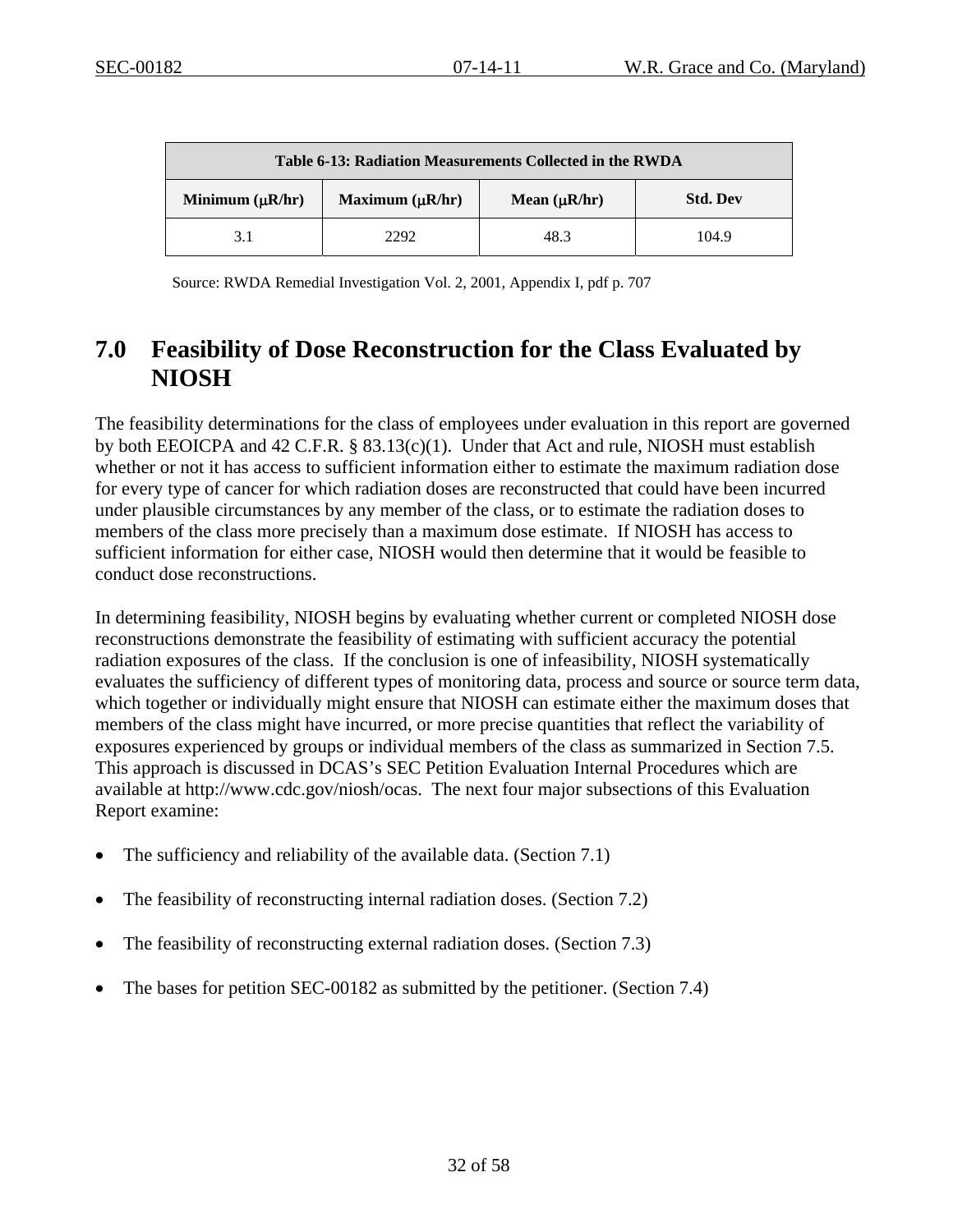## <span id="page-32-0"></span>**7.1 Pedigree of W.R. Grace and Company (Maryland) Data**

This subsection answers questions that need to be asked before performing a feasibility evaluation. Data Pedigree addresses the background, history, and origin of the data. It requires looking at site methodologies that may have changed over time; primary versus secondary data sources and whether they match; and whether data are internally consistent. All these issues form the bedrock of the researcher's confidence and later conclusions about the data's quality, credibility, reliability, representativeness, and sufficiency for determining the feasibility of dose reconstruction. The feasibility evaluation presupposes that data pedigree issues have been settled.

As described in Section 6.0, NIOSH was unable to locate any data directly from W.R. Grace and Company. Air sample data from a very similar process occurring at the W.R. Grace facility in Wayne, NJ are available and have been used in this evaluation. The data were evaluated against OCAS-IG-004, "The Use of Data from Other Facilities in the Completion of Dose Reconstructions under the Energy Employees Occupational Illness Compensation Program Act" (OCAS-IG-004).

The work performed at W.R. Grace and Company was very similar to the work performed at the W.R. Grace facility in New Jersey and the two facilities shared a single AEC contract and received the same materials from the AEC to process. The data have been determined to be appropriate for the purposes of bounding W.R. Grace and Company internal radiation exposures for the beginning of the residual period. Similarly the data pedigree (i.e., the background, history, origin, etc.) of the surrogate data sources used for this evaluation have been determined to be adequate to support the use of the methodology outlined in ORAUT-OTIB-0070 for the residual period.

### **7.1.1 Internal Monitoring Data Pedigree Review**

#### Operational Period

NIOSH did not locate any internal monitoring data for the operational period under evaluation (January 1, 1955 through December 31, 1958). Therefore, a data sufficiency and pedigree evaluation is not possible for this data type for this period.

#### Residual Period

NIOSH has determined that it has sufficient internal data of high pedigree for the residual radioactivity period. Radiological survey data collected by AEC representatives and the plant health physicist are available from the operational period at facilities with operations similar to Curtis Bay. In addition, data collected under the FUSRAP program are available, which include isotopic analysis results for sampling and surveys performed during the residual period. The data sources are copies of original reports and are, therefore, primary data sources. The data collection by AEC representatives would have been performed in accordance with standard practices using state-of-the-art methods of the day; furthermore, the FUSRAP program has a rigorous Quality Assurance program governing its methodologies.

### **7.1.2 External Monitoring Data Pedigree Review**

Operational Period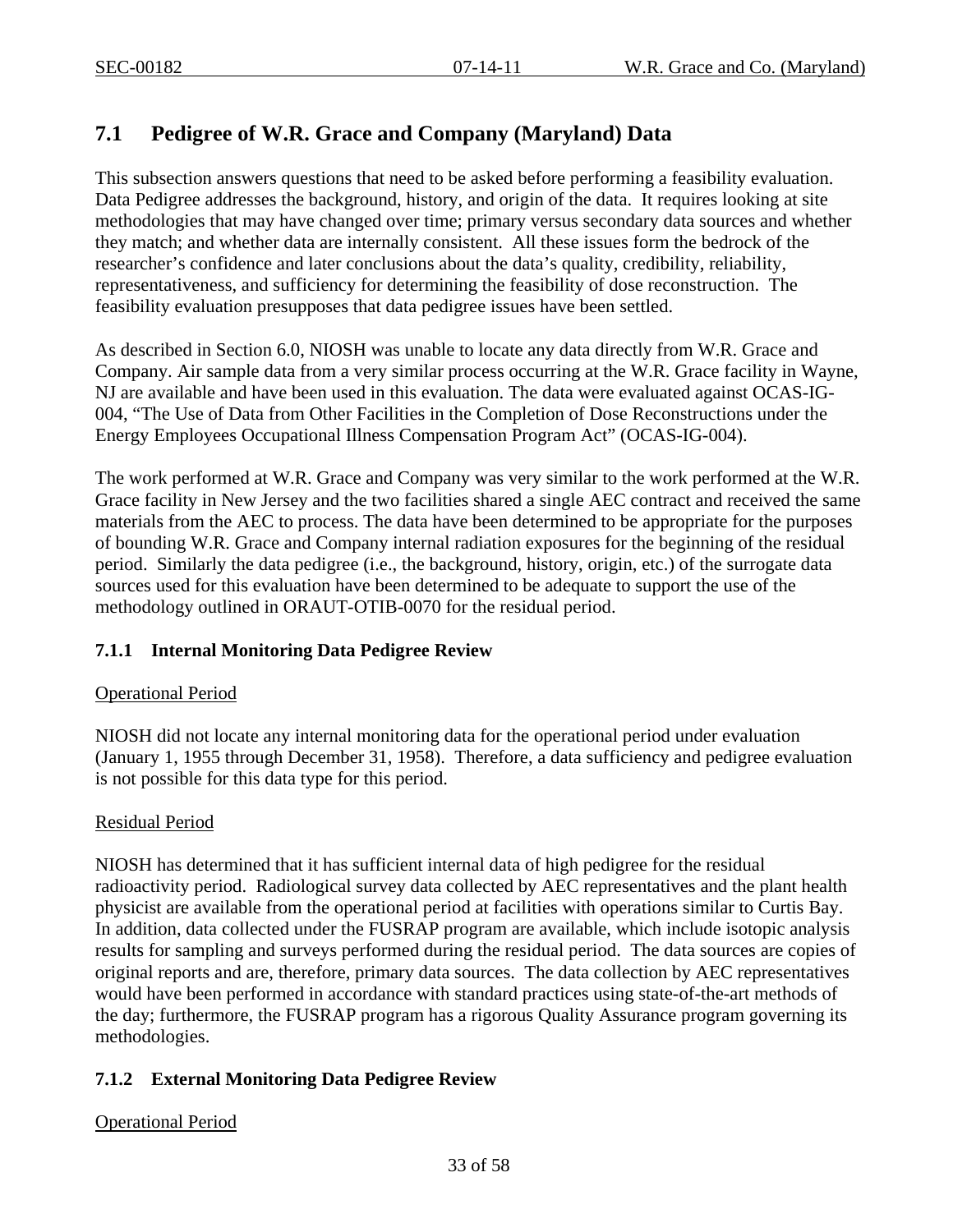<span id="page-33-0"></span>NIOSH did not locate any external monitoring data for the operational period under evaluation (January 1, 1955 through December 31, 1958). Therefore, a data sufficiency and pedigree evaluation is not possible for this data type for this period.

#### Residual Period

NIOSH has determined that it has sufficient external data of high pedigree for the residual radioactivity period. Radiological survey data collected by AEC representatives are available for the period preceding the end of the operational period. In addition, data collected under the FUSRAP program are available, which include isotopic analysis results for sampling and surveys performed during the residual period. The data sources are copies of original reports and are, therefore, primary data sources. The data collected by AEC representatives would have been performed in accordance with standard practices using state-of-the-art methods of the day; furthermore, the FUSRAP program has a rigorous Quality Assurance program governing its methodologies.

## **7.2 Evaluation of Bounding Internal Radiation Doses at W.R. Grace (MD)**

The principal source of internal radiation doses for members of the class under evaluation was inhalation and ingestion of uranium- and thorium-laden dust generated during the processes employed for thorium extraction, particularly during dry product-handling evolutions.

#### **7.2.1 Evaluation of Bounding Process-Related Internal Doses**

Internal monitoring data, work area radiological monitoring data, and source term data are not available to support the assessment of internal dose at the W.R. Grace (Maryland) site. NIOSH has determined there were no potential internal radiological exposures at the Curtis Bay site before construction completion on May 1, 1956. NIOSH has also determined that AEC-related operations had ceased by the end of January 1958; work performed after this date is included in the residual radiation period assessment. Therefore, NIOSH finds that internal doses to personnel during the operational period from May 1, 1956 through January 31, 1958 cannot be bounded, and therefore, accurately reconstructed.

### **7.2.2 Evaluation of Bounding Residual Period Internal Doses**

During the effective residual period workers were potentially exposed to re-suspended surface contamination. Bounding residual period air concentrations can be based on measurements of air concentrations at similar facilities and knowledge of surface contamination levels within Building 23 at Curtis Bay during the post-operations period. Internal exposure during work in the RWDA can be bounded using soil concentration data collected during site remedial investigation activities along with an estimate of the particulate concentration in the air. NIOSH has determined that this information can be used to bound internal dose during the effective residual period, which includes (1) the postoperational, technical residual period from February 1, 1958 through December 31, 1958; and (2) the original DOE-defined residual period from January 1, 1959 through October 31, 2009.

### **7.2.3 Methods for Bounding Internal Dose at W.R. Grace and Company (Maryland)**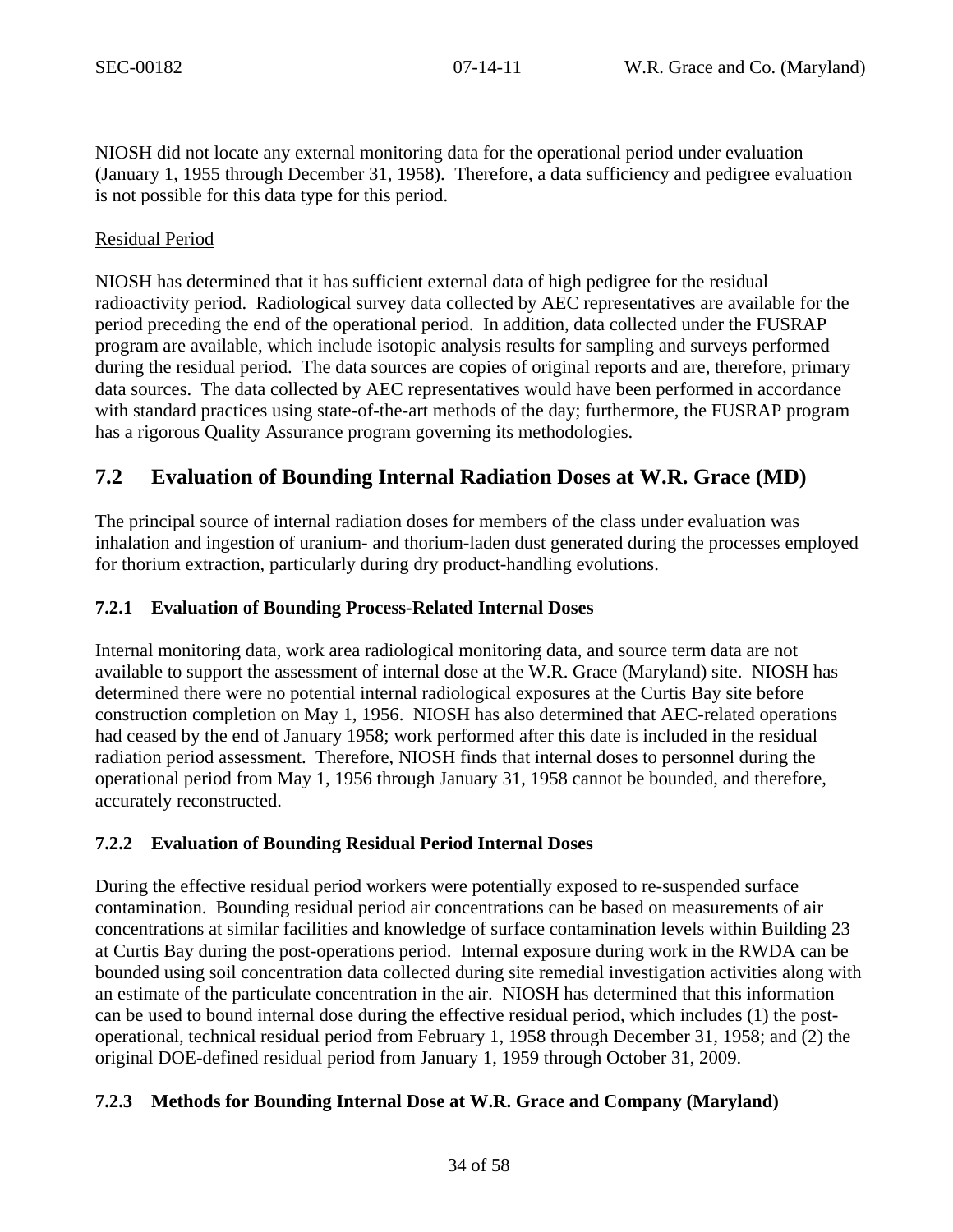#### <span id="page-34-0"></span>7.2.3.1 Methods for Bounding Operational Period Internal Dose

Internal monitoring data, work area radiological monitoring data, and source term data are not available. Therefore, NIOSH finds that internal doses to personnel during the operational period from May 1, 1956 through January 31, 1958 cannot be bounded, and therefore, accurately reconstructed.

#### 7.2.3.2 Methods for Bounding Residual Period Internal Dose

#### Building 23

Internal exposure during the residual period can be bounded using the methodology in ORAUT-OTIB-0070. In this methodology, air concentrations at the beginning and end of a time period are used with an assumption of an exponential relationship to calculate exposure rates for intervening time periods.

The general area air sample results reported at the W.R. Grace, Wayne NJ facility (Table 6-6) during air monitoring studies conducted in 1961 were used as an estimate of the air concentration at the start of the residual period. In order to do this, the data in Table 6-6 were fit to a lognormal distribution and the geometric mean and standard deviation were calculated. The resultant distribution had a geometric mean of 4.14 x 10<sup>-12</sup>  $\mu$ Ci/ml with a GSD of 2.70. This air concentration (4.14 x 10<sup>-12</sup>)  $\mu$ Ci/ml), which corresponds to an intake rate of 27 pCi/calendar day, would represent an upper bound of the level of airborne contamination present at the cessation of operations, which corresponds to the beginning of the residual period.

Surface concentration values calculated for the Curtis Bay facility (Table 6-5) can be used to establish a bounding estimate of the air activity at the time of these measurements (i.e., 2000). The weighted average of the maximum reported floor surface activity of  $27,000$  dpm/100cm<sup>2</sup> can be used to represent the bounding surface contamination present within the facility for the purpose of performing these re-suspension calculations. Using a re-suspension factor of 1 x  $10^{-6}$ , a predicted air concentration of 1.2 x  $10^{-12}$   $\mu$ Ci/ml is equivalent to an intake rate of 8 pCi/calendar day, which would correspond to the 27,000 dpm/100 cm<sup>2</sup> surface contamination level. The 1 x  $10^{-6}$  re-suspension factor is bounding given the fact that (1) the measured surface contamination levels represent total activity and the amount of removable contamination is a very small fraction of that value; and (2) the predicted air concentration (1.2 x  $10^{-12}$   $\mu$ Ci/ml) is greater than the maximum measured air concentration measured during the 1986 survey (see Table 6-3).

The intake rates indicated above were used to calculate an exponential rate constant relating the two values, separated by a time period of 42 years (1958 to 2000). The decay constant is calculated as  $0.029$  yr<sup>-1</sup> and is used to adjust the intake rates in Table 7-1 to account for the reduction in the intake rate over time.

Consideration of exposure to uranium, which is also present in monazite sands, could be included based on the relative fraction of thorium within the process material. Based on data collected during the remedial investigation (Table 6-4), the average Th-232 component is 83% of the total gross activity (based on Th-232 and U-238). This activity fraction (0.83) is used to calculate the thorium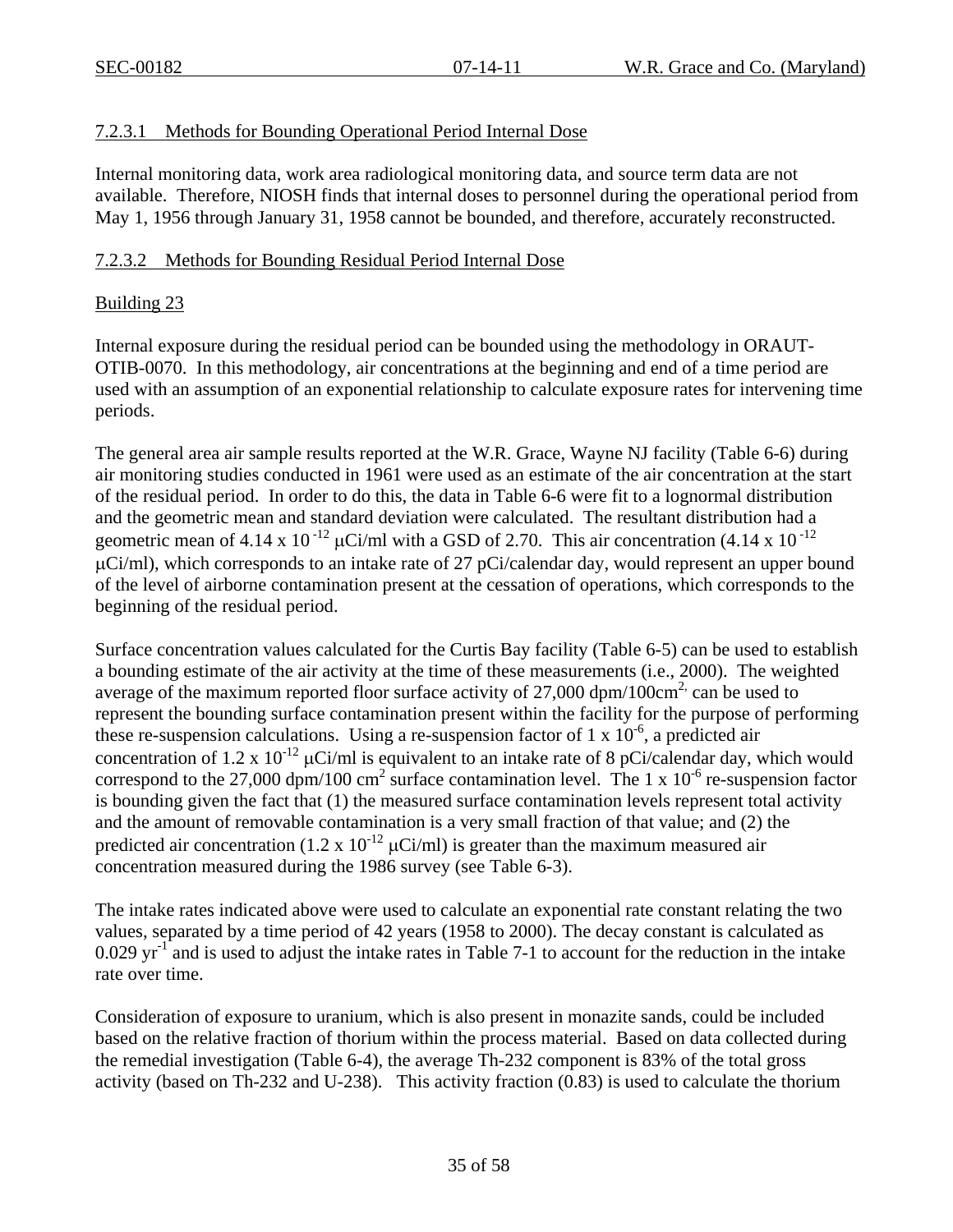<span id="page-35-0"></span>intakes shown in Table 7-1. Internal exposure from ingestion would be bounded based on the calculated inhalation intake using the methodology in OCAS-TIB-009.

Internal exposure to radon (Rn-222) and thoron (Rn-220) can be bounded using data collected during the 1986 building survey. The average thoron concentration (based on the 20 samples collected) was 1.15 pCi/l and the radon concentration was consistently < 0.001 WL. Exposure to thoron and radon can be bounded using air concentrations of 1.15 pCi/L and 0.001 WL, respectively, as the basis for the 1986 intake, and by applying the depletion relationship detailed above to determine intakes in prior years. Since these values are based on average concentrations, they may be assigned as the median value of a lognormal distribution with a GSD of 5.

| Table 7-1: Residual Period Inhalation and Ingestion Intakes - Bldg. 23<br>(This table spans two pages) |                                                          |                  |                   |                  |             |         |  |
|--------------------------------------------------------------------------------------------------------|----------------------------------------------------------|------------------|-------------------|------------------|-------------|---------|--|
|                                                                                                        | Uranium (pCi/calendar day)<br>Thorium (pCi/calendar day) |                  |                   | <b>Thoron</b>    | Radon       |         |  |
| Year                                                                                                   | <b>Inhalation</b>                                        | <b>Ingestion</b> | <b>Inhalation</b> | <b>Ingestion</b> | (pCi/L)     | (WL)    |  |
| 1958                                                                                                   | $4.6E + 00$                                              | $9.6E - 02$      | $2.3E + 01$       | 4.7E-01          | $2.6E + 00$ | 2.3E-03 |  |
| 1959                                                                                                   | $4.5E + 00$                                              | 9.4E-02          | $2.2E + 01$       | 4.6E-01          | $2.5E + 00$ | 2.2E-03 |  |
| 1960                                                                                                   | $4.4E + 00$                                              | 9.1E-02          | $2.1E + 01$       | 4.4E-01          | $2.5E + 00$ | 2.1E-03 |  |
| 1961                                                                                                   | $4.2E + 00$                                              | 8.8E-02          | $2.1E + 01$       | 4.3E-01          | $2.4E + 00$ | 2.1E-03 |  |
| 1962                                                                                                   | $4.1E + 00$                                              | 8.6E-02          | $2.0E + 01$       | 4.2E-01          | $2.3E + 00$ | 2.0E-03 |  |
| 1963                                                                                                   | $4.0E + 00$                                              | 8.3E-02          | $2.0E + 01$       | 4.1E-01          | $2.3E + 00$ | 2.0E-03 |  |
| 1964                                                                                                   | $3.9E + 00$                                              | 8.1E-02          | $1.9E + 01$       | 3.9E-01          | $2.2E + 00$ | 1.9E-03 |  |
| 1965                                                                                                   | $3.8E + 00$                                              | 7.9E-02          | $1.8E + 01$       | 3.8E-01          | $2.1E + 00$ | 1.8E-03 |  |
| 1966                                                                                                   | $3.7E + 00$                                              | 7.6E-02          | $1.8E + 01$       | 3.7E-01          | $2.1E + 00$ | 1.8E-03 |  |
| 1967                                                                                                   | $3.6E + 00$                                              | 7.4E-02          | $1.7E + 01$       | 3.6E-01          | $2.0E + 00$ | 1.7E-03 |  |
| 1968                                                                                                   | $3.5E + 00$                                              | 7.2E-02          | $1.7E + 01$       | 3.5E-01          | $1.9E + 00$ | 1.7E-03 |  |
| 1969                                                                                                   | $3.4E + 00$                                              | 7.0E-02          | $1.6E + 01$       | $3.4E-01$        | $1.9E + 00$ | 1.6E-03 |  |
| 1970                                                                                                   | $3.3E + 00$                                              | 6.8E-02          | $1.6E + 01$       | 3.3E-01          | $1.8E + 00$ | 1.6E-03 |  |
| 1971                                                                                                   | $3.2E + 00$                                              | 6.6E-02          | $1.5E + 01$       | 3.2E-01          | $1.8E + 00$ | 1.6E-03 |  |
| 1972                                                                                                   | $3.1E + 00$                                              | 6.4E-02          | $1.5E + 01$       | 3.1E-01          | $1.7E + 00$ | 1.5E-03 |  |
| 1973                                                                                                   | $3.0E + 00$                                              | 6.2E-02          | $1.5E + 01$       | 3.0E-01          | $1.7E + 00$ | 1.5E-03 |  |
| 1974                                                                                                   | $2.9E + 00$                                              | 6.0E-02          | $1.4E + 01$       | 2.9E-01          | $1.6E + 00$ | 1.4E-03 |  |
| 1975                                                                                                   | $2.8E + 00$                                              | 5.9E-02          | $1.4E + 01$       | 2.9E-01          | $1.6E + 00$ | 1.4E-03 |  |
| 1976                                                                                                   | $2.7E + 00$                                              | 5.7E-02          | $1.3E + 01$       | $2.8E-01$        | $1.5E + 00$ | 1.3E-03 |  |
| 1977                                                                                                   | $2.7E + 00$                                              | 5.5E-02          | $1.3E + 01$       | $2.7E-01$        | $1.5E + 00$ | 1.3E-03 |  |
| 1978                                                                                                   | $2.6E + 00$                                              | 5.4E-02          | $1.3E + 01$       | 2.6E-01          | $1.5E + 00$ | 1.3E-03 |  |
| 1979                                                                                                   | $2.5E + 00$                                              | 5.2E-02          | $1.2E + 01$       | 2.5E-01          | $1.4E + 00$ | 1.2E-03 |  |
| 1980                                                                                                   | $2.4E + 00$                                              | 5.1E-02          | $1.2E + 01$       | 2.5E-01          | $1.4E + 00$ | 1.2E-03 |  |
| 1981                                                                                                   | $2.4E + 00$                                              | 4.9E-02          | $1.2E + 01$       | 2.4E-01          | $1.3E + 00$ | 1.2E-03 |  |
| 1982                                                                                                   | $2.3E + 00$                                              | 4.8E-02          | $1.1E + 01$       | 2.3E-01          | $1.3E + 00$ | 1.1E-03 |  |
| 1983                                                                                                   | $2.2E + 00$                                              | 4.6E-02          | $1.1E + 01$       | 2.3E-01          | $1.3E + 00$ | 1.1E-03 |  |
| 1984                                                                                                   | $2.2E + 00$                                              | 4.5E-02          | $1.1E + 01$       | 2.2E-01          | $1.2E + 00$ | 1.1E-03 |  |
| 1985                                                                                                   | $2.1E + 00$                                              | 4.4E-02          | $1.0E + 01$       | 2.1E-01          | $1.2E + 00$ | 1.0E-03 |  |
| 1986                                                                                                   | $2.1E + 00$                                              | 4.4E-02          | $1.0E + 01$       | 2.1E-01          | $1.2E + 00$ | 1.0E-03 |  |
| 1987                                                                                                   | $2.0E + 00$                                              | 4.3E-02          | $1.0E + 01$       | 2.1E-01          | $1.2E + 00$ | 1.0E-03 |  |
| 1988                                                                                                   | $2.0E + 00$                                              | 4.1E-02          | $9.7E + 00$       | 2.0E-01          | $1.2E + 00$ | 1.0E-03 |  |
| 1989                                                                                                   | $1.9E + 00$                                              | 4.0E-02          | $9.4E + 00$       | 2.0E-01          | $1.2E + 00$ | 1.0E-03 |  |
| 1990                                                                                                   | $1.9E + 00$                                              | 3.9E-02          | $9.1E + 00$       | 1.9E-01          | $1.2E + 00$ | 1.0E-03 |  |
| 1991                                                                                                   | $1.8E + 00$                                              | 3.8E-02          | 8.9E+00           | 1.8E-01          | $1.2E + 00$ | 1.0E-03 |  |
| 1992                                                                                                   | $1.8E + 00$                                              | 3.7E-02          | $8.6E + 00$       | 1.8E-01          | $1.2E + 00$ | 1.0E-03 |  |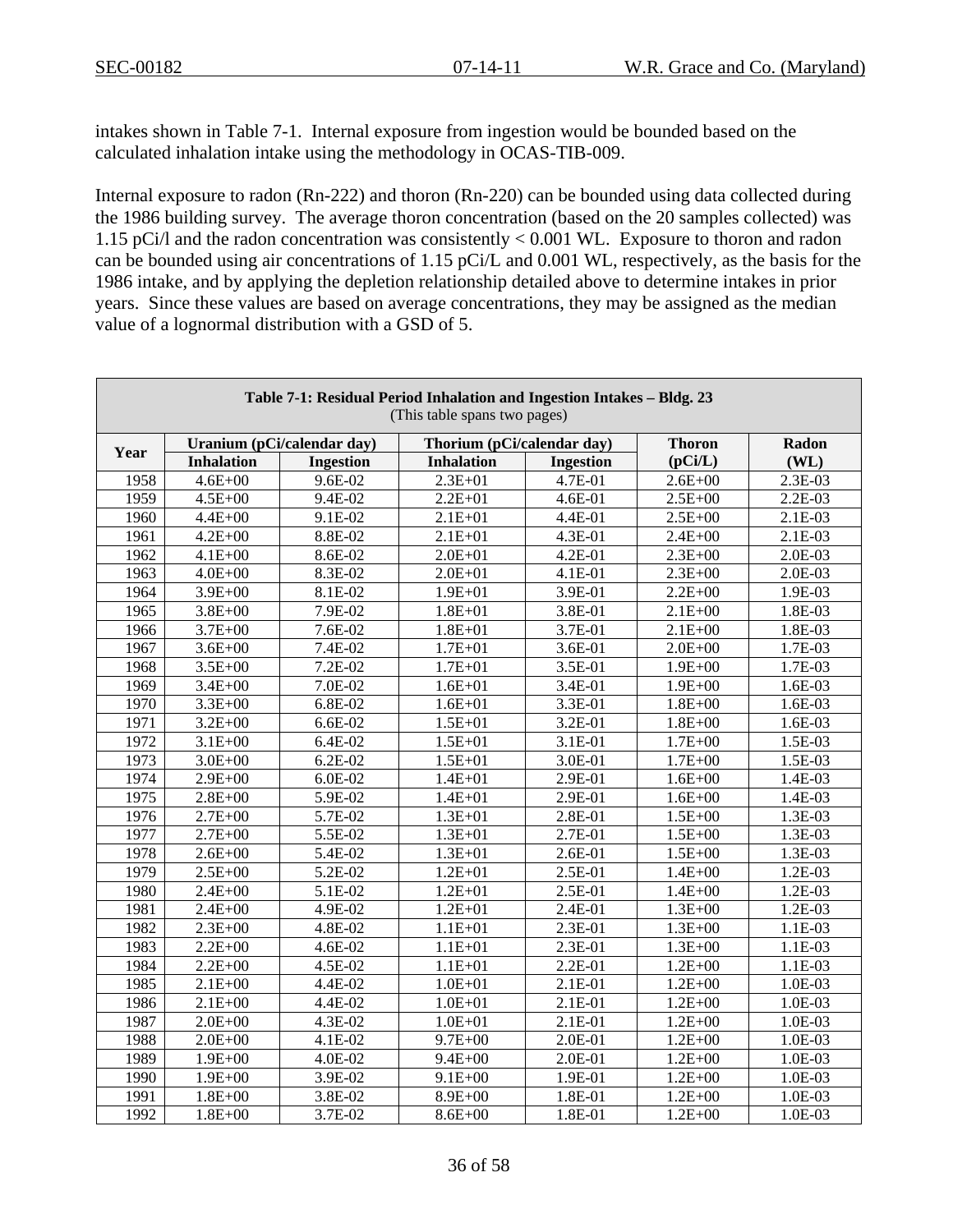<span id="page-36-0"></span>

| Table 7-1: Residual Period Inhalation and Ingestion Intakes - Bldg. 23 |                   |                            |                            |                  |               |         |  |  |
|------------------------------------------------------------------------|-------------------|----------------------------|----------------------------|------------------|---------------|---------|--|--|
| (This table spans two pages)                                           |                   |                            |                            |                  |               |         |  |  |
| Year                                                                   |                   | Uranium (pCi/calendar day) | Thorium (pCi/calendar day) |                  | <b>Thoron</b> | Radon   |  |  |
|                                                                        | <b>Inhalation</b> | <b>Ingestion</b>           | <b>Inhalation</b>          | <b>Ingestion</b> | (pCi/L)       | (WL)    |  |  |
| 1993                                                                   | $1.7E + 00$       | $3.6E-02$                  | $8.4E + 00$                | 1.7E-01          | $1.2E + 00$   | 1.0E-03 |  |  |
| 1994                                                                   | $1.7E + 00$       | 3.5E-02                    | $8.1E + 00$                | 1.7E-01          | $1.2E + 00$   | 1.0E-03 |  |  |
| 1995                                                                   | $1.6E + 00$       | 3.4E-02                    | $7.9E + 00$                | $1.6E-01$        | $1.2E + 00$   | 1.0E-03 |  |  |
| 1996                                                                   | $1.6E + 00$       | 3.3E-02                    | $7.7E + 00$                | $1.6E-01$        | $1.2E + 00$   | 1.0E-03 |  |  |
| 1997                                                                   | $1.5E + 00$       | 3.2E-02                    | $7.4E + 00$                | 1.5E-01          | $1.2E + 00$   | 1.0E-03 |  |  |
| 1998                                                                   | $1.5E + 00$       | 3.1E-02                    | $7.2E + 00$                | $1.5E-01$        | $1.2E + 00$   | 1.0E-03 |  |  |
| 1999                                                                   | $1.4E + 00$       | 3.0E-02                    | $7.0E + 00$                | 1.5E-01          | $1.2E + 00$   | 1.0E-03 |  |  |
| 2000                                                                   | $1.4E + 00$       | 2.9E-02                    | $6.8E + 00$                | 1.4E-01          | $1.2E + 00$   | 1.0E-03 |  |  |
| 2001                                                                   | $1.4E + 00$       | 2.8E-02                    | $6.6E + 00$                | 1.4E-01          | $1.2E + 00$   | 1.0E-03 |  |  |
| 2002                                                                   | $1.3E + 00$       | 2.7E-02                    | $6.4E + 00$                | $1.3E-01$        | $1.2E + 00$   | 1.0E-03 |  |  |
| 2003                                                                   | $1.3E + 00$       | 2.7E-02                    | $6.2E + 00$                | $1.3E-01$        | $1.2E + 00$   | 1.0E-03 |  |  |
| 2004                                                                   | $1.2E + 00$       | $2.6E-02$                  | $6.1E + 00$                | $1.3E-01$        | $1.2E + 00$   | 1.0E-03 |  |  |
| 2005                                                                   | $1.2E + 00$       | $2.5E-02$                  | $5.9E + 00$                | 1.2E-01          | $1.2E + 00$   | 1.0E-03 |  |  |
| 2006                                                                   | $1.2E + 00$       | 2.4E-02                    | $5.7E + 00$                | 1.2E-01          | $1.2E + 00$   | 1.0E-03 |  |  |
| 2007                                                                   | $1.1E + 00$       | 2.4E-02                    | $5.6E + 00$                | $1.2E - 01$      | $1.2E + 00$   | 1.0E-03 |  |  |
| 2008                                                                   | $1.1E + 00$       | $2.3E-02$                  | $5.4E + 00$                | 1.1E-01          | $1.2E + 00$   | 1.0E-03 |  |  |
| 2009                                                                   | $1.1E + 00$       | $2.2E-02$                  | $5.2E + 00$                | 1.1E-01          | $1.2E + 00$   | 1.0E-03 |  |  |

<sup>a</sup> Uranium intake should be assigned as 100% U-234.

<sup>b</sup> Thorium intake should be assigned at indicated rate to each of Th-232, Th-228, and Ra-228.

Note: Values should be input as a constant distribution because they are based on 95th percentile values.

#### Radioactive Waste Disposal Area (RWDA)

A bounding estimate for potential internal exposure within the on-site RWDA during the residual period was developed using the dust-loading methodology described in ORAUT-OTIB-0070, Section 2.1.3. In this methodology, an ambient air dust loading of 100  $\mu$ g/m<sup>3</sup> is used along with soil concentration data to determine the potential air concentrations during the residual period. Inhalation intake rates were developed using the 95 percent confidence internal soil concentration data reported in the remedial investigation report (see Table 6-7); the calculation results are shown below in Table 7-2. Intakes due to ingestion may be determined by multiplying by the factor 0.021 (based on the methodology contained in OCAS-TIB-009).

| Table 7-2: Inhalation Intake Rates Based on Source Concentration Data |                                                |  |  |  |  |
|-----------------------------------------------------------------------|------------------------------------------------|--|--|--|--|
| <b>Radionuclide</b>                                                   | <b>Inhalation Intake</b><br>(pCi/calendar day) |  |  |  |  |
| Ra-226                                                                | $1.2E-02$                                      |  |  |  |  |
| Ra-228                                                                | $2.3E-02$                                      |  |  |  |  |
| Th-228                                                                | 7.7E-03                                        |  |  |  |  |
| $Th-230$                                                              | $2.9E-03$                                      |  |  |  |  |
| Th-232                                                                | $6.7E-03$                                      |  |  |  |  |
| <b>Hanium</b>                                                         | $4.6E-03$                                      |  |  |  |  |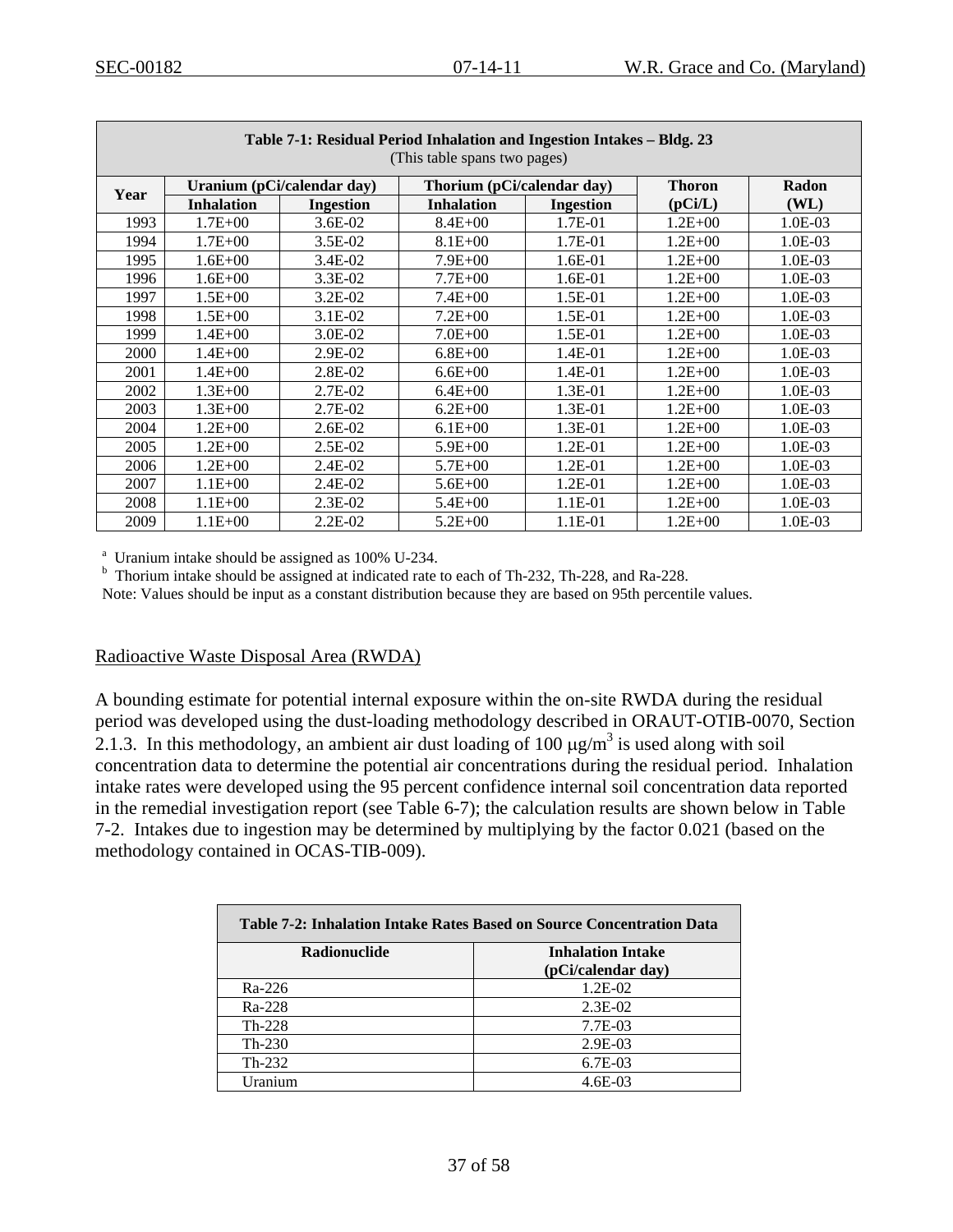Because the disposal area was dormant during the duration of the residual period and the contamination present was due to bulk material (i.e., not surface-deposited), no decrease in the source term inventory was applied. However, because the disposed material was concentrated in Ra-228, and owing to the parent-daughter relationship between Ra-228 and Th-228, it is necessary to make an adjustment to account for the likely presence of a larger concentration of these nuclides at the time of disposal. The general relationship between the parent-daughter concentrations is shown in the following equation:

$$
N_2=\frac{\lambda_1}{\lambda_2-\lambda_1}N_1^0\left(e^{-\lambda_1 t}-e^{-\lambda_2 t}\right)+N_2^0e^{-\lambda_2 t}
$$

Where:

 $N_1^0$  = the number of parent atoms at time t = 0

- $N_1$  = the number of parent atoms at time t
- $N_2$  = the number of daughter atoms at time t
- $\lambda_1$  = decay constant for the parent nuclide determined by dividing the natural log of two by the half-life of the isotope
- $\lambda_2$  = decay constant for the daughter nuclide determined by dividing the natural log of two by the half-life of the isotope
- $e$  = Euler's number (a constant) generally approximated to be 2.71828...) [unitless]
- $t = time$

The above parent-daughter relationship was employed along with the assumption that the excess Th-228 present at the time of the 1999 remedial investigation (i.e., the Th-232 concentration minus the Th-228 concentration) was due entirely to Ra-228 that was present 41 years earlier. This equation was first solved to determine the Ra-228 concentration present in 1958 that would yield a unit activity of Th-228. The calculated Ra-228 concentration was then used to calculate the Th-228 in-growth over time. These relationships were then used to adjust the Th-228 and Ra-228 inhalation intake quantities shown above in Table 7-2. The results of this assessment, shown below in Table 7-3, could be used to bound internal exposure during the residual period. As previously noted, ingestion intakes can be determined by applying a multiplier of 0.21 to the inhalation intake quantity. Note that because RWDA access was restricted starting in 1978, intakes are calculated for the period 1958 to 1978 only. Internal exposure is assumed to be zero after this time due to the restricted access.

However, for most workers at the W.R. Grace and Company facility it will be difficult to determine the exact work location and in such cases, inhalation intakes presented in Table 7-1 should be assigned, since the residual doses from process operations would be bounding.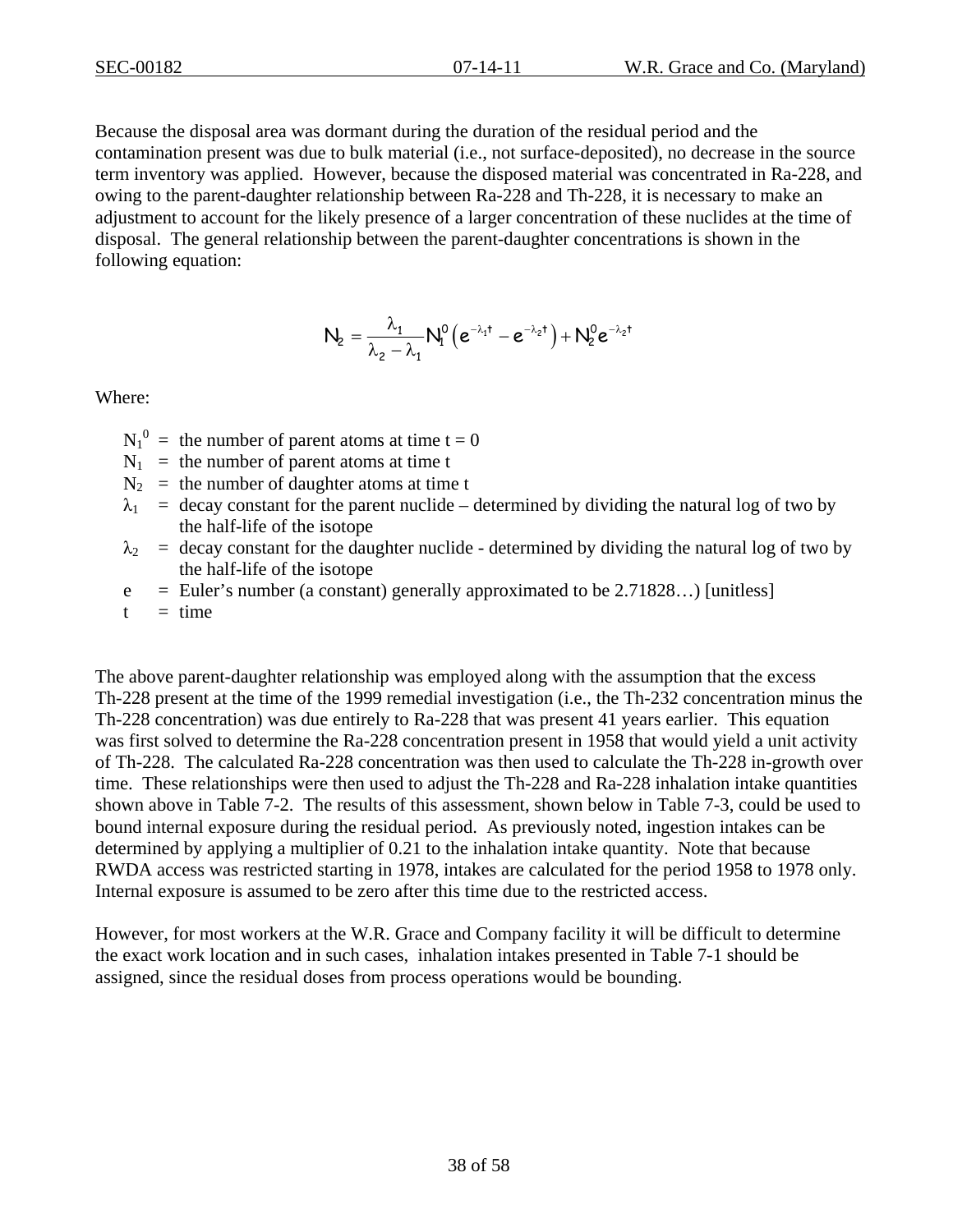<span id="page-38-0"></span>

|      | Table 7-3: Residual Period Inhalation Intakes (RWDA) |           |           |         |         |                |  |  |  |
|------|------------------------------------------------------|-----------|-----------|---------|---------|----------------|--|--|--|
| Year | <b>Inhalation Intake</b><br>(pCi/calendar day)       |           |           |         |         |                |  |  |  |
|      | <b>Ra-228</b>                                        | $Th-228$  | Th-230    | Th-232  | Ra-226  | <b>Uranium</b> |  |  |  |
| 1958 | 1.1E-01                                              | $2.3E-02$ | 2.9E-03   | 6.7E-03 | 1.2E-02 | 2.3E-03        |  |  |  |
| 1959 | 1.0E-01                                              | 4.6E-02   | 2.9E-03   | 6.7E-03 | 1.2E-02 | 2.3E-03        |  |  |  |
| 1960 | 9.5E-02                                              | 6.0E-02   | 2.9E-03   | 6.7E-03 | 1.2E-02 | 2.3E-03        |  |  |  |
| 1961 | 8.7E-02                                              | 6.7E-02   | 2.9E-03   | 6.7E-03 | 1.2E-02 | $2.3E-03$      |  |  |  |
| 1962 | 8.0E-02                                              | 7.0E-02   | 2.9E-03   | 6.7E-03 | 1.2E-02 | 2.3E-03        |  |  |  |
| 1963 | 7.3E-02                                              | 7.0E-02   | 2.9E-03   | 6.7E-03 | 1.2E-02 | $2.3E-03$      |  |  |  |
| 1964 | 6.7E-02                                              | 6.8E-02   | 2.9E-03   | 6.7E-03 | 1.2E-02 | $2.3E-03$      |  |  |  |
| 1965 | $6.2E-02$                                            | $6.6E-02$ | 2.9E-03   | 6.7E-03 | 1.2E-02 | $2.3E-03$      |  |  |  |
| 1966 | 5.8E-02                                              | 6.3E-02   | 2.9E-03   | 6.7E-03 | 1.2E-02 | 2.3E-03        |  |  |  |
| 1967 | 5.4E-02                                              | 5.9E-02   | $2.9E-03$ | 6.7E-03 | 1.2E-02 | $2.3E-03$      |  |  |  |
| 1968 | 5.1E-02                                              | 5.6E-02   | 2.9E-03   | 6.7E-03 | 1.2E-02 | 2.3E-03        |  |  |  |
| 1969 | 4.7E-02                                              | 5.3E-02   | $2.9E-03$ | 6.7E-03 | 1.2E-02 | $2.3E-03$      |  |  |  |
| 1970 | 4.5E-02                                              | 5.0E-02   | 2.9E-03   | 6.7E-03 | 1.2E-02 | 2.3E-03        |  |  |  |
| 1971 | 4.2E-02                                              | 4.7E-02   | 2.9E-03   | 6.7E-03 | 1.2E-02 | 2.3E-03        |  |  |  |
| 1972 | 4.0E-02                                              | 4.5E-02   | 2.9E-03   | 6.7E-03 | 1.2E-02 | 2.3E-03        |  |  |  |
| 1973 | 3.8E-02                                              | $4.2E-02$ | 2.9E-03   | 6.7E-03 | 1.2E-02 | $2.3E-03$      |  |  |  |
| 1974 | 3.6E-02                                              | 4.0E-02   | 2.9E-03   | 6.7E-03 | 1.2E-02 | 2.3E-03        |  |  |  |
| 1975 | 3.5E-02                                              | 3.8E-02   | 2.9E-03   | 6.7E-03 | 1.2E-02 | 2.3E-03        |  |  |  |
| 1976 | 3.4E-02                                              | 3.7E-02   | 2.9E-03   | 6.7E-03 | 1.2E-02 | 2.3E-03        |  |  |  |
| 1977 | 3.2E-02                                              | 3.5E-02   | 2.9E-03   | 6.7E-03 | 1.2E-02 | 2.3E-03        |  |  |  |
| 1978 | 3.1E-02                                              | 3.4E-02   | 2.9E-03   | 6.7E-03 | 1.2E-02 | 2.3E-03        |  |  |  |

The air concentration corresponding to the intake quantities calculated in Table 7-2 (5E -15 μCi/ml) is slightly higher than air concentrations measured in 1999 during the remedial investigation (maximum value of 2E -15 μCi/ml), this indicating that the calculated intake is in fact bounding under conditions likely present during general site access.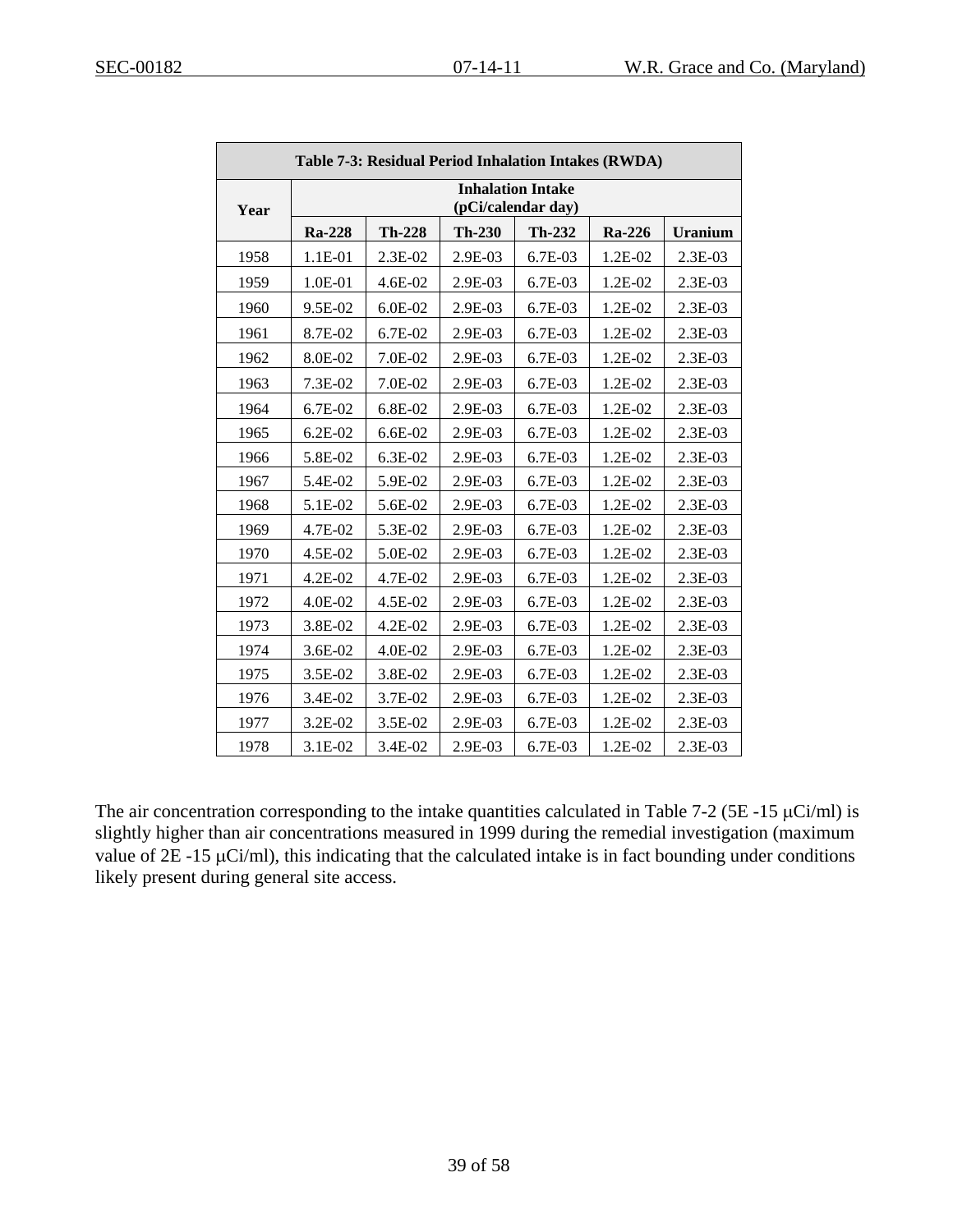#### <span id="page-39-0"></span>**7.2.4 Internal Dose Reconstruction Feasibility Conclusion**

Internal monitoring data, work area radiological monitoring data, and source term data are not available. Therefore, NIOSH finds that internal doses to personnel during the operational period from May 1, 1956 through January 31, 1958 cannot be bounded, and therefore, accurately reconstructed.

NIOSH has determined that reconstruction of internal doses is feasible for the residual period using the assumptions and approaches presented within Section 7.2.2 of this report. The effective residual period includes: (1) the period from February 1, 1958 through December 31, 1958, which has been determined to be after the confirmed end of the operational period; and (2) the period from January 1, 1959 through October 31, 2009, which is the residual period originally designated by DOE and for which dose reconstruction has been determined to be feasible.

Although NIOSH found that it is not possible to completely reconstruct internal radiation doses for the operational period from May 1, 1956 through January 31, 1958, NIOSH intends to use any internal monitoring data that may become available for an individual claim (and that can be interpreted using existing NIOSH dose reconstruction processes or procedures). Dose reconstructions for individuals employed at W.R. Grace and Company during the period from May 1, 1956 through January 31, 1958, but who do not qualify for inclusion in the SEC, may be performed using these data as appropriate.

## **7.3 Evaluation of Bounding External Radiation Doses at W.R. Grace (MD)**

The principal source of external radiation doses for members of the evaluated class was direct exposure to uranium, thorium, and their progeny present in the monazite sands during milling and extraction operations. During the residual period, workers were potentially exposed to residual surface contamination.

#### **7.3.1 Evaluation of Bounding Process-Related External Doses**

NIOSH has not identified any external monitoring records or personal dosimetry data associated with the thorium processing that occurred during the operational period under evaluation. NIOSH has not been able to identify any radiological surveys or area monitoring data conducted during the operational period to support the assessment of external dose at the W.R. Grace (Maryland) site. NIOSH has determined that there were no potential external radiological exposures at the Curtis Bay site before construction completion on May 1, 1956. NIOSH has also determined that AEC-related operations had ceased by the end of January 1958; work performed after this date is included in the residual radiation period assessment. Therefore, NIOSH finds that external doses to personnel during the operational period from May 1, 1956 through January 31, 1958 cannot be bounded and, therefore, accurately reconstructed.

#### **7.3.2 Evaluation of Bounding Residual Period External Doses**

During the effective residual period, workers were potentially exposed to external radiation from residual surface contamination. Bounding residual period external dose estimates can be based on measurement of external dose rates at the Curtis Bay facility during the post-operations period. Data collected during the 1999 remedial investigation can be used to bound external exposure within the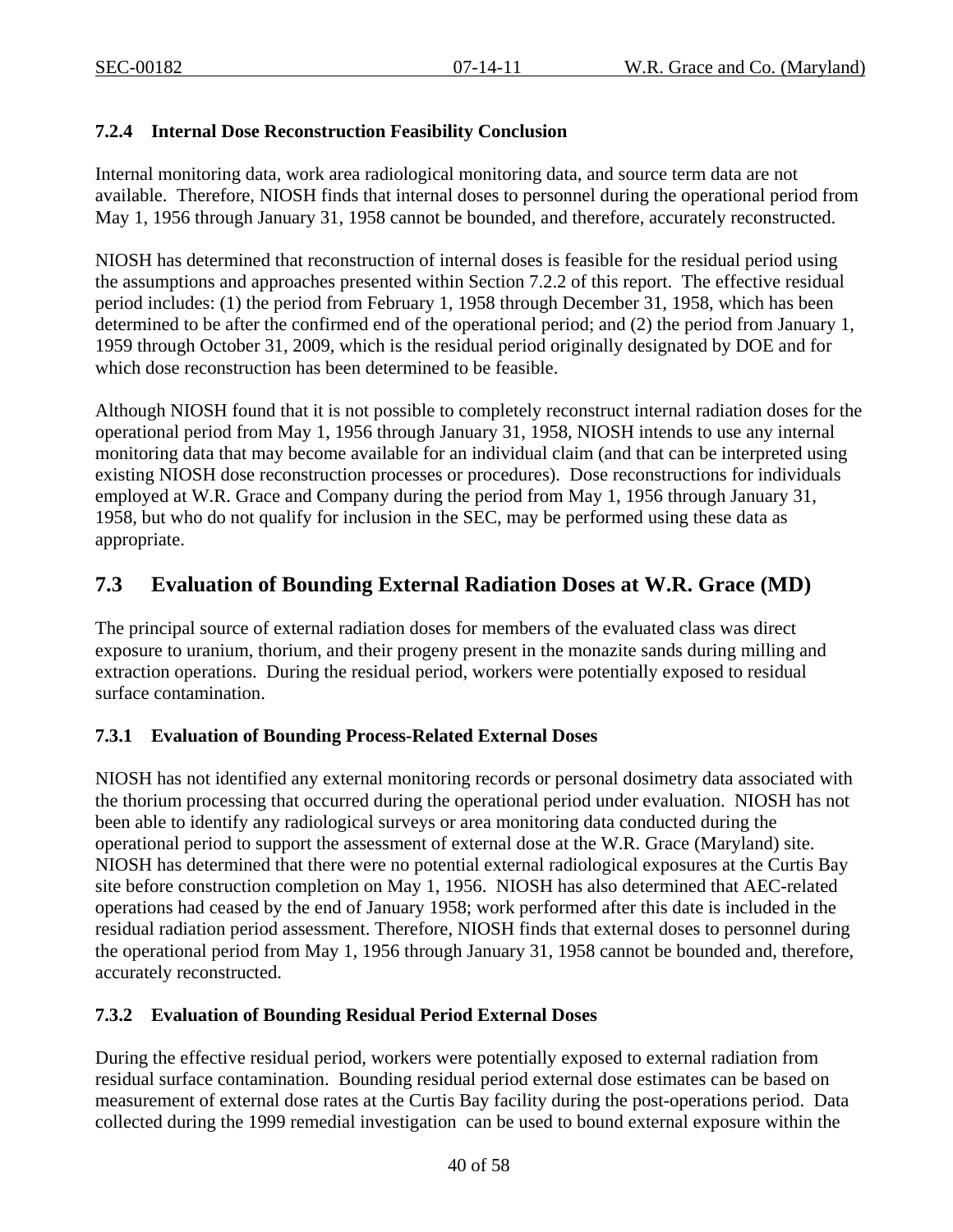<span id="page-40-0"></span>RWDA (RWDA Remedial Investigation Vol. 1, 2001; RWDA Remedial Investigation Vol. 2, 2001). The effective residual period includes: (1) the post-operational, technical residual period from February 1, 1958 through December 31, 1958; and (2) the original DOE-defined residual period from January 1, 1959 through October 31, 2009.

#### **7.3.3 W.R. Grace and Company (Maryland) Occupational X-Ray Examinations**

No specific references could be found stating that X-rays or physical examinations were required at W.R. Grace and Company site at Curtis Bay. An interviewee stated that there were "no work-related X-rays done at the site" (Personal Communication, 2011a). A former W.R. Grace supervisor stated that physical examinations with X-rays were not begun until much later, possibly in the 1970s or 1980s (Personal Communication, 2011b). Therefore, based on the documented evidence, NIOSH concludes that medical X-ray dose is not a consideration for W.R. Grace and Company (Maryland) workers and will not be discussed further in this evaluation.

#### **7.3.4 Methods for Bounding External Dose at W.R. Grace and Company**

#### 7.3.4.1 Methods for Bounding Operational Period External Dose

NIOSH has not identified any external monitoring records or personal dosimetry data associated with the thorium processing conducted during the period under evaluation. Therefore, NIOSH has concluded that external doses for the operational period of May 1, 1956 through January 31, 1958 for W. R. Grace cannot be bounded.

#### 7.3.4.2 Methods for Bounding Residual Period External Doses

#### Building 23

External radiation survey data first measured in 1986 (as discussed in Section 7.3.2) can be used to bound Building 23 external exposure from both penetrating and non-penetrating radiation. The surveys conducted over the time period under evaluation provide sufficient detail and coverage to be used for this purpose. Based on a review of the 1986 survey data, a penetrating dose rate of 0.6 mR/hour would be bounding. Application of the depletion factor calculated in Section 7.2.3.2 (0.029 yr<sup>-1</sup>) would predict a penetrating dose rate of 1.4 mR/hr at the beginning of the residual period (i.e., 1958). If needed, a non-penetrating radiation may be assumed to be equal to the penetrating dose rate. This would be a bounding assumption based on the nature of the source term and considering operational experience at other monazite ore facilities such as the Lindsay Light Chemical Co. (Klevin, 1953). This exposure rate compares favorably with external dose rates measured within operational monazite processing facilities, such as the W.R. Grace site in Wayne, NJ and the Lindsay Light site in West Chicago. Data from these sites, shown in Tables 6-11 and 6-12, are comparable, with levels only considerably higher on process equipment and materials that would not be present during the residual period.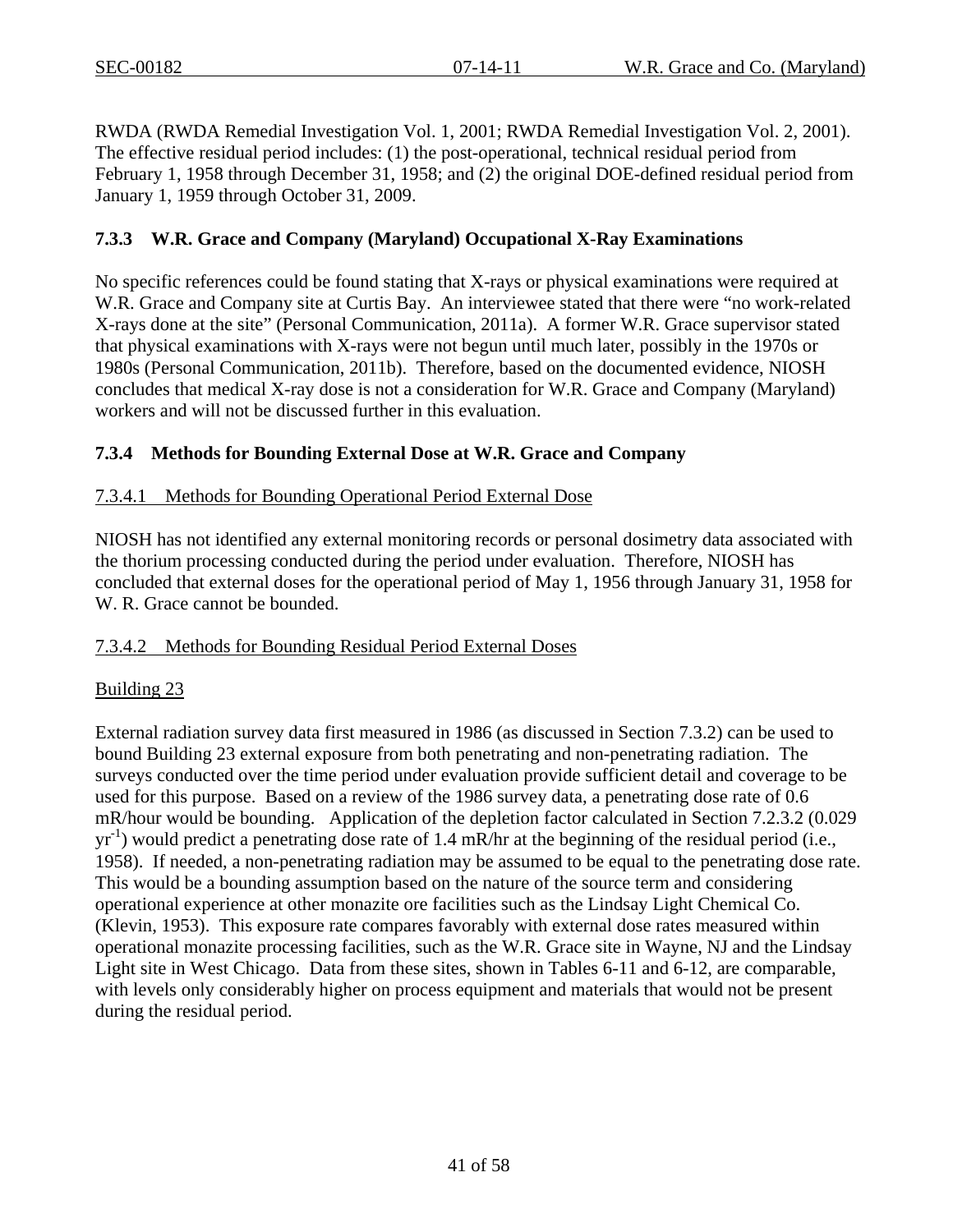#### <span id="page-41-0"></span>Radioactive Waste Disposal Area (RWDA)

External dose rate measurements collected during the 1999 remedial investigation can be used to bound external exposure during the residual period (RWDA Remedial Investigation Vol. 1, 2001; RWDA Remedial Investigation Vol. 2, 2001). As was previously done for internal exposure, an annual adjustment was applied to 1999 data to account for the likely presence of elevated levels of Tl-208 in the RWDA (Tl-208 is in equilibrium with Th-228). The results of this calculation are shown below in Table 7-4. Exposure data are shown only until 1978 because RWDA access was restricted thereafter.

| Table 7-4: Adjusted External Dose Rates for the RWDA |                   |             |  |
|------------------------------------------------------|-------------------|-------------|--|
| Year                                                 | Dose Rate (mR/hr) |             |  |
|                                                      | <b>Maximum</b>    | <b>Mean</b> |  |
| 1958                                                 | 2.0               | 0.042       |  |
| 1959                                                 | 8.9               | 0.188       |  |
| 1960                                                 | 12.9              | 0.272       |  |
| 1961                                                 | 15.0              | 0.317       |  |
| 1962                                                 | 15.9              | 0.335       |  |
| 1963                                                 | 15.9              | 0.335       |  |
| 1964                                                 | 15.5              | 0.326       |  |
| 1965                                                 | 14.7              | 0.310       |  |
| 1966                                                 | 13.8              | 0.291       |  |
| 1967                                                 | 12.9              | 0.271       |  |
| 1968                                                 | 11.9              | 0.251       |  |
| 1969                                                 | 11.0              | 0.231       |  |
| 1970                                                 | 10.1              | 0.212       |  |
| 1971                                                 | 9.3               | 0.195       |  |
| 1972                                                 | 8.5               | 0.179       |  |
| 1973                                                 | 7.8               | 0.165       |  |
| 1974                                                 | 7.2               | 0.151       |  |
| 1975                                                 | 6.6               | 0.139       |  |
| 1976                                                 | 6.1               | 0.129       |  |
| 1977                                                 | 5.7               | 0.119       |  |
| 1978                                                 | 5.2               | 0.111       |  |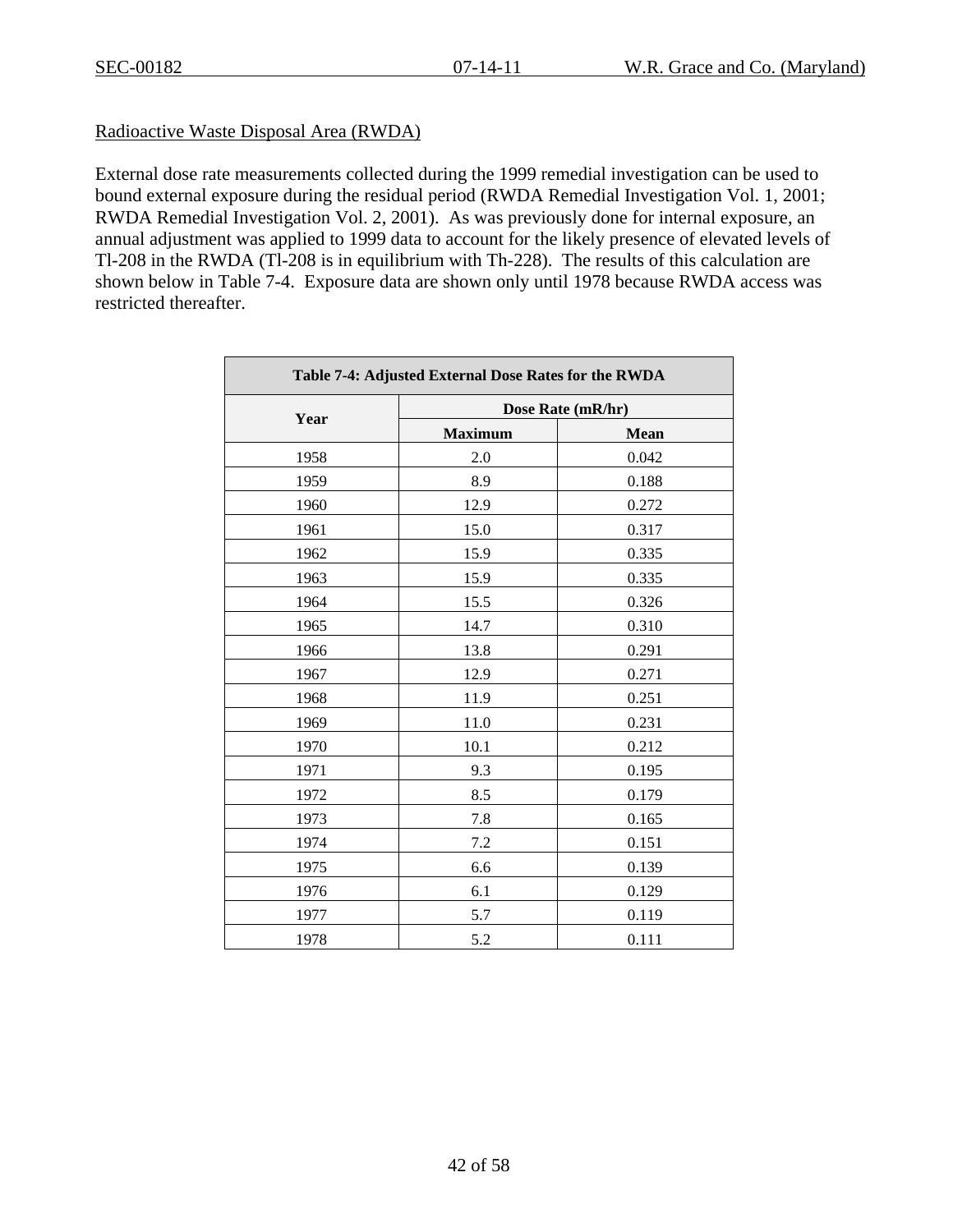#### <span id="page-42-0"></span>**7.3.5 External Dose Reconstruction Feasibility Conclusion**

NIOSH has concluded that sufficient data are not available to estimate a bounding external dose from the thorium handling and processing that occurred during the operational period from May 1, 1956 through January 31, 1958. Therefore, NIOSH has determined that reconstruction of external doses for W.R. Grace (Maryland) workers is not feasible for the operational period from May 1, 1956 through January 31, 1958.

NIOSH has determined that reconstruction of external doses is feasible for the residual period using the assumptions and approaches presented within Section 7.3.4.2 of this report. The effective residual period includes: (1) the period from February 1, 1958 through December 31, 1958, which has been determined to be after the confirmed end of the operational period; and (2) the period from January 1, 1959 through October 31, 2009, which is the residual period originally designated by DOE and for which dose reconstruction has been determined to be feasible.

Although NIOSH found that it is not possible to completely reconstruct external radiation doses for the period from May 1, 1956 through January 31, 1958, NIOSH intends to use any external monitoring data that may become available for an individual claim (and that can be interpreted using existing NIOSH dose reconstruction processes or procedures). Dose reconstructions for individuals employed at W.R. Grace and Company (Maryland) during the period from May 1, 1956 through January 31, 1958, but who do not qualify for inclusion in the SEC, may be performed using these data as appropriate.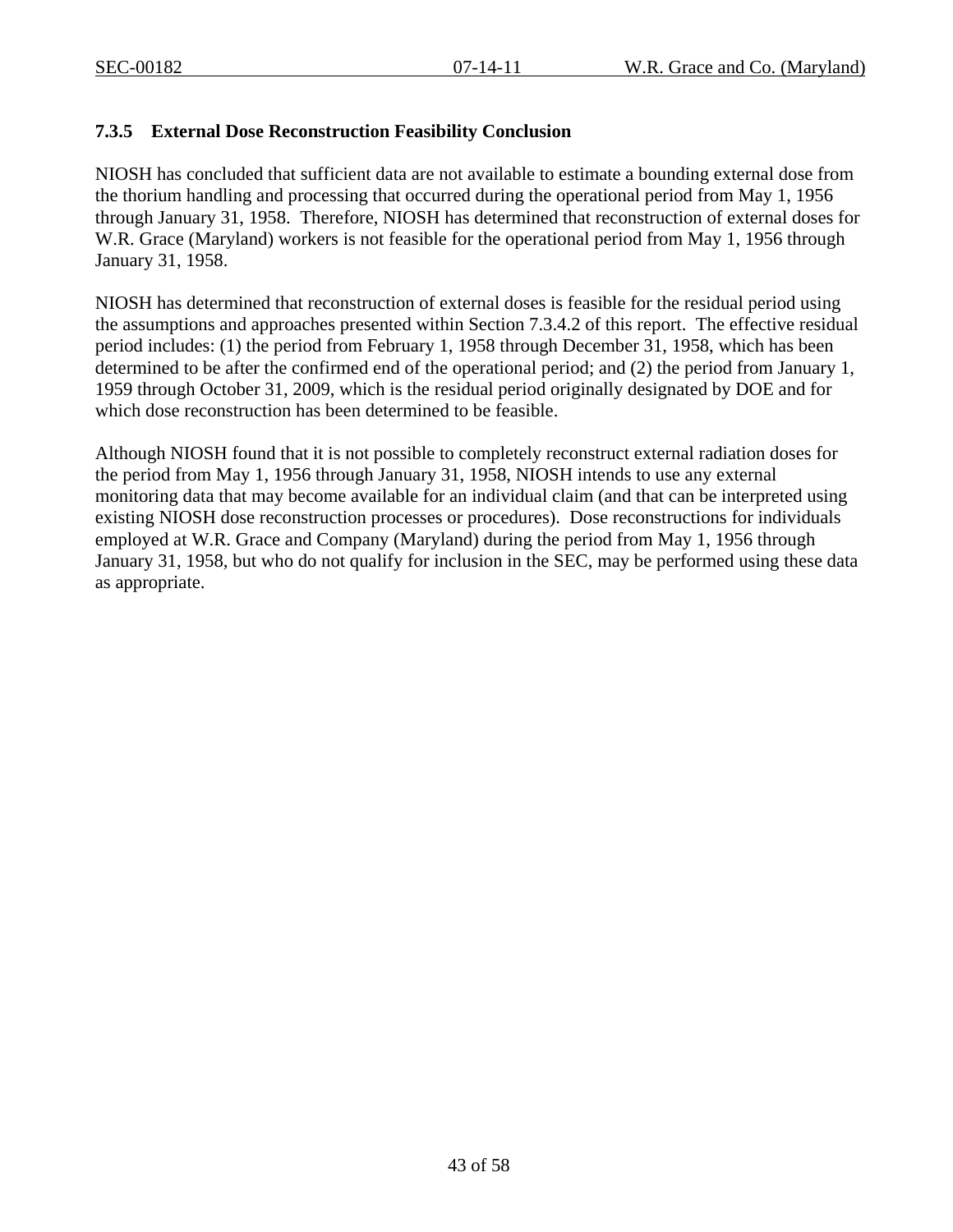## <span id="page-43-0"></span>**7.4 Evaluation of Petition Basis for SEC-SEC-00182**

The following assertion was made on behalf of petition SEC-00182 for the W.R. Grace and Company (Maryland) site.

#### **Monitoring Data Missing or Lost**

SEC-00182: *All work performed at the W.R. Grace facility in Curtis Bay, MD, between 1953 – 1990 was conducted without the use of dose monitoring equipment or all monitoring data was destroyed or missing.* 

#### Operational Period

Internal monitoring data are not available for workers at W.R. Grace and Company (Maryland). Process radiological monitoring data and source term data are also not available for the operational period. Therefore, internal doses to personnel during the operational period cannot be bounded, and therefore, accurately reconstructed.

NIOSH has found no external personnel monitoring results for the W.R. Grace operational period. NIOSH has concluded that sufficient data are not available to estimate a bounding external dose from the thorium handling and processing that occurred during the operational period.

#### Residual Radiation Period

Site characterization data from the Curtis Bay site are available starting in 1986. In addition, air monitoring data are available during monazite ore-processing operations at the Rare Earths / W.R. Grace monazite-processing facility located in Wayne, New Jersey. NIOSH has determined that reconstruction of internal doses is feasible for the residual period using the assumptions and approaches presented within Section 7.2.2 of this report.

Site characterization data from the Curtis Bay site are available starting in 1986. NIOSH has determined that reconstruction of external doses is feasible for the effective residual period using the assumptions and approaches presented within Section 7.3.4.2 of this report. The effective residual period includes: (1) the post-operational, technical residual period from February 1, 1958 through December 31, 1958; and (2) the original DOE-defined residual period from January 1, 1959 through October 31, 2009.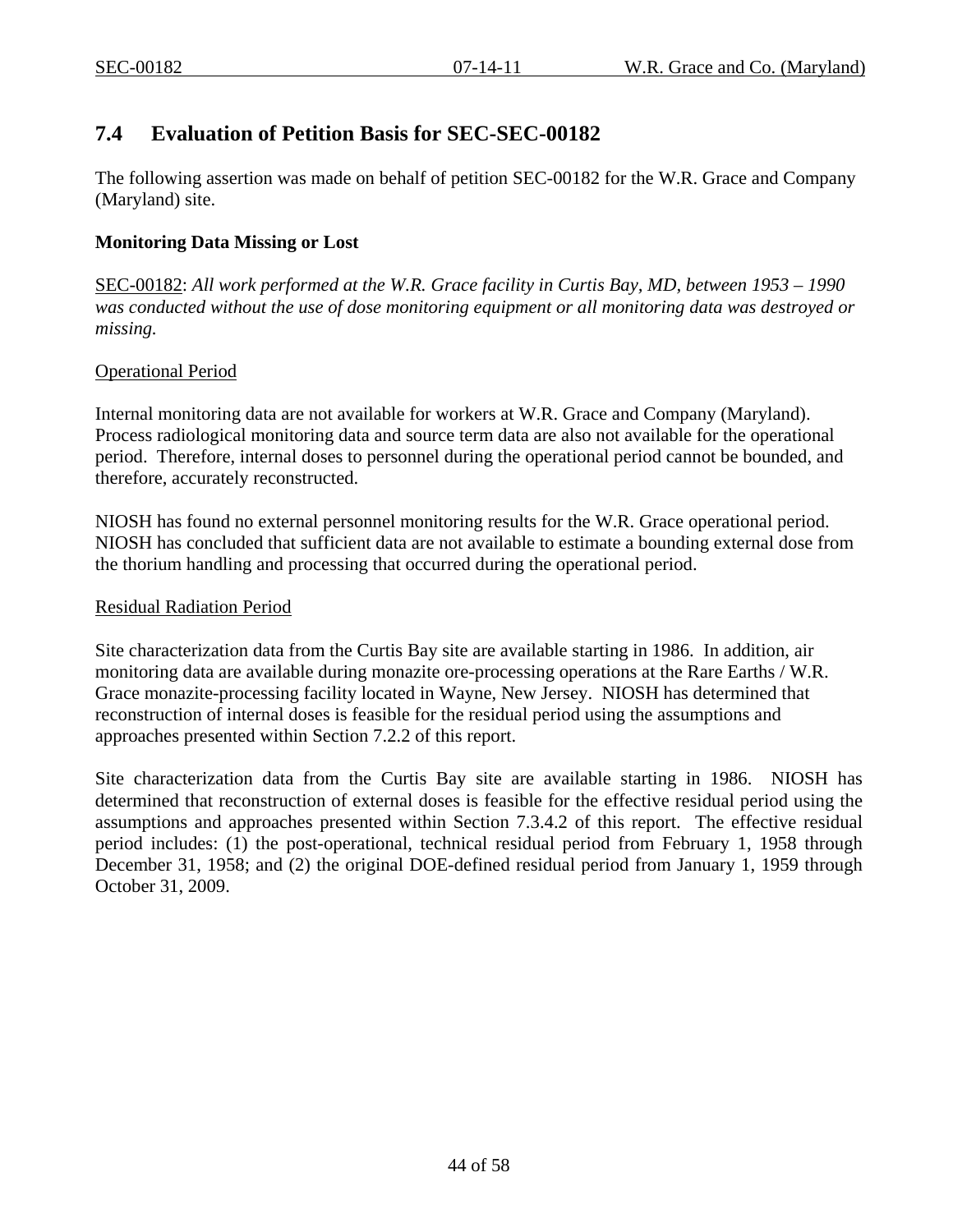## <span id="page-44-0"></span>**7.5 Summary of Feasibility Findings for Petition SEC-00182**

This report evaluates the feasibility for completing dose reconstructions for employees at W.R. Grace and Company from January 1, 1955 through December 31, 1958 (operational period), and from January 1, 1959 through October 31, 2009 (residual radiation period). NIOSH found that the available monitoring records, process descriptions and source term data available are not sufficient to complete dose reconstructions for the evaluated class of employees for the operational period. However, for the residual radiation period, NIOSH has determined that reconstruction of internal and external doses is feasible using the assumptions and approaches presented within this report.

Table 7-5 summarizes the results of the feasibility findings at W.R. Grace and Company (Maryland) for each exposure source during the operational period (May 1, 1956 through January 31, 1958) and the effective residual radiation period. The effective residual period includes: (1) the period from February 1, 1958 through December 31, 1958, which has been determined to be after the confirmed end of the operational period; and (2) the period from January 1, 1959 through October 31, 2009, which is the residual period originally designated by DOE and for which dose reconstruction has been determined to be feasible.

| Table 7-5: Summary of Feasibility Findings for SEC-00182<br>May 1, 1956 through January 31, 1958 (operations);<br>February 1, 1958 through December 31, 1958 (technical residual period)<br>January 1, 1959 through October 31, 2009 (original residual period) |                                                                                                                                                |                                              |                                          |                                              |
|-----------------------------------------------------------------------------------------------------------------------------------------------------------------------------------------------------------------------------------------------------------------|------------------------------------------------------------------------------------------------------------------------------------------------|----------------------------------------------|------------------------------------------|----------------------------------------------|
|                                                                                                                                                                                                                                                                 | May 1, 1956 through January 31,<br>February 1, 1958 through October<br>31, 2009 (effective residual period <sup>2</sup> )<br>1958 (operations) |                                              |                                          |                                              |
| <b>Source of Exposure</b>                                                                                                                                                                                                                                       | <b>Reconstruction</b><br><b>Feasible</b>                                                                                                       | <b>Reconstruction</b><br><b>Not Feasible</b> | <b>Reconstruction</b><br><b>Feasible</b> | <b>Reconstruction</b><br><b>Not Feasible</b> |
| <b>Internal</b>                                                                                                                                                                                                                                                 |                                                                                                                                                | $\mathbf{X}$                                 | $\mathbf{X}$                             |                                              |
| - Uranium                                                                                                                                                                                                                                                       |                                                                                                                                                | X                                            | X                                        |                                              |
| - Thorium                                                                                                                                                                                                                                                       |                                                                                                                                                | X                                            | X                                        |                                              |
| - Thoron / Radon                                                                                                                                                                                                                                                |                                                                                                                                                | X                                            | X                                        |                                              |
| <b>External</b>                                                                                                                                                                                                                                                 |                                                                                                                                                | X                                            | $\mathbf{X}$                             |                                              |
| - Gamma                                                                                                                                                                                                                                                         |                                                                                                                                                | X                                            | X                                        |                                              |
| - Beta                                                                                                                                                                                                                                                          |                                                                                                                                                | X                                            | X                                        |                                              |
| - Neutron                                                                                                                                                                                                                                                       | N/A                                                                                                                                            | N/A                                          | N/A                                      | N/A                                          |
| - Occupational Medical X-ray                                                                                                                                                                                                                                    | N/A                                                                                                                                            | N/A                                          | N/A                                      | N/A                                          |

 $1$  No medical X-rays were performed on site during the operational period. Medical X-rays are not considered during the residual period. 2 Effective residual period = technical residual period + original residual period.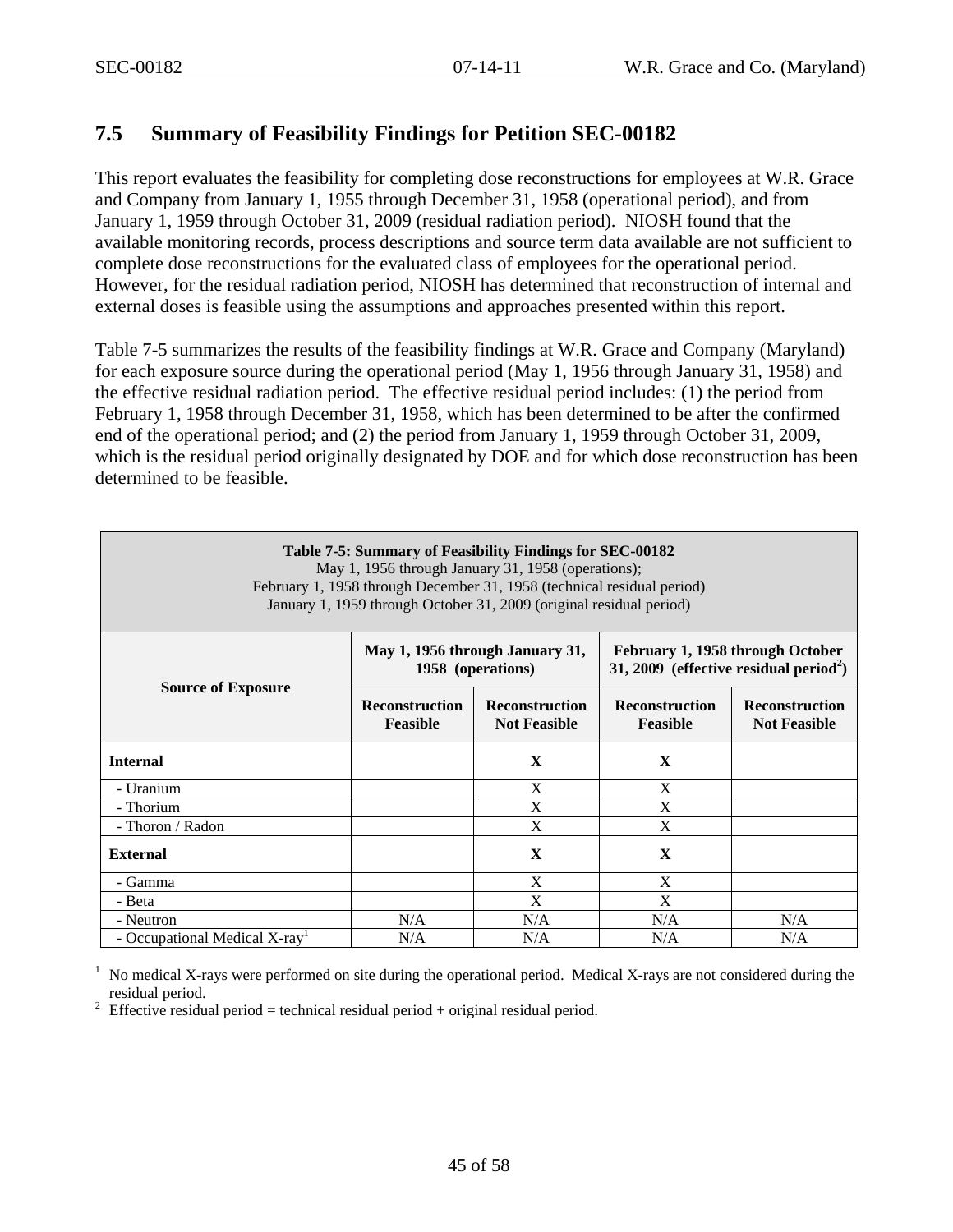<span id="page-45-0"></span>As of April 28, 2011, a total of one claim has been submitted to NIOSH for an individual who worked at W.R. Grace and Company during the period under evaluation in this report. A dose reconstruction has been completed for this individual (100%).

Although NIOSH found that it is not possible to completely reconstruct radiation doses for the proposed class, NIOSH intends to use any internal and external monitoring data that may become available for an individual claim (and that can be interpreted using existing NIOSH dose reconstruction processes or procedures). Therefore, dose reconstructions for individuals employed at W.R. Grace and Company (Maryland) during the period from May 1, 1956 through January 31, 1958, but who do not qualify for inclusion in the SEC, may be performed using these data as appropriate.

# **8.0 Evaluation of Health Endangerment for Petition SEC-00182**

The health endangerment determination for the class of employees covered by this evaluation report is governed by both EEOICPA and 42 C.F.R. § 83.13(c)(3). Under these requirements, if it is not feasible to estimate with sufficient accuracy radiation doses for members of the class, NIOSH must also determine that there is a reasonable likelihood that such radiation doses may have endangered the health of members of the class. Section 83.13 requires NIOSH to assume that any duration of unprotected exposure may have endangered the health of members of a class when it has been established that the class may have been exposed to radiation during a discrete incident likely to have involved levels of exposure similarly high to those occurring during nuclear criticality incidents. If the occurrence of such an exceptionally high-level exposure has not been established, then NIOSH is required to specify that health was endangered for those workers who were employed for a number of work days aggregating at least 250 work days within the parameters established for the class or in combination with work days within the parameters established for one or more other classes of employees in the SEC.

Internal and external monitoring data are not available for the operational period. For the residual radiation period, site characterization data from the Curtis Bay site are available starting in 1986. In addition, air monitoring data are available from monazite ore-processing operations at the Rare Earths / W.R. Grace monazite-processing facility located in Wayne, New Jersey. Based on the sum of information available from available resources, NIOSH's evaluation determined that it is not feasible to estimate radiation dose with sufficient accuracy for members of the NIOSH-evaluated class for the time period from May 1, 1956 through January 31, 1958. Therefore, the resulting NIOSH-proposed SEC class must include a minimum required employment period as a basis for specifying that health was endangered for this time period. NIOSH further determined that it is feasible to estimate radiation dose with sufficient accuracy for members of the NIOSH-evaluated class for the time period from February 1, 1958 through October 31, 2009. Therefore, a health endangerment determination is not required for this time period.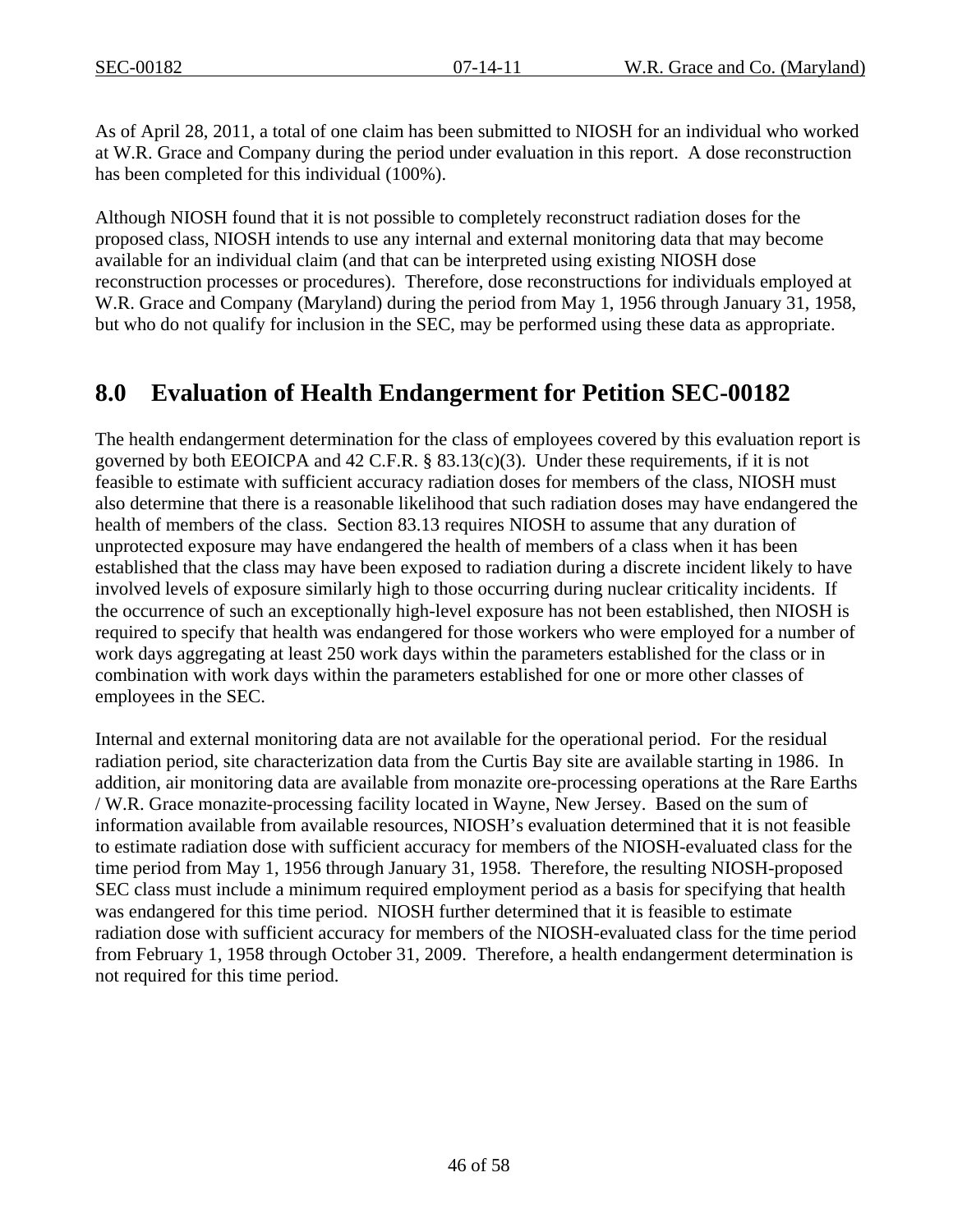# <span id="page-46-0"></span>**9.0 Class Conclusion for Petition SEC-00182**

Based on its full research of the class under evaluation, NIOSH has defined a single class of employees for which NIOSH cannot estimate radiation doses with sufficient accuracy. The NIOSHproposed class to be added to the SEC includes all Atomic Weapons Employees who worked at any building or area at the facility owned by W.R. Grace and Company in Curtis Bay, Maryland, for the operational period from May 1, 1956 through January 31, 1958, for a number of work days aggregating at least 250 work days, occurring either solely under this employment, or in combination with work days within the parameters established for one or more other classes of employees in the Special Exposure Cohort.

NIOSH has determined that it is feasible to estimate radiation dose with sufficient accuracy for members of the NIOSH-evaluated class for the effective residual radiation period based on available site characterization data and data from sites performing similar work. The effective residual period includes: (1) the period from February 1, 1958 through December 31, 1958, which has been determined to be after the confirmed end of the operational period; and (2) the period from January 1, 1959 through October 31, 2009, which is the residual period originally designated by DOE.

NIOSH has carefully reviewed all material sent in by the petitioner, including the specific assertions stated in the petition, and has responded herein (see Section 7.4). NIOSH has also reviewed available technical resources and many other references, including the Site Research Database (SRDB), for information relevant to SEC-00182. In addition, NIOSH reviewed its NOCTS dose reconstruction database to identify EEOICPA-related dose reconstructions that might provide information relevant to the petition evaluation.

These actions are based on existing, approved NIOSH processes used in dose reconstruction for claims under EEOICPA. NIOSH's guiding principle in conducting these dose reconstructions is to ensure that the assumptions used are fair, consistent, and well-grounded in the best available science. Simultaneously, uncertainties in the science and data must be handled to the advantage, rather than to the detriment, of the petitioners. When adequate personal dose monitoring information is not available, or is very limited, NIOSH may use the highest reasonably possible radiation dose, based on reliable science, documented experience, and relevant data to determine the feasibility of reconstructing the dose of an SEC petition class. NIOSH contends that it has complied with these standards of performance in determining the feasibility or infeasibility of reconstructing dose for the class under evaluation.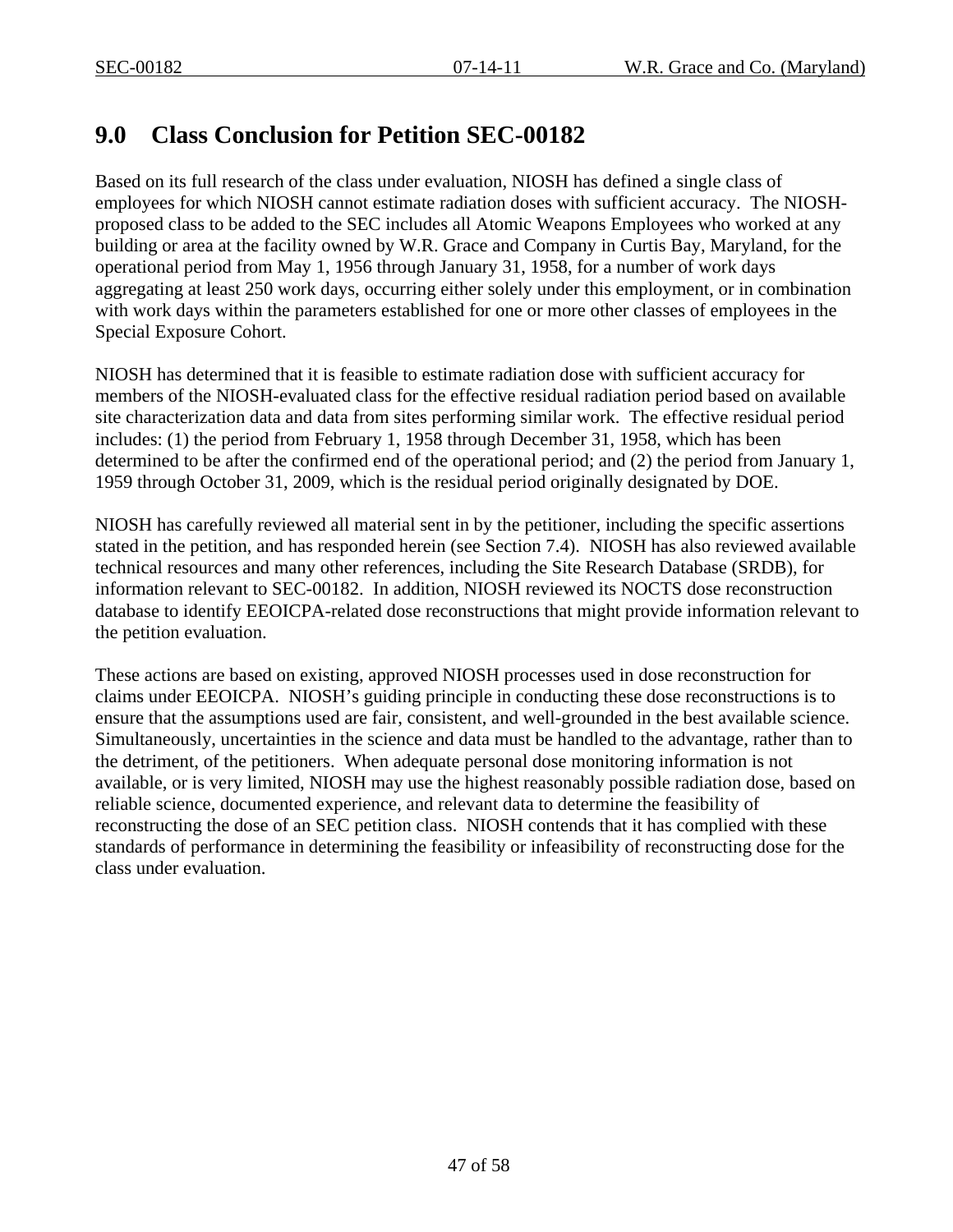This page intentionally left blank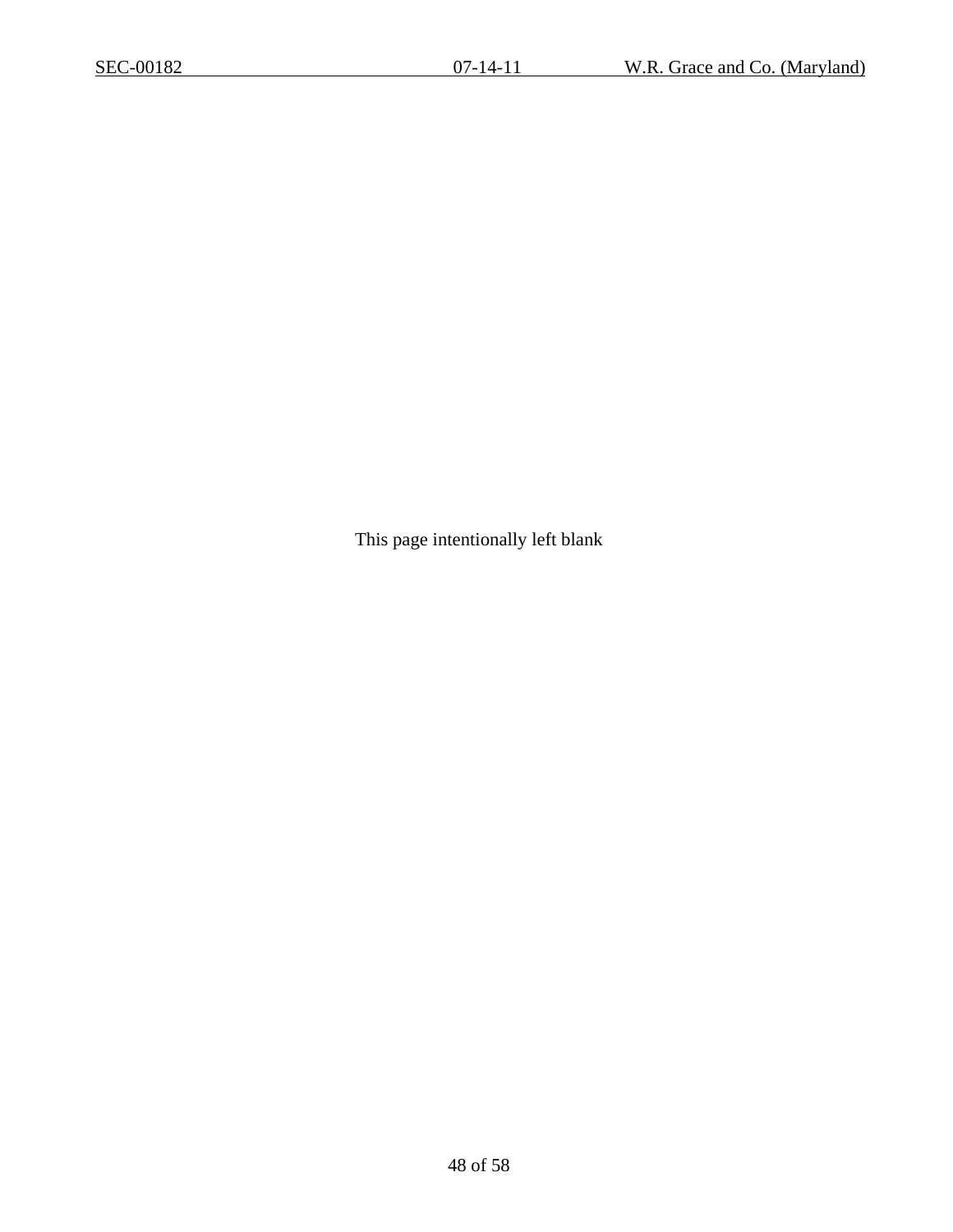# <span id="page-48-0"></span>**10.0 References**

42 C.F.R. pt. 81, *Guidelines for Determining the Probability of Causation Under the Energy Employees Occupational Illness Compensation Program Act of 2000;* Final Rule, Federal Register/Vol. 67, No. 85/Thursday, p. 22,296; May 2, 2002; SRDB Ref ID: 19391

42 C.F.R. pt. 82, *Methods for Radiation Dose Reconstruction Under the Energy Employees Occupational Illness Compensation Program Act of 2000*; Final Rule; May 2, 2002; SRDB Ref ID: 19392

42 C.F.R. pt. 83, *Procedures for Designating Classes of Employees as Members of the Special Exposure Cohort Under the Energy Employees Occupational Illness Compensation Program Act of 2000*; Final Rule; May 28, 2004; SRDB Ref ID: 22001

42 U.S.C. §§ 7384-7385 [EEOICPA], *Energy Employees Occupational Illness Compensation Program Act of 2000*, as amended

Aerial Survey, 1979, *An Aerial Radiological Survey of the Curtis Bay Facility of the W.R. Grace Company, Baltimore, Maryland*, L. K. Hilton, The Remote Sensing Laboratory of the U.S. Department of Energy; November 1979; SRDB Ref ID: 7181

Army Corps, 2002, *Draft Final Feasibility Study of Building 23 at the W.R. Grace Curtis Bay Facility, Baltimore, Maryland*; United States Army Corps of Engineers; July 2002; SRDB Ref ID: 43458

Battelle-TBD-6000, *Site Profiles for Atomic Weapons Employers that Worked Uranium and Thorium Metals*, PNWD-3738, Rev F0; Battelle; December 13, 2006; SRDB Ref ID: 30671

Building 23 Remedial Investigation, 2002, *Remedial Investigation (RI) Report of Building 23 at the W.R. Grace Curtis Bay Facility, Baltimore, Maryland,* U.S. Army Corps of Engineers, Baltimore District, April, 2002; SRDB Red ID: 97409

Contracts and Amendments, 1950s, *Contracts and Amendments AT(49-6)-993 and AT(30-1)-1037*, contractual documents and related letters between the U.S. Atomic Energy Commission and W.R. Grace & Co.; various dates and signatories in the 1950s; SRDB Ref ID: 69221

Cottrell, 1989*, Results of the Indoor Radiological Survey at the W.R. Grace Co., Curtis Bay Site, Baltimore, Maryland*, ORNL/TM-10439; W. D. Cottrell, R. D. Foley, and C. A. Johnson, Oak Ridge National Laboratory; issued July 1989; SRDB Ref ID: 7188

DCAS-PR-004, *Internal Procedures for the Evaluation of Special Exposure Cohort Petitions*, Rev. 1, National Institute for Occupational Safety and Health (NIOSH); Cincinnati, Ohio; April 15, 2011; SRDB Ref ID: 94768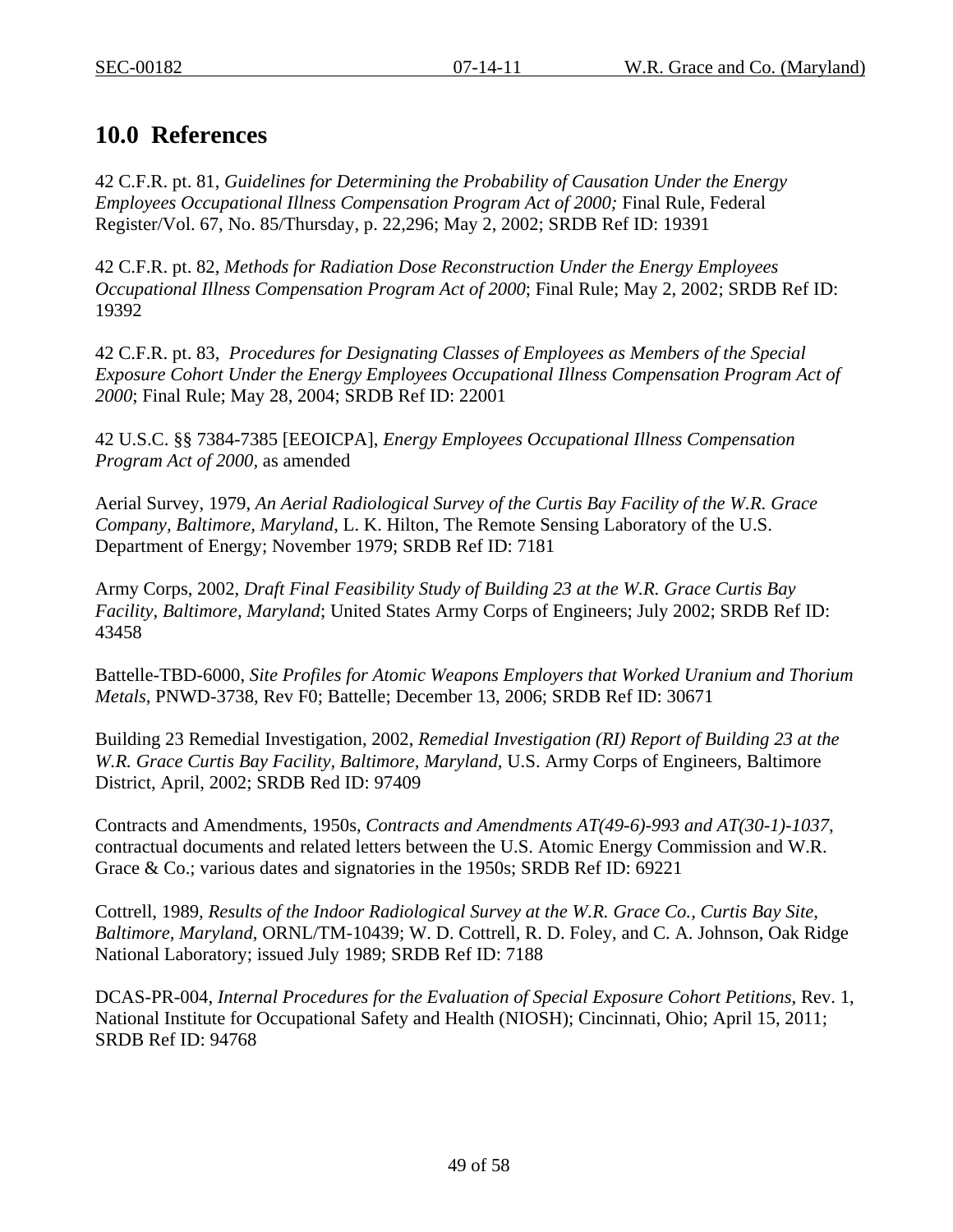Designation Summary, date unknown, *Designation Summary: W.R. Grace & Company, Davison Chemical Division, Curtis Bay, MD*, author unknown, but from context, like U.S. Department of Energy; data unknown, but from context, after 1984; SRDB Ref ID: 70416

Feasibility Study, 2003, *Final Feasibility Study (FS) of Building 23 at the W.R. Grace Curtis Bay Facility, Baltimore, Maryland*; U.S. Army Corps of Engineers, Baltimore District; February 2003; SRDB Ref ID: 43512

FUSRAP documents, various dates, *Various Documents Related to the Formerly Utilized Sites Remedial Action Project (FUSRAP) Effort at the W.R. Grace Site at Curtis Bay, Maryland*; some documents undated, others in 1970s or 1980s; SRDB Ref ID: 7251

Inspection, 1961, *Part 40 Inspection*; date of inspection was June 29, 1961; SRDB Ref ID: 41327, pdf pp. 366-373

Johnson, 1958, *Thorium Procurement*, office memorandum R. W. Cook from J. C. Johnson (U.S. Atomic Energy Commission); January 23, 1958; SRDB Ref ID: 70389

Klevin, 1953, *Lindsay Chemical Company Industrial Hygiene Survey Part I Occupational Exposure to Thorium Dust and Thoron*; Paul B. Klevin and James Fresco; January 21, 1953; SRDB Ref ID: 9085

Lindsay Light, 1953, *Lindsay Light Company Industrial Hygiene Survey, Part I, Occupational Exposure to Thorium Dust and Thoron*, P.B. Klevin and J. Fresco; U.S. Atomic Energy Commission, New York Operations Office, Health and Safety Division; January 21, 1953; SRDB Ref ID: 9068

Monazite, 1949, *Using Monazite as a Source of Uranium;* New York Operations Office; January 26, 1949; SRDB Ref ID: 66924

Monazite Process, date unknown, *General Description of Curtis Bay Monazite Process*, unknown author, but appears to be part of the Formerly Utilized Sites Remedial Action Project (FUSRAP); unknown date; SRDB Ref ID: 7251

Monazite Process, 1951, *Letter Describing Chemical Processing of Monazite Sand*, from J. S. Murray (Lindsay Light & Chemical Company) to E. J. Lintner (Munitions Board, The Pentagon); January 1, 1951; SRDB Ref ID: 81136

NIOSH, 2009, *NIOSH Report of Dose Reconstruction under the Energy Employees Occupational Illness Compensation Program (EEOICPA)*; [Case No. redacted]; July 1, 2009; OSA Ref ID: 112871, pdf pp. 13-31

OCAS-IG-004, *The Use of Data from Other Facilities in the Completion of Dose Reconstructions under the Energy Employees Occupational Illness Compensation Program Act*, Rev. 0, Office of Compensation Analysis and Support Implementation Guideline, National Institute for Occupational Safety and Health, Cincinnati, Ohio, August 21, 2008, SRDB Ref ID: 49029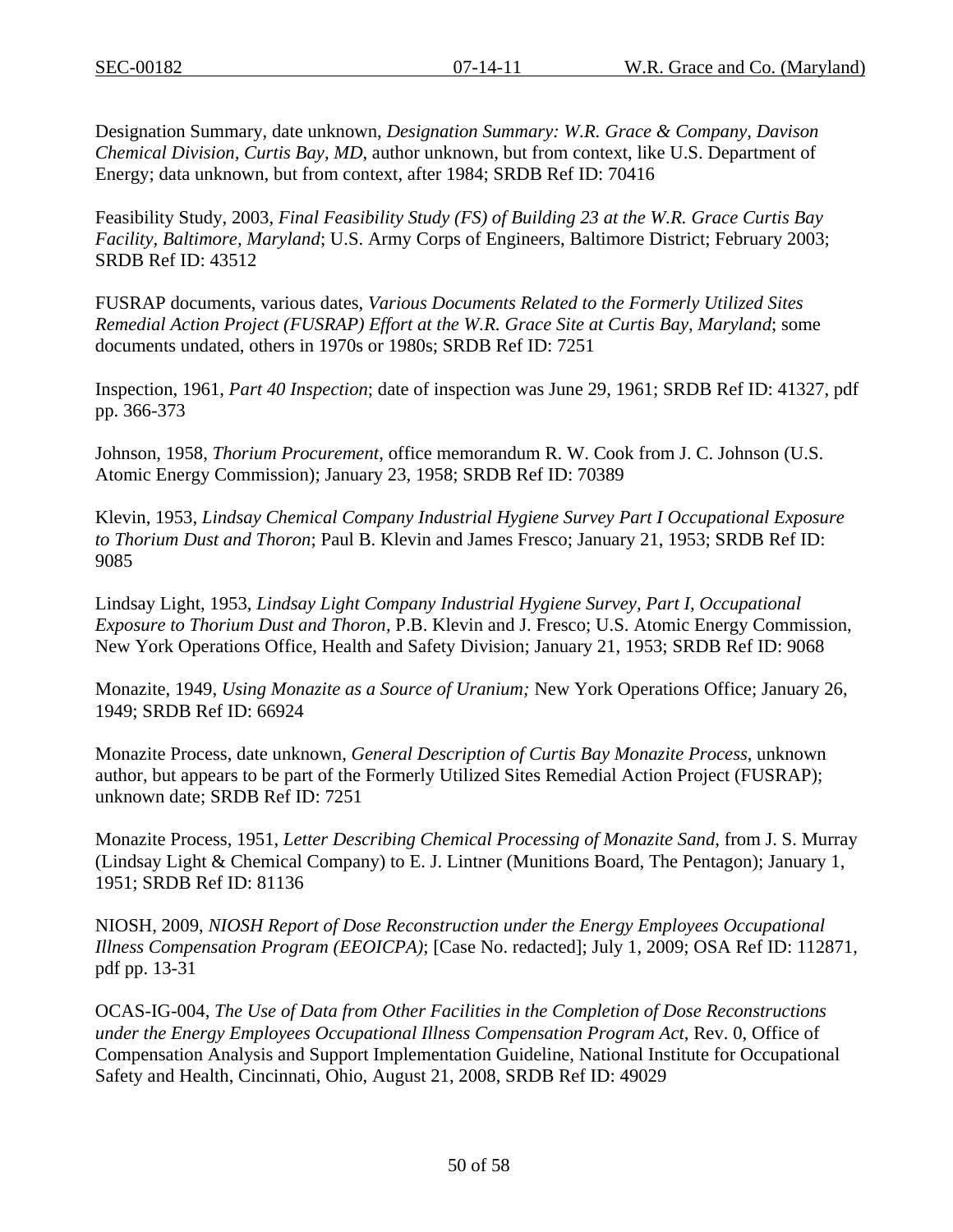OCAS-TIB-009, *Estimation of Ingestion Intakes*, Rev. 00, Office of Compensation Analysis and Support Technical Information Bulletin; National Institute for Occupational Safety and Health (NIOSH); Cincinnati, Ohio; April 13, 2004; SRDB Ref ID: 22397

ORAUT-OTIB-0004, *Estimating the Maximum Plausible Dose to Workers at Atomic Weapons Employer Facilities*, Rev. 03 PC-2; Oak Ridge Associated Universities; December 6, 2006; SRDB Ref ID: 29949

ORAUT-OTIB-0070, *Dose Reconstruction During Residual Radioactivity Periods at Atomic Weapons Employer Facilities*, Rev. 00; Oak Ridge Associated Universities; March 10, 2008; SRDB Ref ID: 41603

Personal Communication, 2011a, *Personal Communication with Petitioner Representative*; Telephone Interview by ORAU Team; May 5, 2011; SRDB Ref ID: 96226

Personal Communication, 2011b, *Personal Communication with former W.R. Grace and Company (Maryland) Supervisor;* Telephone Interview by ORAU Team; May 11, 2011; SRDB Ref ID: 96224

Petition, 2010, *SEC Petition Form B for SEC-00182, W.R. Grace and Company (Maryland); [Name redacted]*; December 21, 2010; OSA Ref ID: 112871, pdf pp. 1-10

Rad Handbook, 1998, *Handbook of Health Physics and Radiological Health*, 3rd Edition, B. Shleien, L. A. Slaback, Jr., B. K. Birky, editors; 1998; SRDB Ref ID: 22737 (commonly available from public resources)

RWDA Remedial Investigation Vol. 1, 2001, *Revised Final: Remedial Investigation (RI) Report for the Radioactive Waste Disposal Area (RWDA) at the W.R. Grace Curtis Bay Facility, Baltimore, Maryland, Volume 1 of 2*, U.S. Army Corps of Engineers, Baltimore District, July, 2001; SRDB Red ID: 97417

RWDA Remedial Investigation Vol. 2, 2001, *Revised Final: Remedial Investigation (RI) Report for the Radioactive Waste Disposal Area (RWDA) at the W.R. Grace Curtis Bay Facility, Baltimore, Maryland, Volume 2 of 2 (Appendices)*, U.S. Army Corps of Engineers, Baltimore District, July, 2001; SRDB Red ID: 97415

Shaw, 1978, *Account of Facts Pertaining to the Radioactive Waste Disposal Site on the Property of W.R. Grace at Curtis Bay, Maryland*; with cover letter from F. V. Shaw (W.R. Grace) to D. H. Noren (Maryland State Dept. of Health and Mental Hygiene); October 20, 1978; SRDB Ref ID: 7176

Survey, 1961, *Survey of Radiological Air-Borne Contamination*; May 10, 1961; SRDB Ref ID: 41327, pdf p. 378

Trip Report, 1985, *Trip Report on Visit to W.R. Grace, Curtis Bay, Maryland*, M.G. Jones, et al, Bechtel National, Inc.; report on trip by BNI, ANL, and DOE personnel; November 11-12, 1985: SRDB Ref ID: 15303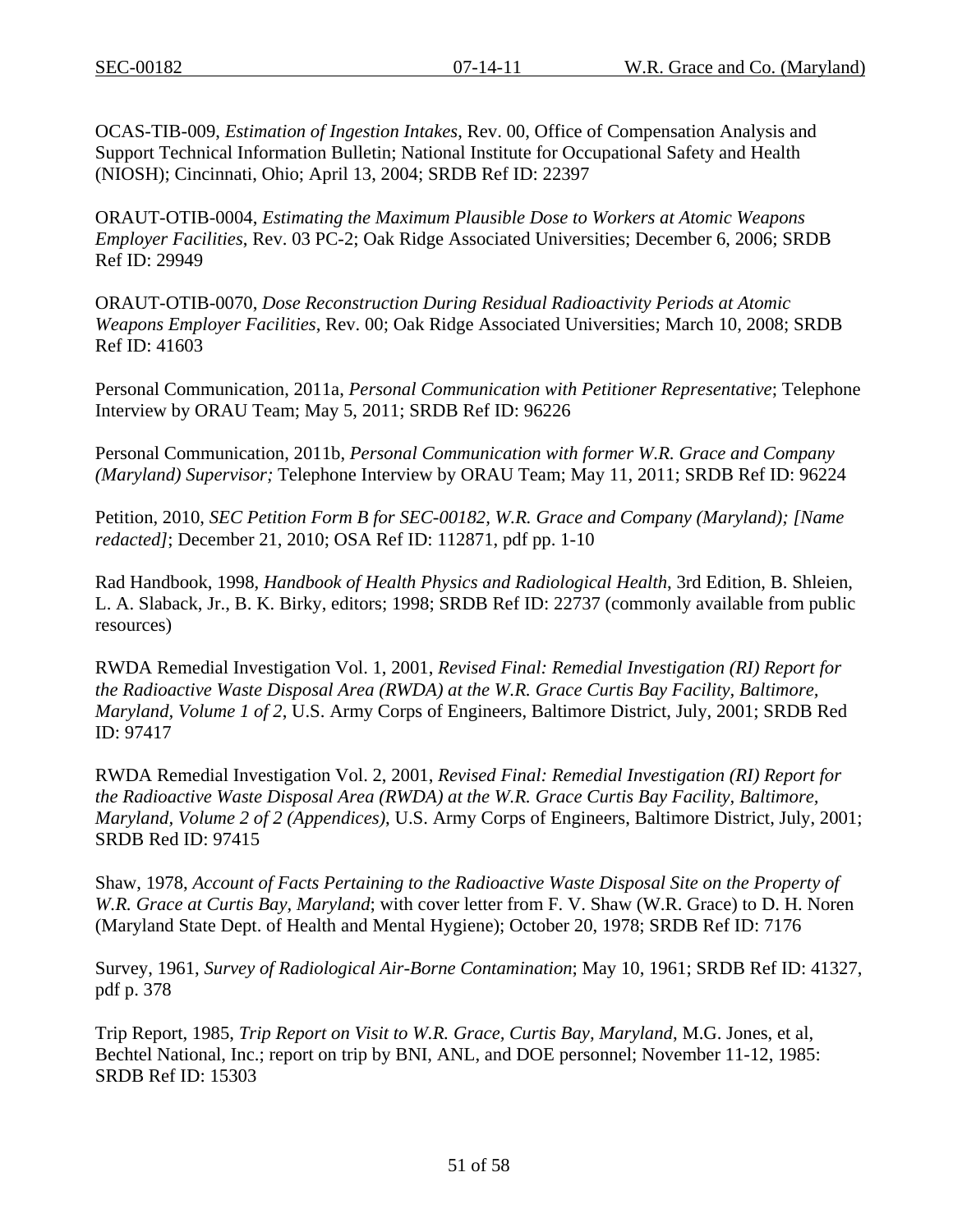This page intentionally left blank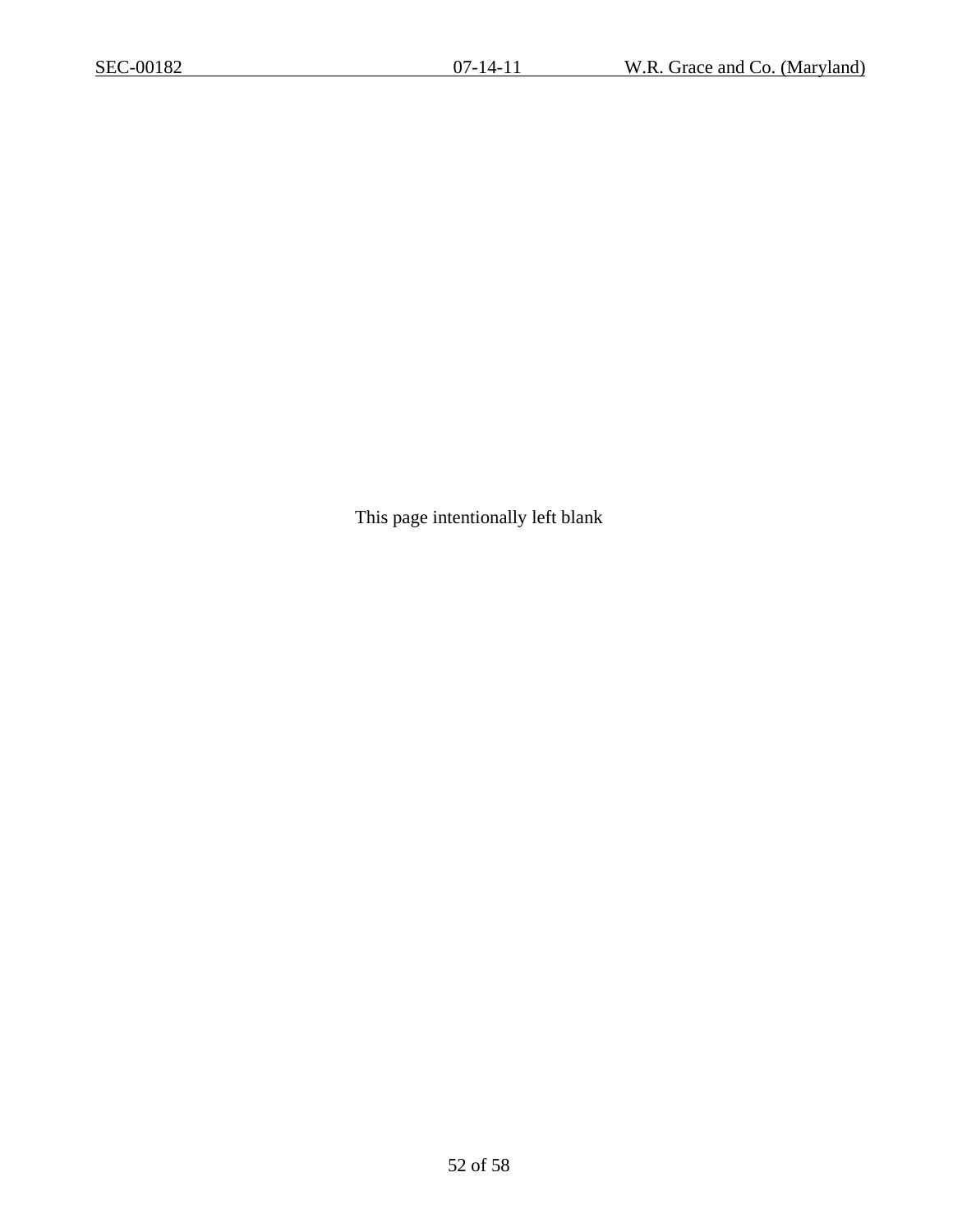# **Attachment 1: Data Capture Synopsis**

<span id="page-52-0"></span>

| Table A1-1: Data Capture Synopsis for W. R. Grace and Company (Maryland)                                                                                                                                                                                                                                                                                                                                                                                        |                                                                                                                                                                                                                                                                                         |                       |                                   |
|-----------------------------------------------------------------------------------------------------------------------------------------------------------------------------------------------------------------------------------------------------------------------------------------------------------------------------------------------------------------------------------------------------------------------------------------------------------------|-----------------------------------------------------------------------------------------------------------------------------------------------------------------------------------------------------------------------------------------------------------------------------------------|-----------------------|-----------------------------------|
| <b>Data Capture Information</b>                                                                                                                                                                                                                                                                                                                                                                                                                                 | <b>General Description of Documents Captured</b>                                                                                                                                                                                                                                        | <b>Date Completed</b> | <b>Uploaded</b><br><b>To SRDB</b> |
| Primary Site/Company Name: W.R. Grace<br>AWE 1955-1958; Residual Radiation 1959-1978<br>Other Site Names:<br>Davison Chemical Corp.<br>Agri-Chemicals Div.<br>Rare Earths, Inc.                                                                                                                                                                                                                                                                                 | [Name redacted], [Title redacted], Public and Regulatory Affairs,<br>confirmed that a company-wide search did not identify any relevant<br>records from either the AWE operational period or the residual<br>radiation period.<br>NOTE: W. R. Grace is working the Curtis Bay clean up. | 04/11/2011            | $\theta$                          |
| Physical size of the site:<br>The Curtis Bay site encompasses approximately 260 acres.<br>The waste disposal area occupies approximately 40 acres.<br>Monazite sand processing was performed in Building 23,<br>which has approximately 525,000 square feet under roof,<br>based upon exterior dimensions of 300' by 350' and 5<br>floors. Monazite processing was performed in an area<br>comprising approximately 1/4 of the total Building 23 floor<br>area. |                                                                                                                                                                                                                                                                                         |                       |                                   |
| Size of the workforce:<br>No information regarding employment numbers during the<br>operational period has been identified. In 1986, 90<br>employees worked in Building 23. Of these, 18 worked in<br>the former monazite sand processing area. By 1987, 5 full<br>time employees and 1 half time employee worked in the<br>former monazite sand processing area. In 2009 total<br>employment at the Curtis Bay site was 564; in 2010 it was<br>530.            |                                                                                                                                                                                                                                                                                         |                       |                                   |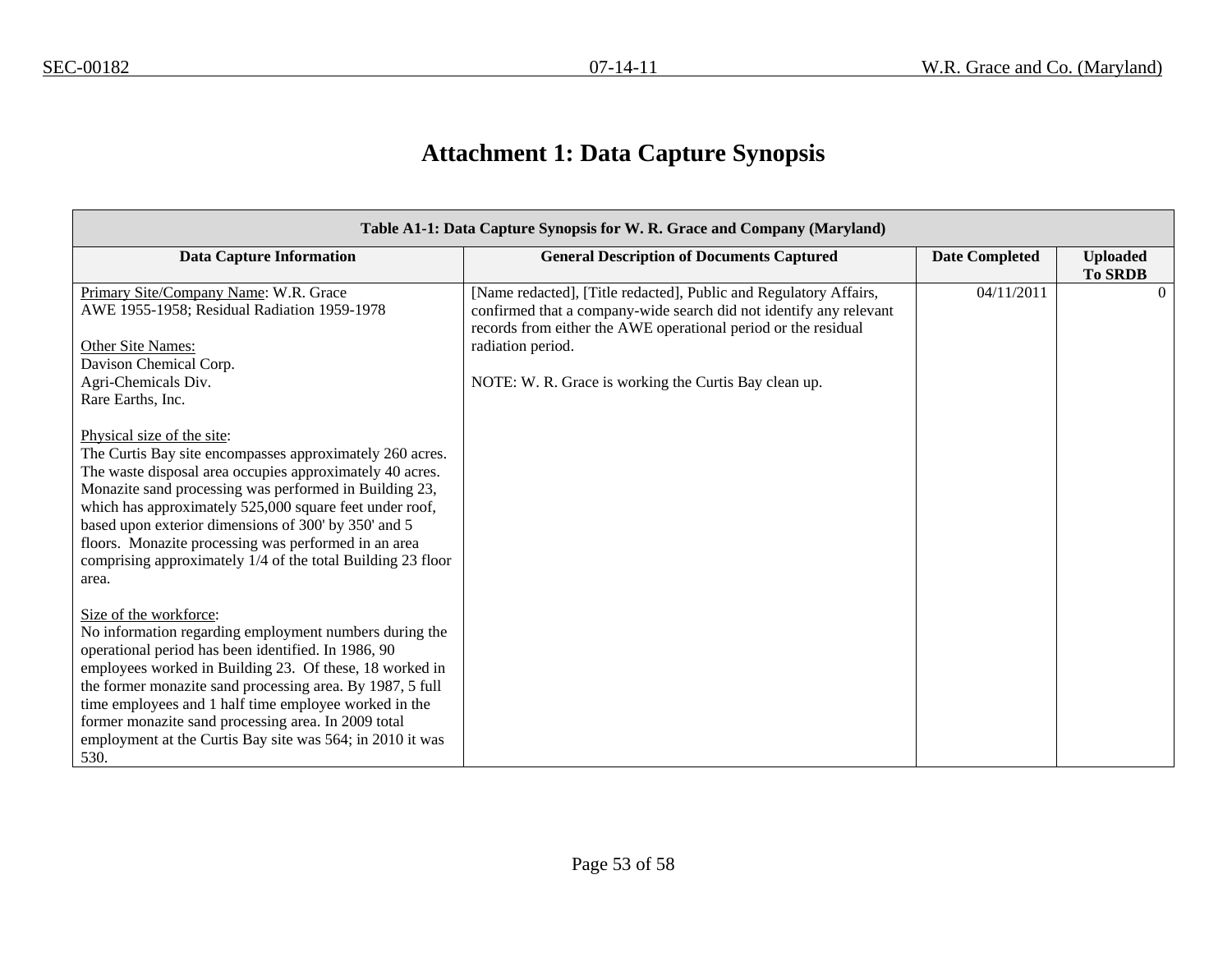| Table A1-1: Data Capture Synopsis for W. R. Grace and Company (Maryland)                 |                                                                                                                                                                                                                                                                                                                                                                                                                    |                       |                                   |
|------------------------------------------------------------------------------------------|--------------------------------------------------------------------------------------------------------------------------------------------------------------------------------------------------------------------------------------------------------------------------------------------------------------------------------------------------------------------------------------------------------------------|-----------------------|-----------------------------------|
| Data Capture Information<br><b>General Description of Documents Captured</b>             |                                                                                                                                                                                                                                                                                                                                                                                                                    | <b>Date Completed</b> | <b>Uploaded</b><br><b>To SRDB</b> |
| State Contacted: Maryland Department of Environment                                      | Maryland state provided FUSRAP documents. Performed data<br>capture at MD Department of Environment, Baltimore, MD.<br>A 1999 incident response, 1982 inspection notes of low level<br>radioactive waste, 1984 site inspection, an aerial view of the plant<br>and surrounding area, Building 23 remedial investigation and<br>feasibility studies, and radioactive waste disposal area remedial<br>investigation. | 04/16/2008            | 16                                |
| <b>Nuclear Regulatory Commission (NRC)</b>                                               | OPEN - 28 non publicly available documents are on order.                                                                                                                                                                                                                                                                                                                                                           | Ongoing               | $\overline{0}$                    |
| <b>DOE</b> Germantown                                                                    | References to thorium work at W.R. Grace and descriptions of early<br>thorium processing.                                                                                                                                                                                                                                                                                                                          | Unknown               | $\overline{2}$                    |
| <b>DOE</b> Hanford                                                                       | No relevant data identified.                                                                                                                                                                                                                                                                                                                                                                                       | 04/11/2011            | $\overline{0}$                    |
| DOE Legacy Management - Grand Junction Office                                            | Oak Ridge National Laboratory survey plans, Rare Earths thorium<br>documents and contracts, source material licenses, thorium shipments<br>and receipts, FUSRAP documents, thorium process description, and<br>building occupancy data.                                                                                                                                                                            | 08/07/2010            | 36                                |
| DOE Legacy Management - MoundView (Fernald<br>Holdings, includes Fernald Legal Database) | Response letter to a request for additional Th02 powder, inventory of<br>thorium nitrate tetrahydrate, evaluation of TNT, and 1974 shipping<br>documents.                                                                                                                                                                                                                                                          | 04/09/2008            | 5 <sup>5</sup>                    |
| Internet                                                                                 | AEC licenses, license application, and a license transfer application.                                                                                                                                                                                                                                                                                                                                             | 03/13/2008            | 6                                 |
| Internet - Department of Energy (DOE)                                                    | No relevant data identified.                                                                                                                                                                                                                                                                                                                                                                                       | 01/13/2008            | $\overline{0}$                    |
| <b>Internet - DOE Argonne National Laboratory</b>                                        | No relevant data identified.                                                                                                                                                                                                                                                                                                                                                                                       | 01/10/2008            | $\overline{0}$                    |
| Internet - DOE Comprehensive Epidemiologic Data<br>Resource (CEDR)                       | No relevant data identified.                                                                                                                                                                                                                                                                                                                                                                                       | 03/01/2011            | $\overline{0}$                    |
| Internet - DOE Hanford Declassified Document Retrieval<br>System (DDRS)                  | No relevant data identified.                                                                                                                                                                                                                                                                                                                                                                                       | 04/14/2011            | $\overline{0}$                    |
| Internet - DOE Legacy Management Considered Sites                                        | No relevant data identified.                                                                                                                                                                                                                                                                                                                                                                                       | 04/14/2011            | $\overline{0}$                    |
| Internet - DOE Oak Ridge National Laboratory (ORNL)                                      | No relevant data identified.                                                                                                                                                                                                                                                                                                                                                                                       | 01/13/2008            | $\overline{0}$                    |
| Internet - DOE OpenNet                                                                   | Linking Legacies Appendix B. Note: This document was added by<br>site association review.                                                                                                                                                                                                                                                                                                                          | 04/14/2011            | $\mathbf{1}$                      |
| Internet - DOE OSTI Energy Citations                                                     | No relevant data identified.                                                                                                                                                                                                                                                                                                                                                                                       | 04/14/2011            | $\overline{0}$                    |
| Internet - DOE OSTI Information Bridge                                                   | Proceedings of the tenth DOE low-level radioactive waste<br>conference.                                                                                                                                                                                                                                                                                                                                            | 04/14/2011            |                                   |
| <b>Internet - DOE Protecting Human Subjects</b>                                          | No relevant data identified.                                                                                                                                                                                                                                                                                                                                                                                       | 01/20/2008            | $\overline{0}$                    |
| Internet - Google                                                                        | Company history, site summary, site plans, and FUSRAP documents<br>including assessments and studies.                                                                                                                                                                                                                                                                                                              | 04/14/2011            | 27                                |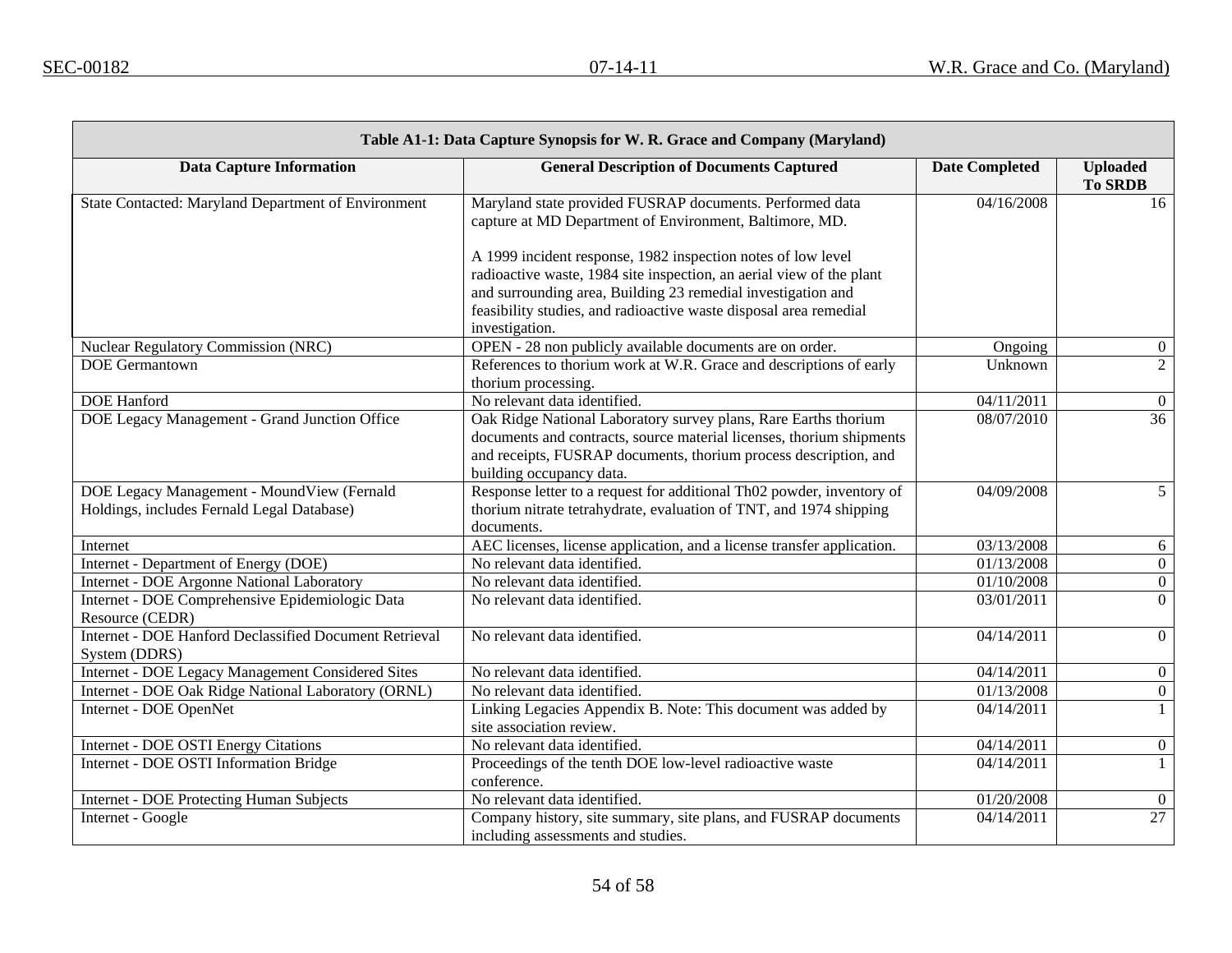| Table A1-1: Data Capture Synopsis for W. R. Grace and Company (Maryland)                  |                                                                                                                                                                                                                             |                       |                                   |
|-------------------------------------------------------------------------------------------|-----------------------------------------------------------------------------------------------------------------------------------------------------------------------------------------------------------------------------|-----------------------|-----------------------------------|
| <b>Data Capture Information</b>                                                           | <b>General Description of Documents Captured</b>                                                                                                                                                                            | <b>Date Completed</b> | <b>Uploaded</b><br><b>To SRDB</b> |
| Internet - Health Physics Journal                                                         | No relevant data identified.                                                                                                                                                                                                | 03/01/2011            | $\Omega$                          |
| Internet - Journal of Occupational and Environmental<br>Hygiene                           | No relevant data identified.                                                                                                                                                                                                | 03/01/2011            | $\theta$                          |
| Internet - National Academies Press (NAP)                                                 | No relevant data identified.                                                                                                                                                                                                | 04/14/2011            | $\overline{0}$                    |
| <b>Internet - National Nuclear Security Administration</b><br>(NNSA) - Nevada Site Office | No relevant data identified.                                                                                                                                                                                                | 04/14/2011            | $\Omega$                          |
| Internet - NRC Agencywide Document Access and<br>Management (ADAMS)                       | AEC license amendment application, FOIA request and responses,<br>and a 1958 inspection report.                                                                                                                             | 04/14/2011            | $7\overline{ }$                   |
| Internet - U.S. Army Corps of Engineers                                                   | No relevant data identified.                                                                                                                                                                                                | 04/14/2011            | $\overline{0}$                    |
| Internet - U.S. NRC                                                                       | No relevant data identified.                                                                                                                                                                                                | 01/15/2008            | $\overline{0}$                    |
| Internet - Washington State University (U.S. Transuranium<br>and Uranium Registries)      | No relevant data identified.                                                                                                                                                                                                | 04/14/2011            | $\Omega$                          |
| Internet - Washington University Libraries - St. Louis                                    | No relevant data identified.                                                                                                                                                                                                | 01/15/2008            | $\overline{0}$                    |
| National Archives and Records Administration (NARA)<br>Atlanta                            | A quotation for W.R. Grace to produce 1000 grams U-233 as U3O8<br>for $Y-12$ .                                                                                                                                              | 05/20/2008            |                                   |
| National Archives and Records Administration (NARA)<br>Kansas City                        | History information, survey data, description of site, survey and<br>description of Building 23, and a description of uranium from<br>phosphate contracts.                                                                  | 03/30/2005            | 9                                 |
| <b>ORAU</b> Team                                                                          | A key to 1970s Landauer dosimetry reports and documented<br>communication with a process knowledge expert.                                                                                                                  | 03/20/2007            | 2                                 |
| Unknown                                                                                   | Radiation status of site, radiological survey results, a general<br>description of Curtis Bay, former thorium sites investigation, a Rare<br>Earths contract, and a reference to W.R. Grace processing of<br>monazite sand. | N/A                   | 10                                |
| Westinghouse Site (United Nuclear), Hematite, MO                                          | Reference to W.R. Grace as a supplier of UO2 pellets including a<br>brief process description.                                                                                                                              | 04/06/2009            |                                   |
| <b>TOTAL</b>                                                                              |                                                                                                                                                                                                                             |                       | 124                               |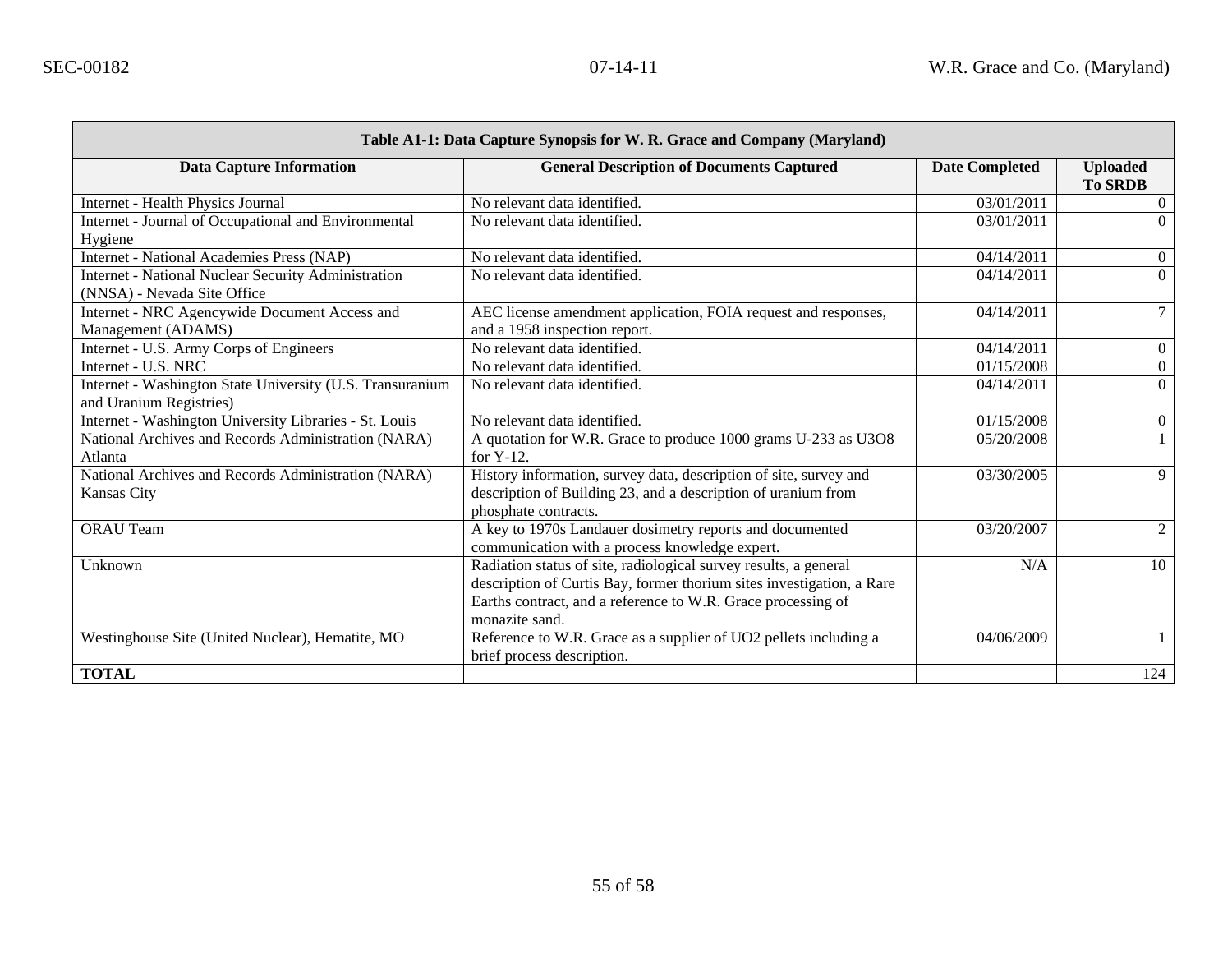| Table A1-2: Databases Searched for W. R. Grace and Company                                              |                                                                                                                                                                    |             |                                   |  |
|---------------------------------------------------------------------------------------------------------|--------------------------------------------------------------------------------------------------------------------------------------------------------------------|-------------|-----------------------------------|--|
| <b>Database/Source</b>                                                                                  | <b>Keywords</b>                                                                                                                                                    | <b>Hits</b> | <b>Uploaded</b><br><b>To SRDB</b> |  |
|                                                                                                         | NOTE: Database search terms employed for each of the databases listed below are available<br>in the Excel file "W R Grace Curtis Bay, MD, Rev 01 (83.13) 05-03-11" |             |                                   |  |
| Department of Energy<br>http://www.doe.gov/<br>COMPLETED 01/13/2008                                     | See Note above                                                                                                                                                     | 78          | $\overline{0}$                    |  |
| <b>DOE</b> Argonne National Laboratory<br>http://www.anl.gov/<br>COMPLETED 01/10/2008                   | See Note above                                                                                                                                                     | $\Omega$    | $\Omega$                          |  |
| <b>DOE CEDR</b><br>http://cedr.lbl.gov/<br>COMPLETED 03/01/2011                                         | See Note above                                                                                                                                                     | $\Omega$    | $\Omega$                          |  |
| <b>DOE Hanford DDRS</b><br>http://www2.hanford.gov/declass/<br><b>COMPLETED 04/14/2011</b>              | See Note above                                                                                                                                                     | $\Omega$    | $\Omega$                          |  |
| DOE Legacy Management Considered Sites<br>http://csd.lm.doe.gov/<br>COMPLETED 04/14/2011                | See Note above                                                                                                                                                     | 59          | $\overline{0}$                    |  |
| DOE Oak Ridge National Laboratory<br>http://www.ornl.gov/<br>COMPLETED 01/13/2008                       | See Note above                                                                                                                                                     | 31          | $\Omega$                          |  |
| <b>DOE</b> OpenNet<br>http://www.osti.gov/opennet/advancedsearch.jsp<br>COMPLETED 04/14/2011            | See Note above                                                                                                                                                     | 89          | $\overline{0}$                    |  |
| <b>DOE OSTI Energy Citations</b><br>http://www.osti.gov/energycitations/<br><b>COMPLETED 04/14/2011</b> | See Note above                                                                                                                                                     | 275         | $\Omega$                          |  |
| DOE OSTI Information Bridge<br>http://www.osti.gov/bridge/advancedsearch.jsp<br>COMPLETED 04/14/2011    | See Note above                                                                                                                                                     | 258         | 1                                 |  |
| DOE Protecting Human Subjects Website<br>http://humansubjects.energy.gov/<br>COMPLETED 01/20/2008       | See Note above                                                                                                                                                     | $\Omega$    | $\overline{0}$                    |  |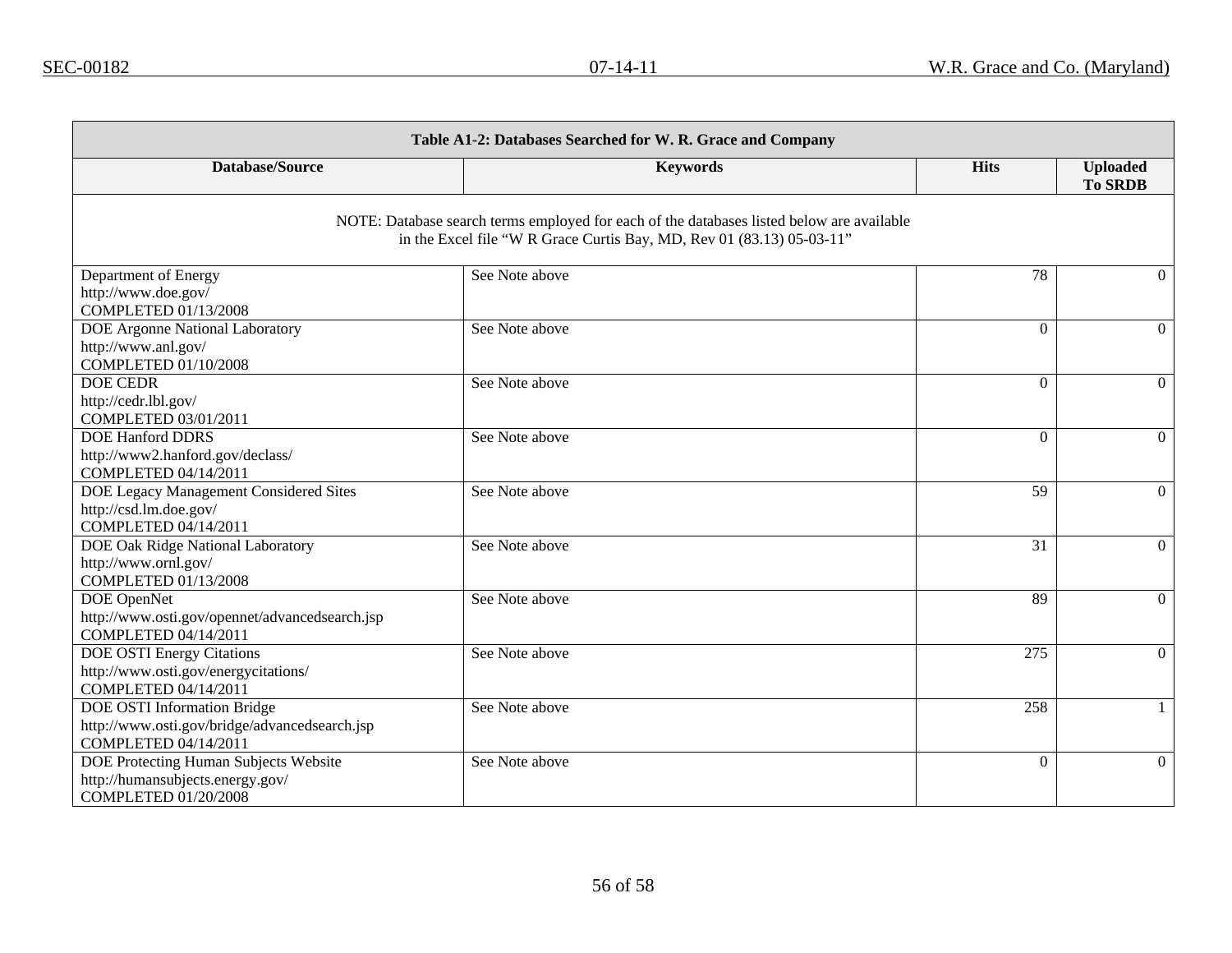| Table A1-2: Databases Searched for W. R. Grace and Company |                 |             |                                   |
|------------------------------------------------------------|-----------------|-------------|-----------------------------------|
| Database/Source                                            | <b>Keywords</b> | <b>Hits</b> | <b>Uploaded</b><br><b>To SRDB</b> |
| Google                                                     | See Note above  | 6,282,124   | 27                                |
| http://www.google.com                                      |                 |             |                                   |
| COMPLETED 04/14/2011                                       |                 |             |                                   |
| HP Journal                                                 | See Note above  | 17          | $\Omega$                          |
| http://journals.lww.com/health-physics/pages/default.aspx  |                 |             |                                   |
| COMPLETED 03/01/2011                                       |                 |             |                                   |
| Journal of Occupational and Environmental Health           | See Note above  | 14          | $\Omega$                          |
| http://www.ijoeh.com/index.php/ijoeh                       |                 |             |                                   |
| COMPLETED 03/01/2011                                       |                 |             |                                   |
| <b>National Academies Press</b>                            | See Note above  | 3,938       | $\theta$                          |
| http://www.nap.edu/                                        |                 |             |                                   |
| COMPLETED 04/14/2011                                       |                 |             |                                   |
| NNSA - Nevada Site Office                                  | See Note above  |             | $\theta$                          |
| www.nv.doe.gov/main/search.htm                             |                 |             |                                   |
| COMPLETED 04/14/2011                                       |                 |             |                                   |
| NRC ADAMS Reading Room                                     | See Note above  | 434         | 7                                 |
| http://www.nrc.gov/reading-rm/adams/web-based.html         |                 |             |                                   |
| COMPLETED 04/14/2011                                       |                 |             |                                   |
| <b>USACE</b>                                               | See Note above  | 32          | $\theta$                          |
| http://www.nan.usace.army.mil/                             |                 |             |                                   |
| COMPLETED 04/14/2011                                       |                 |             |                                   |
| <b>U.S. NRC</b>                                            | See Note above  | 39          | $\Omega$                          |
| http://www.nrc.gov/site-help/search.html                   |                 |             |                                   |
| COMPLETED 01/15/2008                                       |                 |             |                                   |
| U.S. Transuranium & Uranium Registries                     | See Note above  |             | $\Omega$                          |
| http://www.ustur.wsu.edu/                                  |                 |             |                                   |
| COMPLETED 04/14/2011                                       |                 |             |                                   |
| Washington University Libraries - St. Louis                | See Note above  | 8           | $\theta$                          |
| http://library.wustl.edu/units/westcampus/govdocs/nukes/in |                 |             |                                   |
| dex.html                                                   |                 |             |                                   |
| COMPLETED 01/15/2008                                       |                 |             |                                   |